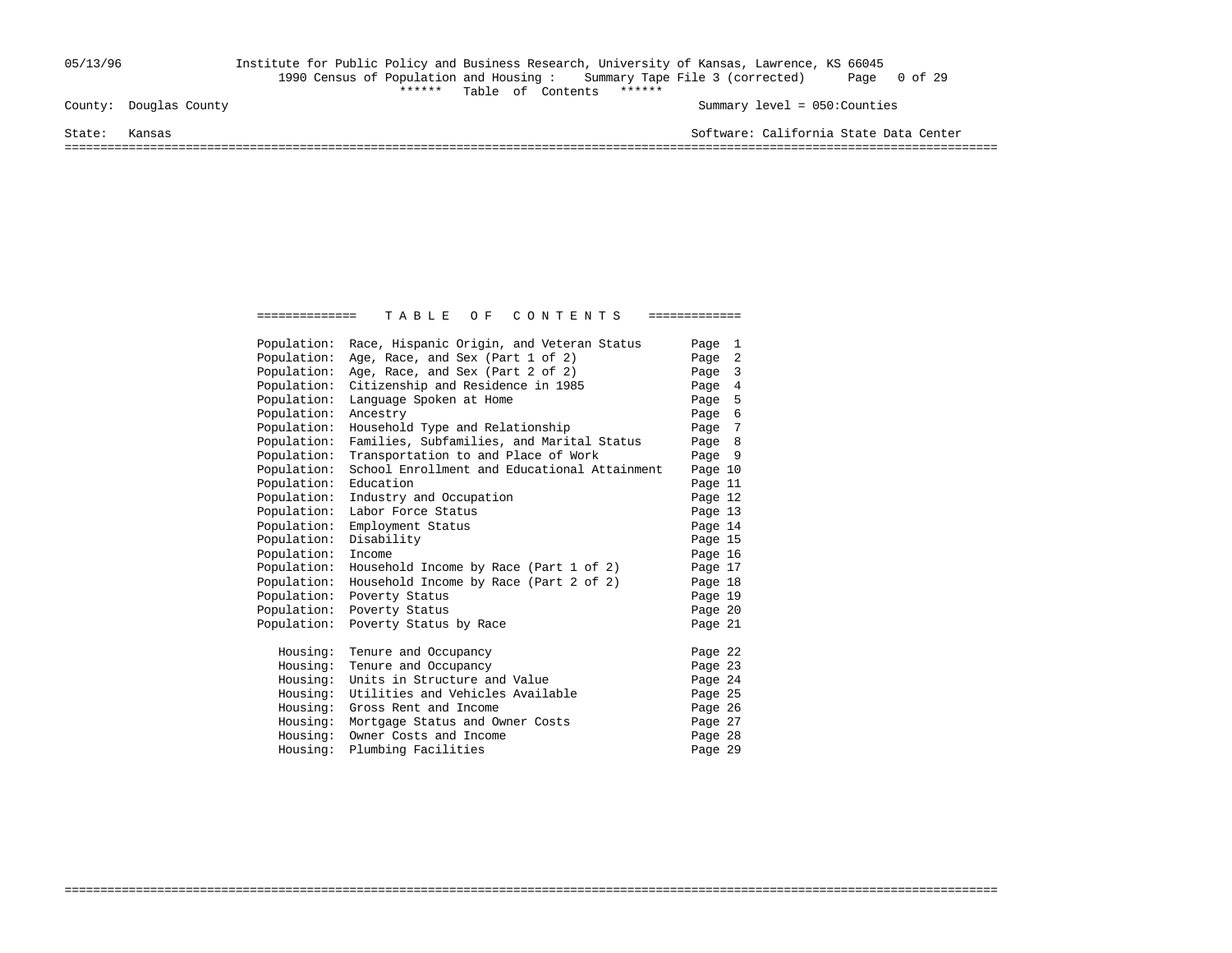## 05/13/96 Institute for Public Policy and Business Research, University of Kansas, Lawrence, KS 66045 1990 Census of Population and Housing : Summary Tape File 3 (corrected) Page 1 of 29 Population: Race, Hispanic Origin, and Veteran Status<br>County: Douglas County

#### Summary level =  $050$ : Counties

| Kansas<br>State:              |             |                                        |          |                | Software: California State Data Center |        |
|-------------------------------|-------------|----------------------------------------|----------|----------------|----------------------------------------|--------|
| $P1/2/3/6$ . Persons          |             |                                        |          |                | P12. Hispanic Origin by Race           |        |
| (Universe: Persons)           |             | P10/11. Persons of Hispanic Origin     |          |                | (Universe: Persons)                    |        |
|                               |             | (Universe: Persons of Hispanic Origin) |          |                |                                        |        |
| Total                         | 81,798      |                                        |          |                | Not of Hispanic Origin:                |        |
| Unweighted sample count       | 10,388      | Hispanic Origin                        |          | 1,991          | White                                  | 71,858 |
| 100-Percent count of persons  | 81,798      |                                        |          |                | Black                                  | 3,308  |
| Percent of persons in sample  | 12.7%       | Mexican                                |          | 1,186          | American Indian,                       |        |
|                               |             | Puerto Rican                           |          | 68             | Eskimo, or Aleut                       | 2,007  |
| Urban                         | 71,734      | Cuban                                  |          | 40             | Asian or Pacific                       |        |
| Percent of total              | 87.7%       | Other Hispanic:                        |          |                | Islander                               | 2,592  |
| Inside urbanized area         | 65,816      | Dominican                              |          | $\mathbf 0$    | Other race                             | 42     |
| Outside urbanized area        | 5,918       | Central American:                      |          |                |                                        |        |
|                               |             | Guatemalan                             |          | $\mathbf 0$    | Hispanic Origin:                       |        |
| Rural                         | 10,064      | Honduran                               |          | 5              | White                                  | 1,060  |
| Percent of total              | 12.3%       | Nicaraquan                             |          | $\Omega$       | Black                                  | 7      |
| Rural farm                    | 1,716       | Panamanian                             |          | 9              | American Indian,                       |        |
| Rural nonfarm                 | 8,348       | Salvadoran                             |          | $\Omega$       | Eskimo, or Aleut                       | 146    |
| _____________________________ |             | Other Central American                 |          | 77             | Asian or Pacific                       |        |
| P8/9. Race                    |             | South American:                        |          |                | Islander                               | 58     |
| (Universe: Persons)           |             | Colombian                              |          | 47             | Other race                             | 720    |
|                               |             | Ecuadorian                             |          | 9              |                                        |        |
| White                         | 72,918      | Peruvian                               |          | 36             | P65. Period of Military Service        |        |
| Black                         | 3,315       | Other South American                   |          | 157            | (Universe: Civilian veterans           |        |
| American Indian,              |             | Other Hispanic                         |          | 357            | 16 years and over)                     |        |
| Eskimo or Aleut               | 2,153       |                                        |          |                |                                        |        |
| American Indian               | 2,137       |                                        |          |                | Total                                  | 6,476  |
| Eskimo                        | 16          |                                        |          |                |                                        |        |
| Aleut                         | $\Omega$    | P64. Sex by Age by Veteran Status      |          |                | May 1975 or later only:                |        |
| Asian or Pacific Islander     | 2,650       | (Universe: Persons 16 years and over)  |          |                | Sept 1980 or later only:               |        |
| Chinese                       | 1,095       |                                        |          |                | W/less than 2 years service            | 106    |
| Filipino                      | 148         |                                        | Male     | Female         | W/2 years or more service              | 345    |
| Japanese                      | 203         | $16 - 64 \text{ years}$ :              |          |                | May 1975 - Aug 1980 only               | 291    |
| Asian Indian                  | 392         |                                        |          |                | Both, May 1975 - Aug 1980              |        |
| Korean                        | 353         | In Armed Forces                        | 126      | 11             | and Sept 1980 or later                 | 136    |
| Vietnamese                    | 118         | Civilian:                              |          |                |                                        |        |
| Cambodian                     | $\Omega$    | Veteran                                | 4,749    | 204            | Vietnam era:                           |        |
| Hmong                         | $\Omega$    | Nonveteran                             | 25,371   | 29,511         | No Korean nor WW II                    | 2,066  |
| Laotian                       | 16          |                                        |          |                | Korean conflict, no WW II              | 35     |
| Thai                          | 31          | $65 + years$ :                         |          |                | Korean conflict and WW II              | 59     |
| Other Asian                   | 257         |                                        |          |                |                                        |        |
| Polynesian:                   |             | In Armed Forces                        | $\Omega$ | $\overline{0}$ | Feb 1955 to July 1964 only             | 639    |
| Hawaiian                      | 9           | Civilian:                              |          |                |                                        |        |
| Samoan                        | $\Omega$    | Veteran                                | 1,473    | 50             | Korean conflict:                       |        |
| Tongan                        | $\mathbf 0$ | Nonveteran                             | 1,046    | 4,112          | No Vietnam nor WW II                   | 928    |
| Other Polynesian              | $\Omega$    |                                        |          |                | With WW II, no Vietnam                 | 68     |
| Micronesian:                  |             | Total:                                 |          |                |                                        |        |
| Guamanian                     | 21          |                                        |          |                | WW II, no Korean/Vietnam               | 1,750  |
| Other Micronesian             | $\Omega$    | In Armed Forces                        | 126      | 11             |                                        |        |
| Melanesian                    | $\mathbf 0$ | Civilian:                              |          |                | WW I                                   | 12     |
| Other Pacific Islander        | 7           | Veteran                                | 6,222    | 254            | Other service                          | 41     |
| Other race                    | 762         | Nonveteran                             | 26,417   | 33,623         |                                        |        |
|                               |             |                                        |          |                |                                        |        |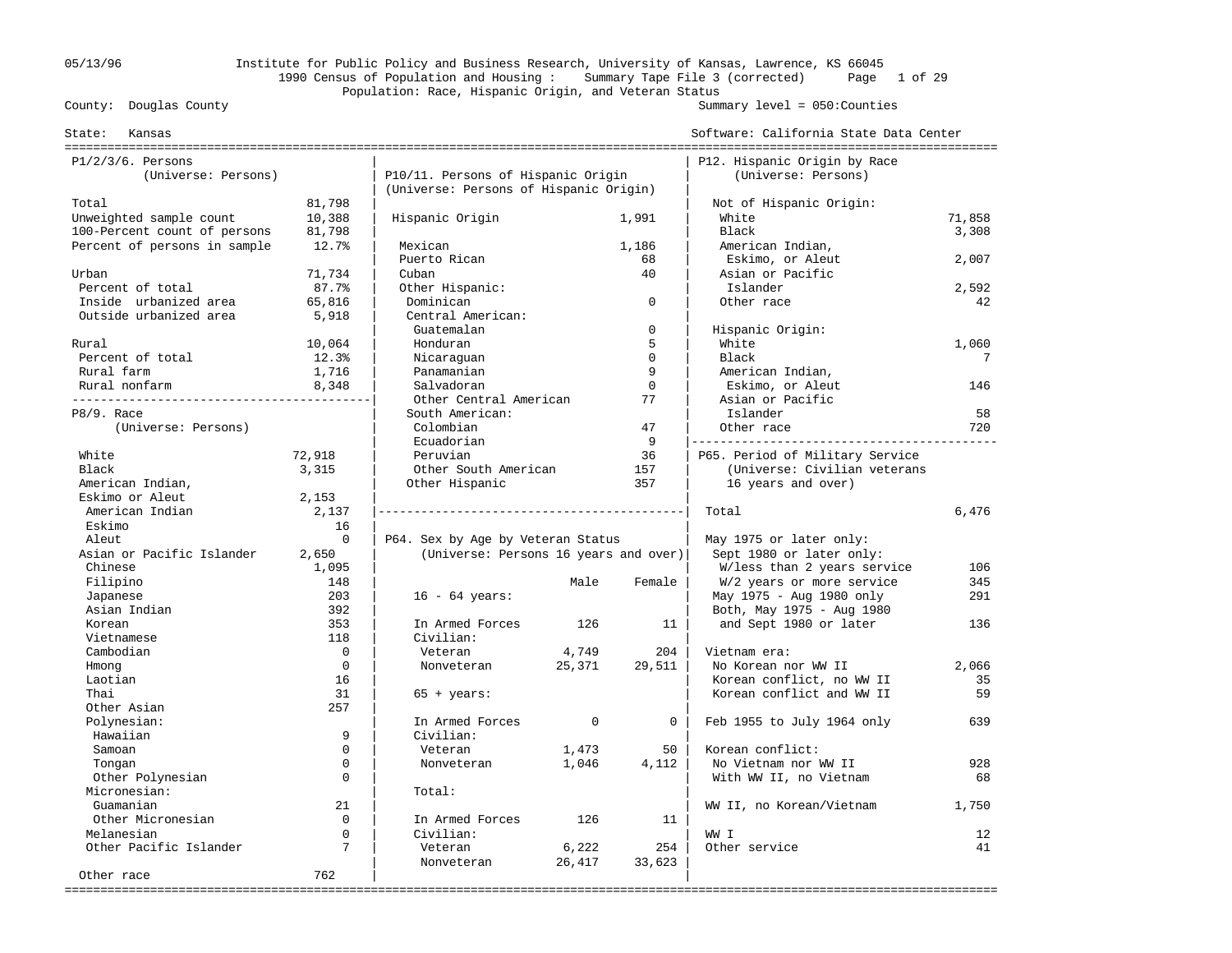## 05/13/96 Institute for Public Policy and Business Research, University of Kansas, Lawrence, KS 66045 1990 Census of Population and Housing : Summary Tape File 3 (corrected) Page 2 of 29 Population: Age, Race, and Sex (Part 1)<br>County: Douglas County

Summary level =  $050$ : Counties

State: Kansas Software: California State Data Center ===================================================================================================================================

P13/14/15. Race by Sex by Age (Continued onto Page 3)

|            |        |                                   |        |        |                               |        | American Indian |                       |        |                           |                |             |
|------------|--------|-----------------------------------|--------|--------|-------------------------------|--------|-----------------|-----------------------|--------|---------------------------|----------------|-------------|
|            |        | --------- Total Persons --------- |        |        | ------------ White ---------- |        |                 | $------Black$ ------- |        | ---- Eskimo or Aleut ---- |                |             |
|            | Total  | Male                              | Female | Total  | Male                          | Female | Total           | Male                  | Female | Total                     | Male           | Female      |
| Under 1    | 923    | 477                               | 446    | 798    | 399                           | 399    | 56              | 42                    | 14     | $\mathbf 0$               | $\mathbf 0$    | $\mathbf 0$ |
| $1 - 2$    | 2,203  | 1,114                             | 1,089  | 1,874  | 951                           | 923    | 126             | 71                    | 55     | 117                       | 62             | 55          |
| $3 - 4$    | 1,978  | 1,068                             | 910    | 1,762  | 942                           | 820    | 119             | 64                    | 55     | 48                        | 41             | 7           |
| 5          | 1,024  | 594                               | 430    | 852    | 531                           | 321    | 83              | 30                    | 53     | 27                        | 16             | 11          |
| 6          | 1,022  | 393                               | 629    | 953    | 376                           | 577    | 41              | 9                     | 32     | 28                        | 8              | 20          |
| $7 - 9$    | 3,044  | 1,619                             | 1,425  | 2,654  | 1,400                         | 1,254  | 187             | 121                   | 66     | 130                       | 70             | 60          |
| $10 - 11$  | 1,819  | 990                               | 829    | 1,610  | 865                           | 745    | 108             | 74                    | 34     | 40                        | 22             | 18          |
| $12 - 13$  | 1,607  | 779                               | 828    | 1,401  | 654                           | 747    | 107             | 60                    | 47     | 57                        | 26             | 31          |
| 14         | 747    | 361                               | 386    | 675    | 337                           | 338    | 41              | 16                    | 25     | - 9                       | $\overline{0}$ | 9           |
| 15         | 778    | 342                               | 436    | 679    | 304                           | 375    | 23              | 14                    | 9      | 54                        | 14             | 40          |
| 16         | 873    | 418                               | 455    | 774    | 378                           | 396    | 36              | 15                    | 21     | 15                        | $\mathbf 0$    | 15          |
| 17         | 674    | 408                               | 266    | 641    | 392                           | 249    | 13              | 7                     | 6      | 16                        | 9              | 7           |
| 18         | 2,012  | 721                               | 1,291  | 1,728  | 570                           | 1,158  | 90              | 34                    | 56     | 85                        | 56             | 29          |
| 19         | 4,563  | 2,327                             | 2,236  | 3,973  | 2,054                         | 1,919  | 140             | 62                    | 78     | 181                       | 88             | 93          |
| 20         | 4,406  | 2,192                             | 2,214  | 3,845  | 1,878                         | 1,967  | 154             | 93                    | 61     | 129                       | 57             | 72          |
| 21         | 4,367  | 2,163                             | 2,204  | 3,930  | 1,985                         | 1,945  | 111             | 50                    | 61     | 115                       | 49             | 66          |
| $22 - 24$  |        |                                   |        |        |                               |        | 311             | 170                   | 141    | 182                       | 99             | 83          |
|            | 7,450  | 4,198                             | 3,252  | 6,580  | 3,667                         | 2,913  | 292             | 126                   |        | 221                       | 58             |             |
| $25 - 29$  | 7,721  | 3,863                             | 3,858  | 6,552  | 3,352                         | 3,200  |                 |                       | 166    |                           |                | 163         |
| $30 - 34$  | 6,729  | 3,420                             | 3,309  | 5,844  | 2,952                         | 2,892  | 334             | 204                   | 130    | 193                       | 97             | 96          |
| $35 - 39$  | 5,706  | 2,848                             | 2,858  | 5,179  | 2,548                         | 2,631  | 156             | 86                    | 70     | 138                       | 69             | 69          |
| $40 - 44$  | 4,770  | 2,389                             | 2,381  | 4,413  | 2,210                         | 2,203  | 113             | 55                    | 58     | 118                       | 64             | 54          |
| $45 - 49$  | 3,565  | 1,776                             | 1,789  | 3,295  | 1,636                         | 1,659  | 104             | 64                    | 40     | 74                        | 22             | 52          |
| $50 - 54$  | 2,663  | 1,385                             | 1,278  | 2,535  | 1,314                         | 1,221  | 60              | 23                    | 37     | 25                        | 18             | 7           |
| $55 - 59$  | 2,383  | 1,177                             | 1,206  | 2,200  | 1,065                         | 1,135  | 117             | 65                    | 52     | 40                        | 33             | 7           |
| $60 - 61$  | 848    | 337                               | 511    | 741    | 296                           | 445    | 70              | 26                    | 44     | 20                        | 7              | 13          |
| $62 - 64$  | 1,242  | 624                               | 618    | 1,172  | 597                           | 575    | 51              | 22                    | 29     | 13                        | 5              | 8           |
| $65 - 69$  | 2,041  | 816                               | 1,225  | 1,895  | 768                           | 1,127  | 51              | 31                    | 20     | 37                        | 13             | 24          |
| $70 - 74$  | 1,603  | 728                               | 875    | 1,474  | 697                           | 777    | 92              | 21                    | 71     | 22                        | 10             | 12          |
| $75 - 79$  | 1,292  | 463                               | 829    | 1,227  | 440                           | 787    | 58              | 16                    | 42     | $\overline{7}$            | 7              | $\mathbf 0$ |
| $80 - 84$  | 842    | 280                               | 562    | 795    | 265                           | 530    | 35              | 10                    | 25     | 12                        | 5              | 7           |
| $85+$      | 903    | 232                               | 671    | 867    | 219                           | 648    | 36              | 13                    | 23     | $\Omega$                  | $\Omega$       | $\mathbf 0$ |
| $0 - 4$    | 5,104  | 2,659                             | 2,445  | 4,434  | 2,292                         | 2,142  | 301             | 177                   | 124    | 165                       | 103            | 62          |
| $5 - 17$   | 11,588 | 5,904                             | 5,684  | 10,239 | 5,237                         | 5,002  | 639             | 346                   | 293    | 376                       | 165            | 211         |
| $18 - 24$  | 22,798 | 11,601                            | 11,197 | 20,056 | 10,154                        | 9,902  | 806             | 409                   | 397    | 692                       | 349            | 343         |
| $25 - 44$  | 24,926 | 12,520                            | 12,406 | 21,988 | 11,062                        | 10,926 | 895             | 471                   | 424    | 670                       | 288            | 382         |
| $45 - 64$  | 10,701 | 5,299                             | 5,402  | 9,943  | 4,908                         | 5,035  | 402             | 200                   | 202    | 172                       | 85             | 87          |
| 65+        | 6,681  | 2,519                             | 4,162  | 6,258  | 2,389                         | 3,869  | 272             | 91                    | 181    | 78                        | 35             | 43          |
|            |        |                                   |        |        |                               |        |                 |                       |        |                           |                |             |
| Total      | 81,798 | 40,502                            | 41,296 | 72,918 | 36,042                        | 36,876 | 3,315           | 1,694                 | 1,621  | 2,153                     | 1,025          | 1,128       |
| Median age | 25.9   | 25.1                              | 26.7   | 26.3   | 25.5                          | 27.2   | 24.1            | 23.5                  | 24.9   | 22.4                      | 21.9           | 23.1        |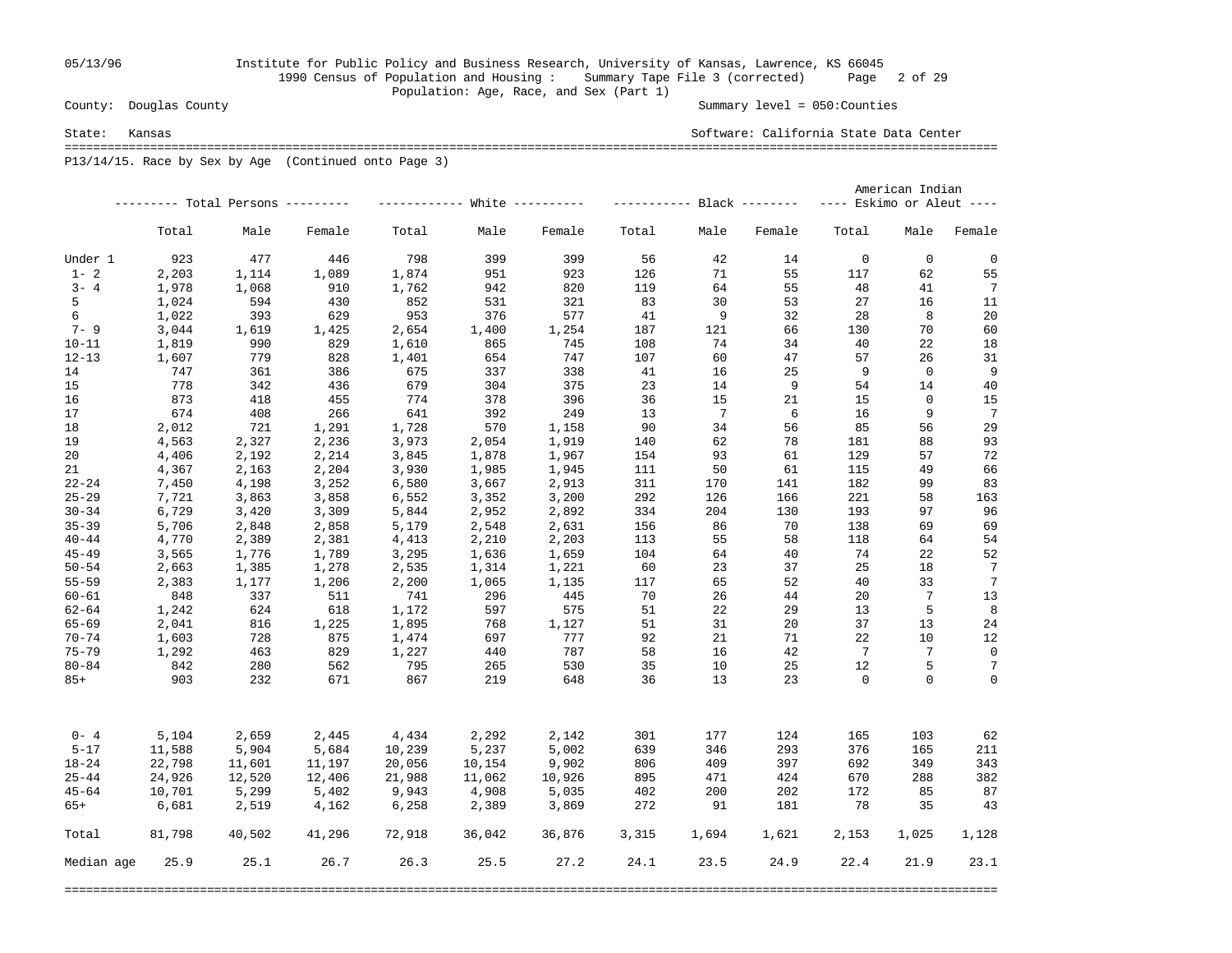## 05/13/96 Institute for Public Policy and Business Research, University of Kansas, Lawrence, KS 66045 1990 Census of Population and Housing : Summary Tape File 3 (corrected) Page 3 of 29 Population: Age, Race, and Sex (Part 2)<br>County: Douglas County

Summary level =  $050$ : Counties

State: Kansas Software: California State Data Center

 =================================================================================================================================== P13/14/15. Race by Sex by Age ( Continued from Page 2 )

|           |                | Asian & Pacific         |                         | Other               |               |                | $^\star$<br>Hispanic |                                |                 |             |  |
|-----------|----------------|-------------------------|-------------------------|---------------------|---------------|----------------|----------------------|--------------------------------|-----------------|-------------|--|
|           | ------         | Islander                |                         | $- - - - - - - - -$ |               | Race $------$  | $\star$              | ----------- Origin ----------- |                 |             |  |
|           |                |                         |                         |                     |               |                | $\star$              |                                |                 |             |  |
|           | Total          | Male                    | Female                  | Total               | Male          | Female         | $\star$<br>$\star$   | Total                          | Male            | Female      |  |
| Under 1   | 51             | 24                      | 27                      | 18                  | 12            | 6              | $\star$              | 30                             | $7\phantom{.0}$ | 23          |  |
| $1 - 2$   | 47             | 5                       | 42                      | 39                  | 25            | 14             | $\star$              | 64                             | 38              | 26          |  |
| $3 - 4$   | 35             | 10                      | 25                      | 14                  | 11            | 3              | $\star$              | 37                             | 12              | 25          |  |
| 5         | 48             | 12                      | 36                      | 14                  | 5             | 9              | $\star$              | 41                             | 19              | 22          |  |
| 6         | $\mathbf 0$    | $\mathbf 0$             | $\mathbf 0$             | $\mathbf 0$         | $\mathbf{0}$  | $\mathbf 0$    | $\star$              | 26                             | 12              | 14          |  |
| $7 - 9$   | 73             | 28                      | 45                      | $\mathbf 0$         | $\mathbf 0$   | $\mathbf 0$    | $\star$              | 75                             | 46              | 29          |  |
| $10 - 11$ | 44             | 24                      | 20                      | 17                  | 5             | 12             | $\star$              | 70                             | 31              | 39          |  |
| $12 - 13$ | 36             | 33                      | $\overline{\mathbf{3}}$ | 6                   | 6             | $\mathbf 0$    | $\star$              | 9                              | 9               | $\mathbf 0$ |  |
| 14        | 22             | 8                       | 14                      | $\mathbf 0$         | $\mathbf{0}$  | $\mathbf 0$    | $\star$              | $\mathbf 0$                    | $\mathbf 0$     | $\mathbf 0$ |  |
| 15        | 15             | 3                       | 12                      | 7                   | 7             | $\mathbf 0$    | $\star$              | 40                             | 33              | 7           |  |
| 16        | 41             | 18                      | 23                      | 7                   | 7             | $\mathbf 0$    | $\star$              | 22                             | $7\phantom{.0}$ | 15          |  |
| 17        | $\overline{4}$ | $\mathbf 0$             | $\overline{4}$          | $\mathbf 0$         | $\mathbf 0$   | $\mathbf 0$    | $\star$              | 13                             | 13              | $\mathbf 0$ |  |
| 18        | 75             | 31                      | 44                      | 34                  | 30            | $\overline{4}$ | $\star$              | 86                             | 30              | 56          |  |
| 19        | 151            | 86                      | 65                      | 118                 | 37            | 81             | $\star$              | 205                            | 99              | 106         |  |
| 20        | 202            | 117                     | 85                      | 76                  | 47            | 29             | $^\star$             | 78                             | 47              | 31          |  |
| 21        | 185            | 79                      | 106                     | 26                  | $\mathbf 0$   | 26             | $\star$              | 66                             | 18              | 48          |  |
| $22 - 24$ | 279            | 164                     | 115                     | 98                  | 98            | $\mathbf 0$    | $\star$              | 341                            | 217             | 124         |  |
| $25 - 29$ | 555            | 271                     | 284                     | 101                 | 56            | 45             | $\star$              | 216                            | 90              | 126         |  |
| $30 - 34$ | 300            |                         |                         | 58                  | 27            | 31             | $\star$              | 173                            | 81              | 92          |  |
| $35 - 39$ |                | 140                     | 160                     |                     | 34            | 20             | $^\star$             |                                | 71              |             |  |
| $40 - 44$ | 179<br>109     | 111<br>53               | 68<br>56                | 54                  | 7             | 10             | $\star$              | 123<br>56                      | 32              | 52          |  |
| $45 - 49$ | 78             | 40                      | 38                      | 17                  | 14            | $\Omega$       | $\star$              | 37                             | 20              | 24<br>17    |  |
| $50 - 54$ |                |                         |                         | 14<br>8             | $\mathbf 0$   | 8              | $\star$              |                                |                 |             |  |
|           | 35             | 30                      | 5                       | $\mathbf 0$         | $\mathbf 0$   | $\mathbf 0$    | $\star$              | 32<br>13                       | 24              | 8           |  |
| $55 - 59$ | 26             | 14                      | 12                      |                     |               | $\Omega$       | $\star$              |                                | 8               | 5           |  |
| $60 - 61$ | 9              | $\mathbf 0$<br>$\Omega$ | 9                       | 8                   | 8<br>$\Omega$ |                | $\star$              | 36                             | 8               | 28          |  |
| $62 - 64$ | $\mathbf 0$    |                         | $\mathbf 0$             | 6                   |               | 6              | $\star$              | 22                             | 8               | 14          |  |
| $65 - 69$ | 42             | $\mathbf 0$             | 42                      | 16                  | 4             | 12             | $\star$              | 60                             | 13              | 47          |  |
| $70 - 74$ | 9              | $\Omega$                | 9                       | 6                   | $\mathbf 0$   | 6              |                      | 20                             | 5               | 15          |  |
| $75 - 79$ | $\mathbf 0$    | $\Omega$                | $\mathbf 0$             | $\mathbf 0$         | $\mathbf{0}$  | $\mathbf 0$    | $\star$              | $\mathbf 0$                    | $\mathbf 0$     | $\mathbf 0$ |  |
| $80 - 84$ | $\mathbf 0$    | $\Omega$                | $\mathbf 0$             | $\mathbf 0$         | $\Omega$      | $\Omega$       | $\star$              | $\mathbf 0$                    | $\mathbf 0$     | $\mathbf 0$ |  |
| $85+$     | $\Omega$       | $\Omega$                | $\Omega$                | $\Omega$            | $\Omega$      | $\Omega$       | $\star$<br>$\star$   | $\Omega$                       | $\Omega$        | $\Omega$    |  |
|           |                |                         |                         |                     |               |                |                      |                                |                 |             |  |
|           |                |                         |                         |                     |               |                | $\star$              |                                |                 |             |  |
|           |                |                         |                         |                     |               |                | $\star$              |                                |                 |             |  |
| $0 - 4$   | 133            | 39                      | 94                      | 71                  | 48            | 23             | $\star$              | 131                            | 57              | 74          |  |
| $5 - 17$  | 283            | 126                     | 157                     | 51                  | 30            | 21             | $\star$              | 296                            | 170             | 126         |  |
| $18 - 24$ | 892            | 477                     | 415                     | 352                 | 212           | 140            | $\star$              | 776                            | 411             | 365         |  |
| $25 - 44$ | 1,143          | 575                     | 568                     | 230                 | 124           | 106            | $\star$              | 568                            | 274             | 294         |  |
| $45 - 64$ | 148            | 84                      | 64                      | 36                  | 22            | 14             | $\star$              | 140                            | 68              | 72          |  |
| $65+$     | 51             | $\mathbf 0$             | 51                      | 22                  | 4             | 18             | $\star$              | 80                             | 18              | 62          |  |
|           |                |                         |                         |                     |               |                | $\star$              |                                |                 |             |  |
| Total     | 2,650          | 1,301                   | 1,349                   | 762                 | 440           | 322            | $\star$              | 1,991                          | 998             | 993         |  |
|           |                |                         |                         |                     |               |                | $\star$              |                                |                 |             |  |
| Median    | 25.2           | 25.2                    | 25.1                    | 22.2                | 22.9          | 21.1           | $\star$              | 23.2                           | 23.1            | 23.3        |  |
|           |                |                         |                         |                     |               |                | $\star$              |                                |                 |             |  |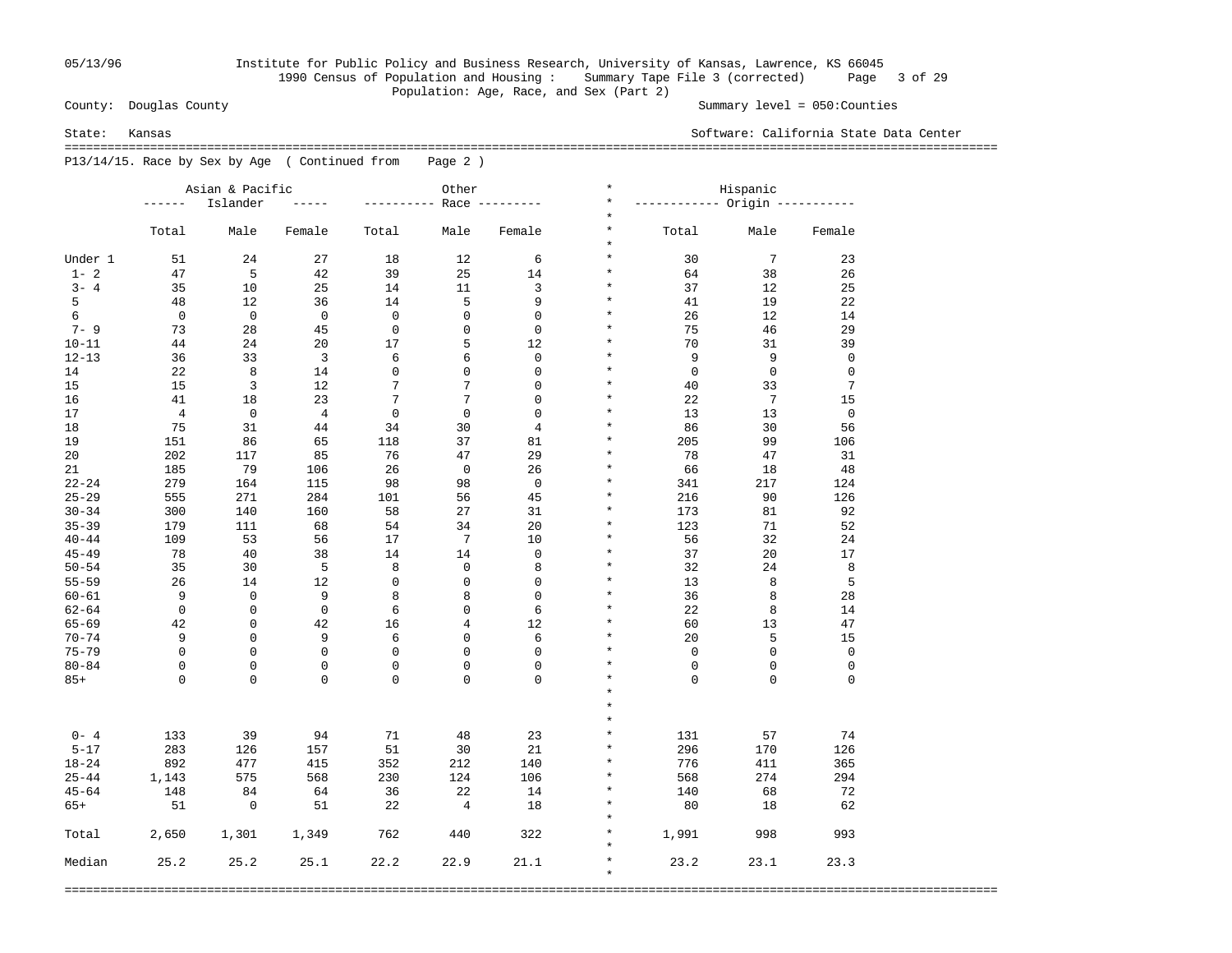### 05/13/96 Institute for Public Policy and Business Research, University of Kansas, Lawrence, KS 66045 1990 Census of Population and Housing : Summary Tape File 3 (corrected) Page 4 of 29 Population: Citizenship and Residence in 1985<br>County: Douglas County

Summary level =  $050$ : Counties

|                                                                            | Software: California State Data Center                                                     |
|----------------------------------------------------------------------------|--------------------------------------------------------------------------------------------|
| P37. Age by Citizenship<br>(Universe: Persons)                             | P43. Residence in 1985--State & County Level<br>(Universe: Persons 5 years and over)       |
| $------$ Age $------$                                                      |                                                                                            |
| $18+$<br>$0 - 17$<br>Total                                                 | Same house in 1985<br>25,882<br>Different house in U.S. in 1985:                           |
| Native<br>16,295 61,375<br>77,670<br>Foreign born:                         | 18,259<br>Same county<br>Different county:                                                 |
| 862<br>Naturalized citizen<br>38<br>Not a citizen<br>359<br>2,869<br>3,228 | 900<br>Same State<br>16,281<br>Different State:                                            |
|                                                                            | Northeast<br>803<br>Midwest<br>6,936                                                       |
|                                                                            | South<br>3,402                                                                             |
| P36. Year of Entry                                                         | West<br>2,556                                                                              |
| (Universe: Foreign-born persons)                                           | Abroad in 1985:                                                                            |
|                                                                            | Puerto Rico<br>4                                                                           |
| Total                                                                      | U.S. outlying area<br>48                                                                   |
|                                                                            | Foreign country<br>2,523                                                                   |
| 1987 to 1990<br>1,925                                                      |                                                                                            |
| 1985 or 1986<br>497                                                        |                                                                                            |
| 1982 to 1984<br>354                                                        |                                                                                            |
| 1980 or 1981<br>209                                                        | P44. Residence in 1985--MSA/PMSA Level                                                     |
| 1975 to 1979<br>359                                                        | (Universe: Persons 5 years and over)                                                       |
| 1970 to 1974<br>228                                                        |                                                                                            |
| 1965 to 1969<br>148                                                        |                                                                                            |
| 1960 to 1964<br>110                                                        | Living in an MSA/PMSA in 1990:                                                             |
| 1950 to 1959<br>160<br>Before 1950<br>138                                  | Same house in 1985<br>25,882<br>Different house in U.S. in 1985:<br>This MSA/PMSA in 1985: |
|                                                                            | Central city<br>15,010                                                                     |
|                                                                            | Remainder of this MSA/PMSA<br>3,249                                                        |
|                                                                            | Different MSA/PMSA in 1985:                                                                |
| P42. Place of Birth                                                        | Central city<br>10,119<br>Remainder of different MSA/PMSA<br>10,891                        |
| (Universe: Persons)                                                        | Not in an MSA/PMSA in 1985<br>8,968                                                        |
| Native:                                                                    | Abroad in 1985<br>2,575                                                                    |
| Born in state of residence<br>43,307                                       |                                                                                            |
| Born in other state in U.S.:                                               | Not living in an MSA/PMSA in 1990:                                                         |
| Northeast<br>3,086                                                         | Same house in 1985<br>0                                                                    |
| Midwest<br>17,977                                                          | Different house in U.S. in 1985:                                                           |
| South<br>7,091                                                             | In an MSA/PMSA in 1985:                                                                    |
| West<br>5,607                                                              | Central city<br>$\mathbf 0$                                                                |
| Born outside the U.S.:                                                     | Remainder of MSA/PMSA<br>$\Omega$                                                          |
| Puerto Rico<br>20                                                          | Not in an MSA/PMSA in 1985<br>0                                                            |
| U.S. outlying area<br>16<br>Born abroad of American                        | Abroad in 1985<br>$\mathbf 0$                                                              |
| parent(s)<br>566                                                           |                                                                                            |
| Foreign born                                                               |                                                                                            |
| 4,128                                                                      |                                                                                            |

===================================================================================================================================

 | |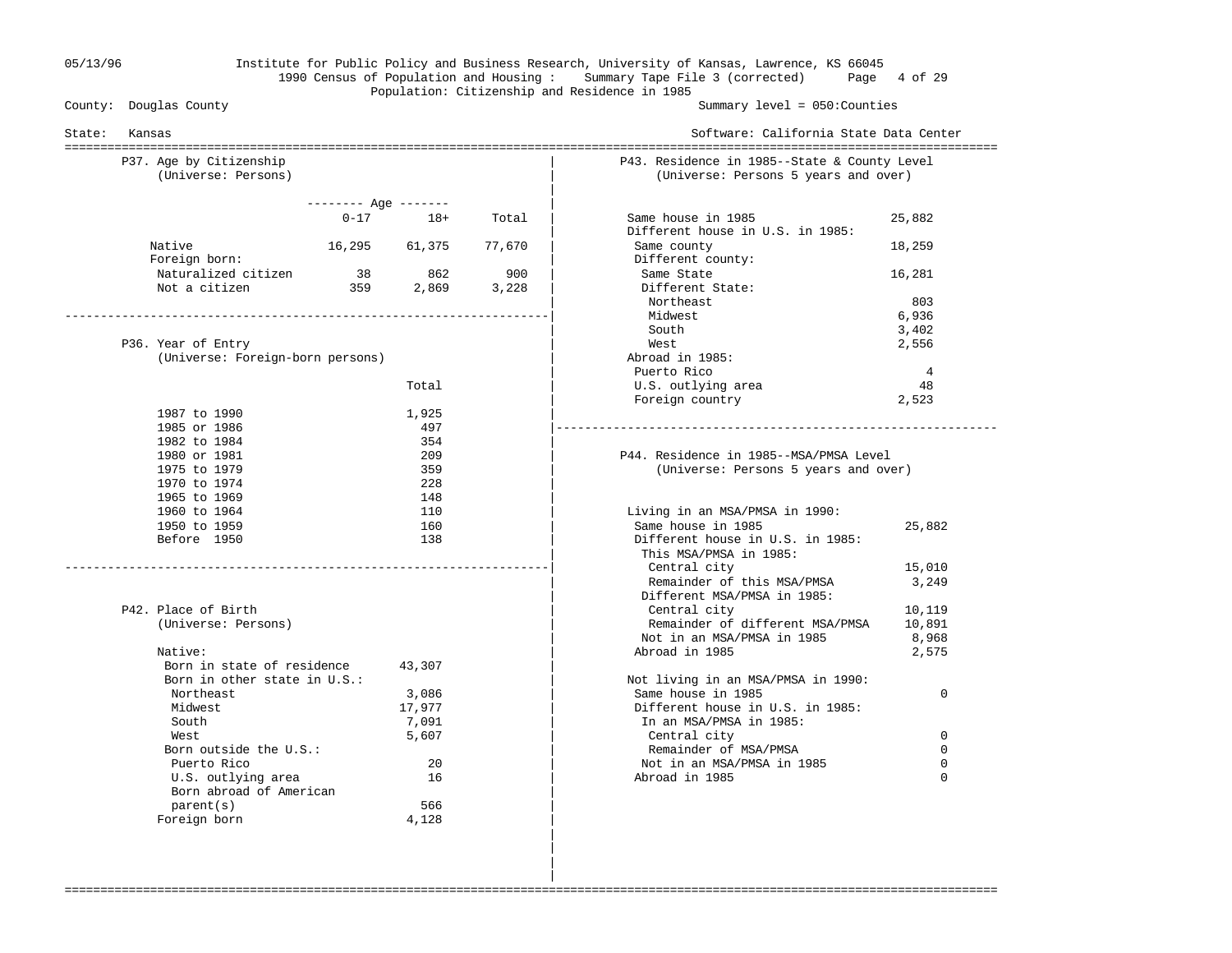| 05/13/96                                                                                                          |       |                |                                       |                |              | Institute for Public Policy and Business Research, University of Kansas, Lawrence, KS 66045<br>1990 Census of Population and Housing: Summary Tape File 3 (corrected) Page 5 of 29 |             |
|-------------------------------------------------------------------------------------------------------------------|-------|----------------|---------------------------------------|----------------|--------------|------------------------------------------------------------------------------------------------------------------------------------------------------------------------------------|-------------|
| County: Douglas County                                                                                            |       |                | Population: Language Spoken at Home   |                |              | Summary level = 050: Counties                                                                                                                                                      |             |
| State:<br>Kansas                                                                                                  |       |                |                                       |                |              | Software: California State Data Center                                                                                                                                             |             |
| P28. Age by Language Spoken at Home and Ability to Speak English<br>(Universe: Persons 5 years and over)          |       |                |                                       |                |              | P29. Household Language and Linguistic<br>Isolation<br>(Universe: Households)                                                                                                      |             |
|                                                                                                                   |       |                | ----------- Age ----------            |                |              |                                                                                                                                                                                    |             |
|                                                                                                                   |       | $5 - 17$       | $18 - 64$                             | $65 +$         | Total        | English<br>Spanish:                                                                                                                                                                | 26,837      |
| Speak only English                                                                                                |       | 10,889         | 52,970                                | 6,446          | 70,305       | Linguistically isolated<br>Not linguistically isolated                                                                                                                             | 81<br>1,017 |
| Speak Spanish:                                                                                                    |       |                |                                       |                |              | Asian or Pacific Islander language:                                                                                                                                                |             |
| Speak English very well                                                                                           |       | 183<br>30      | 1,067                                 | 50<br>24       | 1,300<br>275 | Linguistically isolated                                                                                                                                                            | 350         |
| Speak English well<br>Speak English not well / not at all                                                         |       | 25             | 221<br>179                            | $\overline{0}$ | 204          | Not linguistically isolated<br>Other language:<br>Linguistically isolated                                                                                                          | 440<br>156  |
| Speak Asian or Pacific Islander language:                                                                         |       |                |                                       |                |              | Not linguistically isolated                                                                                                                                                        | 1,224       |
| Speak English very well                                                                                           |       | 59             | 689                                   | 23             | 771          |                                                                                                                                                                                    |             |
| Speak English well                                                                                                |       | 90             | 797                                   | $\mathbf 0$    | 887          |                                                                                                                                                                                    |             |
| Speak English not well / not at all                                                                               |       | 82             | 290                                   | $\mathbf 0$    | 372          | P31. Language Spoken at Home                                                                                                                                                       |             |
| Speak other language:                                                                                             |       |                |                                       |                |              | (Universe: Persons 5 years and over)                                                                                                                                               |             |
| Speak English very well                                                                                           |       | 167            | 1,632                                 | 110            | 1,909        |                                                                                                                                                                                    |             |
| Speak English well                                                                                                |       | 39             | 455                                   | 15             | 509          | Speak only English                                                                                                                                                                 | 70,305      |
| Speak English not well / not at all                                                                               |       | 24             | 125                                   | 13             | 162          | German                                                                                                                                                                             | 609         |
|                                                                                                                   |       |                |                                       |                |              | Yiddish                                                                                                                                                                            | 0           |
|                                                                                                                   |       |                |                                       |                |              | Other West Germanic language                                                                                                                                                       | 9           |
|                                                                                                                   |       |                |                                       |                |              | Scandinavian                                                                                                                                                                       | 34          |
|                                                                                                                   |       |                |                                       |                |              | Greek                                                                                                                                                                              | 44          |
|                                                                                                                   |       |                |                                       |                |              | Indic                                                                                                                                                                              | 191         |
| P30. Age, Language Spoken at Home, and Linguistic Isolation<br>(Universe: Persons 5 years and over in households) |       |                |                                       |                |              | Italian<br>French or French Creole                                                                                                                                                 | 52<br>318   |
|                                                                                                                   |       |                |                                       |                |              | Portuguese or Portug. Creole                                                                                                                                                       | 70          |
|                                                                                                                   |       |                | ---------------- Age ---------------- |                |              | Spanish or Spanish Creole                                                                                                                                                          | 1,779       |
|                                                                                                                   |       |                | $5 - 13$ $14 - 17$ $18 - 64$ $65 +$   |                | Total        | Polish                                                                                                                                                                             | 127         |
|                                                                                                                   |       |                |                                       |                |              | Russian                                                                                                                                                                            | 215         |
| Speak only English                                                                                                | 8,028 | 2,797          | 45,751                                | 5,975          | 62,551       | South Slavic                                                                                                                                                                       | 12          |
|                                                                                                                   |       |                |                                       |                |              | Other Slavic language                                                                                                                                                              | 56          |
| Speak Spanish:                                                                                                    |       |                |                                       |                |              | Other Indo-European language                                                                                                                                                       | 146         |
| Linguistically isolated                                                                                           | 32    | $\overline{0}$ | 112                                   | 9              | 153          | Arabic                                                                                                                                                                             | 209         |
| Not linguistically isolated                                                                                       | 123   | 83             | 1,142                                 | 65             | 1,413        | Tagalog                                                                                                                                                                            | 61          |
|                                                                                                                   |       |                |                                       |                |              | Chinese                                                                                                                                                                            | 1,025       |
| Speak Asian or Pacific Islander                                                                                   |       |                |                                       |                |              | Hungarian                                                                                                                                                                          | 17          |
| language:                                                                                                         | 108   |                |                                       | $\mathbf 0$    |              | Japanese                                                                                                                                                                           | 148         |
| Linguistically isolated<br>Not linguistically isolated                                                            | 60    | 15<br>48       | 678<br>784                            | 23             | 801<br>915   | Mon-khmer<br>Korean                                                                                                                                                                | 0<br>331    |
|                                                                                                                   |       |                |                                       |                |              | Native No. American language                                                                                                                                                       | 348         |
| Speak other language:                                                                                             |       |                |                                       |                |              | Vietnamese                                                                                                                                                                         | 109         |
| Linguistically isolated                                                                                           | 37    | $\mathsf{O}$   | 263                                   | 13             | 313          |                                                                                                                                                                                    |             |
| Not linguistically isolated                                                                                       | 95    | 91             | 1,535                                 | 83             | 1,804        | Other & unspecified languages                                                                                                                                                      | 479         |
|                                                                                                                   |       |                |                                       |                |              |                                                                                                                                                                                    |             |

===================================================================================================================================

in the contract of the contract of the contract of the contract of the contract of the contract of the contract in the contract of the contract of the contract of the contract of the contract of the contract of the contract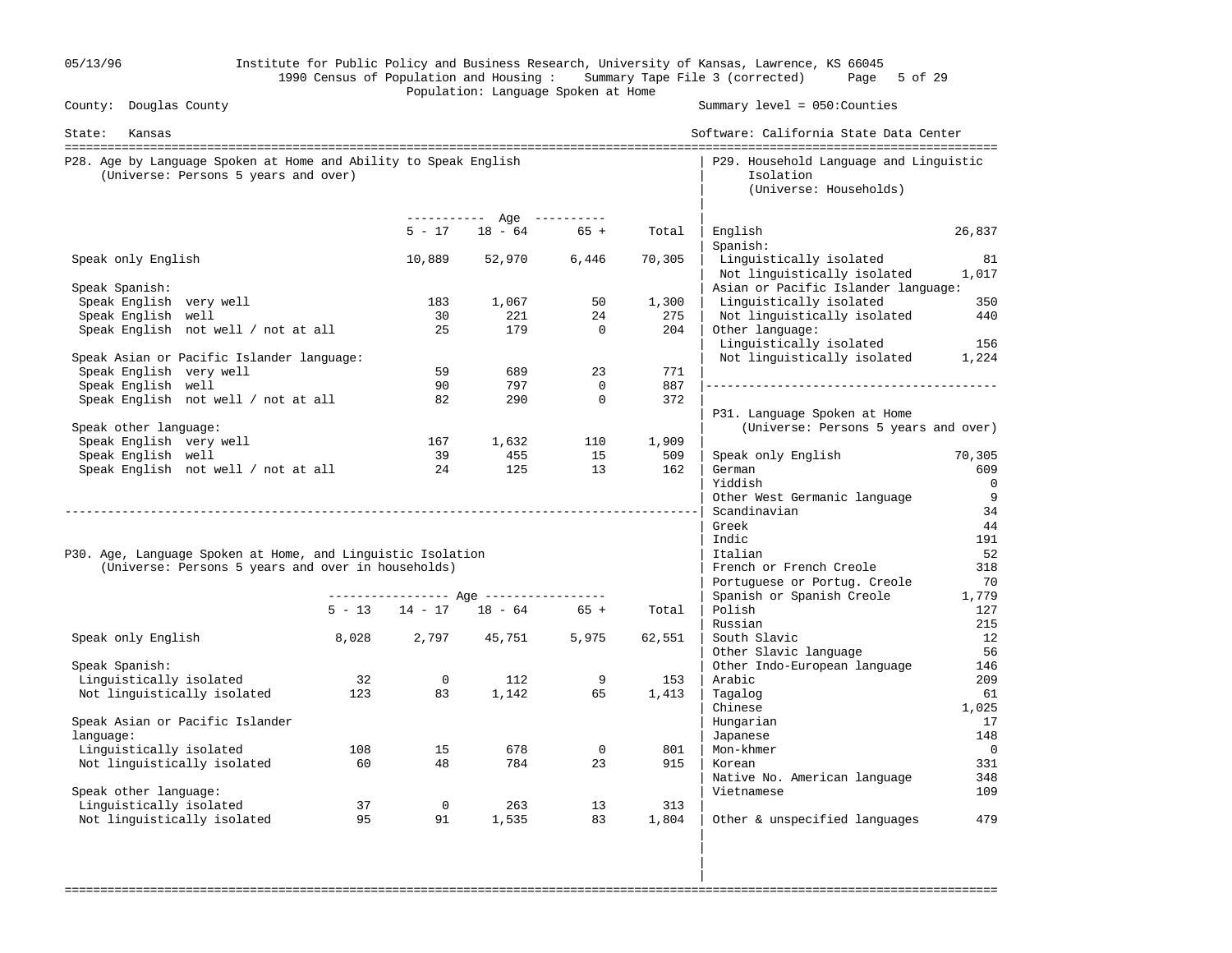### 05/13/96 Institute for Public Policy and Business Research, University of Kansas, Lawrence, KS 66045 1990 Census of Population and Housing : Summary Tape File 3 (corrected) Page 6 of 29 Population: Ancestry<br>
County: Douglas County<br>
Population: Ancestry

#### Summary level =  $050$ : Counties

| State:<br>Kansas                                            |                  |                                                                                                               | Software: California State Data Center     |                                                |                                                    |  |  |
|-------------------------------------------------------------|------------------|---------------------------------------------------------------------------------------------------------------|--------------------------------------------|------------------------------------------------|----------------------------------------------------|--|--|
| P32. Ancestry<br>(Universe: Persons)                        |                  | P33/34/35. Ancestry<br>(Universe: Persons)                                                                    | Reporting<br>Single                        | Reporting<br>Multiple                          |                                                    |  |  |
| Ancestry specified:<br>Single ancestry<br>Multiple ancestry | 42,200<br>31,208 |                                                                                                               | Ancestry<br>Only                           | 1st<br>Ancestry<br>Reported                    | ----- Ancestry ----<br>2nd<br>Ancestry<br>Reported |  |  |
| Ancestry unclassified<br>Ancestry not reported              | 683<br>7,707     | Arab<br>Austrian<br>Belgian<br>Canadian<br>Czech<br>Danish<br>Dutch                                           | 290<br>74<br>55<br>84<br>219<br>155<br>451 | 320<br>157<br>104<br>92<br>345<br>456<br>1,363 | 9<br>179<br>80<br>44<br>291<br>327<br>1,618        |  |  |
|                                                             |                  | English<br>Finnish<br>French (except Basque)                                                                  | 4,547<br>58<br>682                         | 9,211<br>93<br>1,958                           | 5,211<br>17<br>1,515                               |  |  |
|                                                             |                  | French Canadian<br>German<br>Greek<br>Hungarian<br>Irish                                                      | 195<br>12,659<br>83<br>45<br>3,656         | 350<br>24,865<br>125<br>73<br>7,350            | 202<br>5,916<br>46<br>60<br>6,877                  |  |  |
|                                                             |                  | Italian<br>Lithuanian<br>Norwegian<br>Polish<br>Portuguese                                                    | 743<br>47<br>355<br>575<br>50              | 1,543<br>68<br>676<br>1,226<br>88              | 870<br>73<br>338<br>507<br>32                      |  |  |
|                                                             |                  | Romanian<br>Russian<br>Scotch-Irish<br>Scottish<br>Slovak                                                     | 6<br>421<br>1,302<br>714<br>101            | 6<br>630<br>1,875<br>1,441<br>138              | 15<br>157<br>952<br>1,117<br>161                   |  |  |
|                                                             |                  | SubSaharan African<br>Swedish<br>Swiss<br>Ukrainian<br>United States or American                              | 76<br>778<br>141<br>49<br>2,700            | 76<br>1,847<br>485<br>49<br>2,705              | $7\overline{ }$<br>1,105<br>239<br>40<br>$\Omega$  |  |  |
|                                                             |                  | Welsh<br>West Indian (excl. Hispanic Origin)<br>Yugoslavian<br>Race or Hispanic Origin groups<br>Other groups | 271<br>7<br>26<br>6,616<br>3,969           | 710<br>30<br>49<br>8,008<br>4,896              | 625<br>7<br>43<br>1,792<br>736                     |  |  |
|                                                             |                  | Unclassified or not reported                                                                                  | 8,390                                      | 8,390                                          | 50,590                                             |  |  |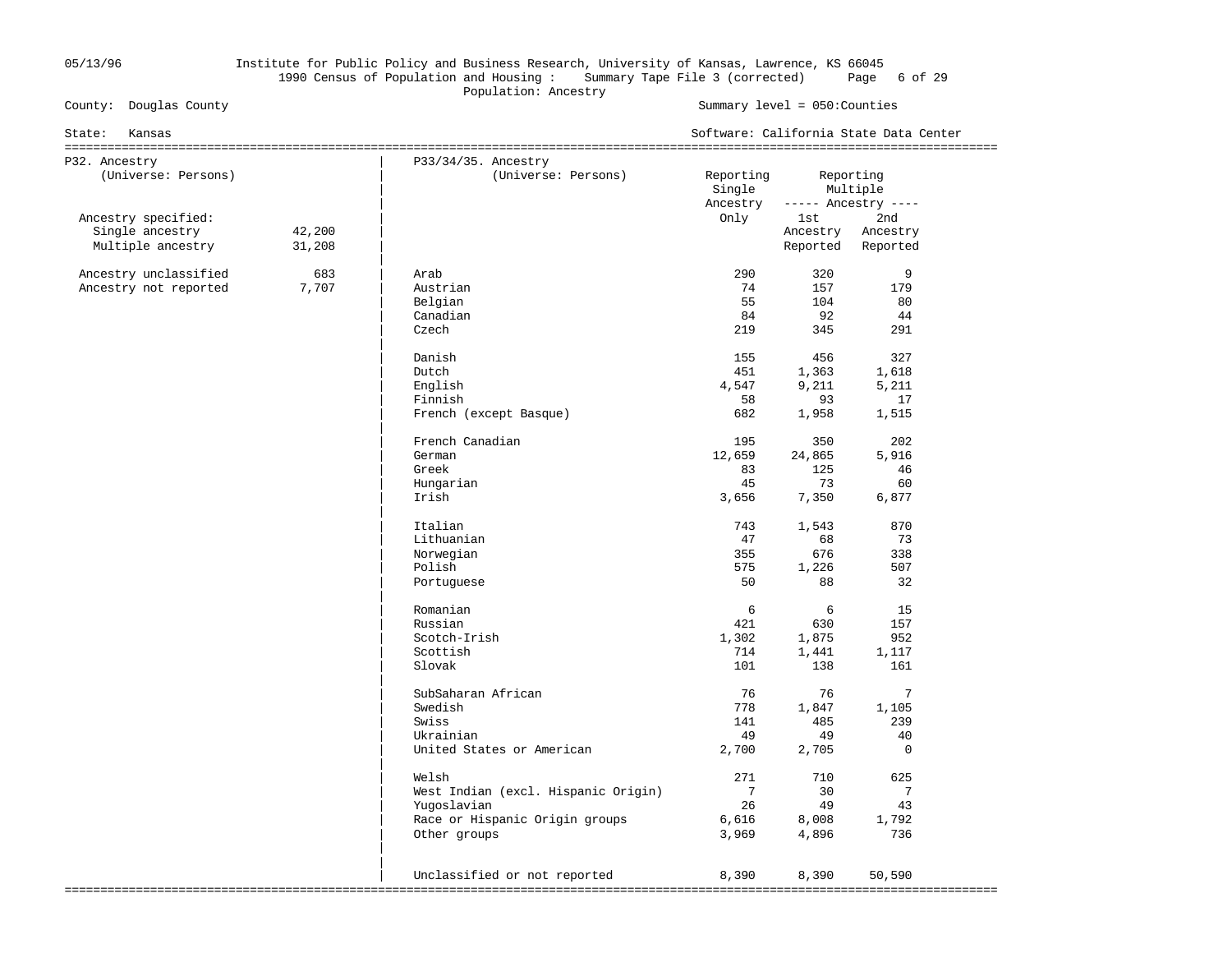## 05/13/96 Institute for Public Policy and Business Research, University of Kansas, Lawrence, KS 66045 1990 Census of Population and Housing : Summary Tape File 3 (corrected) Page 7 of 29 Population: Household Type and Relationship

Summary level =  $050$ : Counties

| State:<br>Kansas                                      |          |                |                        |                             |        |       | Software: California State Data Center                                                            |                        |                  |                  |
|-------------------------------------------------------|----------|----------------|------------------------|-----------------------------|--------|-------|---------------------------------------------------------------------------------------------------|------------------------|------------------|------------------|
| P5/16. Persons in Household<br>(Universe: Households) |          |                |                        | of Children Under 18 Years  |        |       | P19/20/21. Race/Ethnicity of Householder by Household Type and Presence<br>(Universe: Households) |                        |                  |                  |
| 1 person                                              |          | 8,114          |                        |                             |        |       | Amer In                                                                                           | Asian &                |                  | Other * Hispanic |
| 2 persons                                             |          | 10,533         |                        | Total                       | White  | Black | Esk, Al                                                                                           | Pac Isl                | Race             | Origin<br>$\ast$ |
| 3 persons                                             |          | 5,090          |                        |                             |        |       |                                                                                                   |                        |                  |                  |
| 4 persons                                             |          | 4,157          | Family households:     |                             |        |       |                                                                                                   |                        |                  |                  |
| 5 persons                                             |          | 1,731          | Married couple family: |                             |        |       |                                                                                                   |                        |                  | $\star$          |
| 6 persons                                             |          | 322            | With own               |                             |        |       |                                                                                                   |                        |                  |                  |
| 7 or more persons                                     |          | 158            | children<br>No own     | 7,084                       | 6,435  | 155   | 177                                                                                               | 227                    | $90 *$           | 196              |
| Total Households                                      |          | 30,105         | children               | 7,314                       | 6,849  | 194   | 90                                                                                                | 163                    | $18 *$           | 90               |
|                                                       |          |                | Other family:          |                             |        |       |                                                                                                   |                        |                  | $\star$          |
| P17/18/40. Household Type and Relationship            |          |                | Male householder, no   |                             |        |       |                                                                                                   |                        |                  | $\star$          |
| (Universe: Persons)                                   |          |                | wife present:          |                             |        |       |                                                                                                   |                        |                  |                  |
|                                                       | $65+$    |                | With own               |                             | 339    | 46    | $\Omega$                                                                                          | $\mathbf 0$            | $0 *$            | $\Omega$         |
|                                                       |          | Total          | childr.                | 385                         |        |       |                                                                                                   |                        |                  | $\star$          |
| In family households:<br>Householder                  |          |                | No own                 |                             |        | 20    | 6                                                                                                 | 30                     | $0 *$            |                  |
|                                                       | 2,100    | 17,297         | childr.                | 419                         | 363    |       |                                                                                                   |                        |                  | 22               |
| Spouse                                                | 1,554    | 14,454         |                        | Female householder, no      |        |       |                                                                                                   |                        |                  | $\star$          |
| Child:                                                |          |                | husband present:       |                             |        |       |                                                                                                   |                        |                  |                  |
| Natural or adopted                                    |          | 17,950         | With own               |                             |        |       |                                                                                                   |                        |                  |                  |
| Stepchild                                             |          | 1,021          | childr.                | 1,310                       | 1,038  | 153   | 103                                                                                               | 5                      | $11 *$           | 27               |
| Grandchild                                            |          | 400            | No own                 |                             |        |       |                                                                                                   |                        |                  |                  |
| Other relatives                                       | 210      | 1,133          | childr.                | 785                         | 616    | 123   | $\Omega$                                                                                          |                        |                  |                  |
| Nonrelatives                                          | $\Omega$ | 813            |                        |                             |        |       |                                                                                                   | 27                     | $19 *$           | 43               |
|                                                       |          |                | Nonfamily              |                             |        |       |                                                                                                   |                        |                  |                  |
| In nonfamily households:                              |          |                | households             | 12,808                      | 11,571 | 596   | 174                                                                                               |                        |                  |                  |
| Male householder:                                     |          |                |                        |                             |        |       |                                                                                                   | 346                    | $121 *$          | 322              |
| Living alone                                          | 355      | 3,683          |                        |                             |        |       |                                                                                                   |                        |                  |                  |
| Not living alone                                      | 20       | 2,444          |                        |                             |        |       |                                                                                                   |                        |                  |                  |
| Female householder:                                   |          |                |                        |                             |        |       |                                                                                                   |                        |                  |                  |
| Living alone                                          | 1,843    | 4,431          |                        | P41. Group Quarters by Age  |        |       | P24. Household Type by Age of Householder                                                         |                        |                  |                  |
| Not living alone<br>Nonrelatives                      | 56       | 2,250          |                        | (Universe: Persons in group |        |       |                                                                                                   | (Universe: Households) |                  |                  |
|                                                       | 30       | 7,166          |                        | quarters)                   |        |       |                                                                                                   |                        |                  | Non-             |
|                                                       |          |                |                        |                             |        |       |                                                                                                   |                        |                  |                  |
| In group quarters:<br>Institutionalized               | 505      | 680            |                        | Institutionalized persons:  |        |       |                                                                                                   |                        | Family<br>Hholds | Family<br>Hholds |
| Correctional institutions                             |          | 90             | $0 - 17$ years         |                             | 34     |       |                                                                                                   |                        |                  |                  |
| Nursing homes                                         |          | 556            | $18 - 64$ years        |                             | 141    |       |                                                                                                   |                        |                  |                  |
| Mental hospitals                                      |          | $\mathbf 0$    | $65 + \text{years}$    |                             | 505    |       | $15 - 24$ years<br>$25 - 34$ years                                                                |                        | 1,064<br>4,742   | 4,740            |
| Juvenile institutions                                 |          | 34             | Total                  |                             | 680    |       |                                                                                                   |                        |                  | 3,036            |
| Other institutions                                    |          | $\Omega$       |                        |                             |        |       | $35 - 44$ years<br>$45 - 54$ years                                                                |                        | 4,489<br>2,930   | 1,502<br>726     |
| $Non-$                                                |          |                |                        |                             |        |       |                                                                                                   |                        |                  | 530              |
| institutionalized                                     | 8        |                |                        | Other group quarters:       |        |       | $55 - 64$ years                                                                                   |                        | 1,972            |                  |
|                                                       |          | 8,076<br>7,960 |                        |                             |        |       | $65 - 74$ years                                                                                   |                        | 1,407            | 1,030            |
| College dormitories                                   |          | 0              | $0 - 17$ years         |                             | 49     |       | $75 +$<br>years                                                                                   |                        | 693              | 1,244            |
| Military quarters<br>Homeless shelters                |          | $\mathbf 0$    | $18 - 64$ years        |                             | 8,019  |       |                                                                                                   |                        |                  |                  |
|                                                       |          |                | $65 + years$           |                             | 8      |       |                                                                                                   |                        |                  |                  |
| Visible in street                                     |          | 72<br>44       | Total                  |                             | 8,076  |       |                                                                                                   |                        |                  |                  |
| Other group quarters                                  |          |                |                        |                             |        |       |                                                                                                   |                        |                  |                  |
|                                                       |          |                |                        |                             |        |       |                                                                                                   |                        |                  |                  |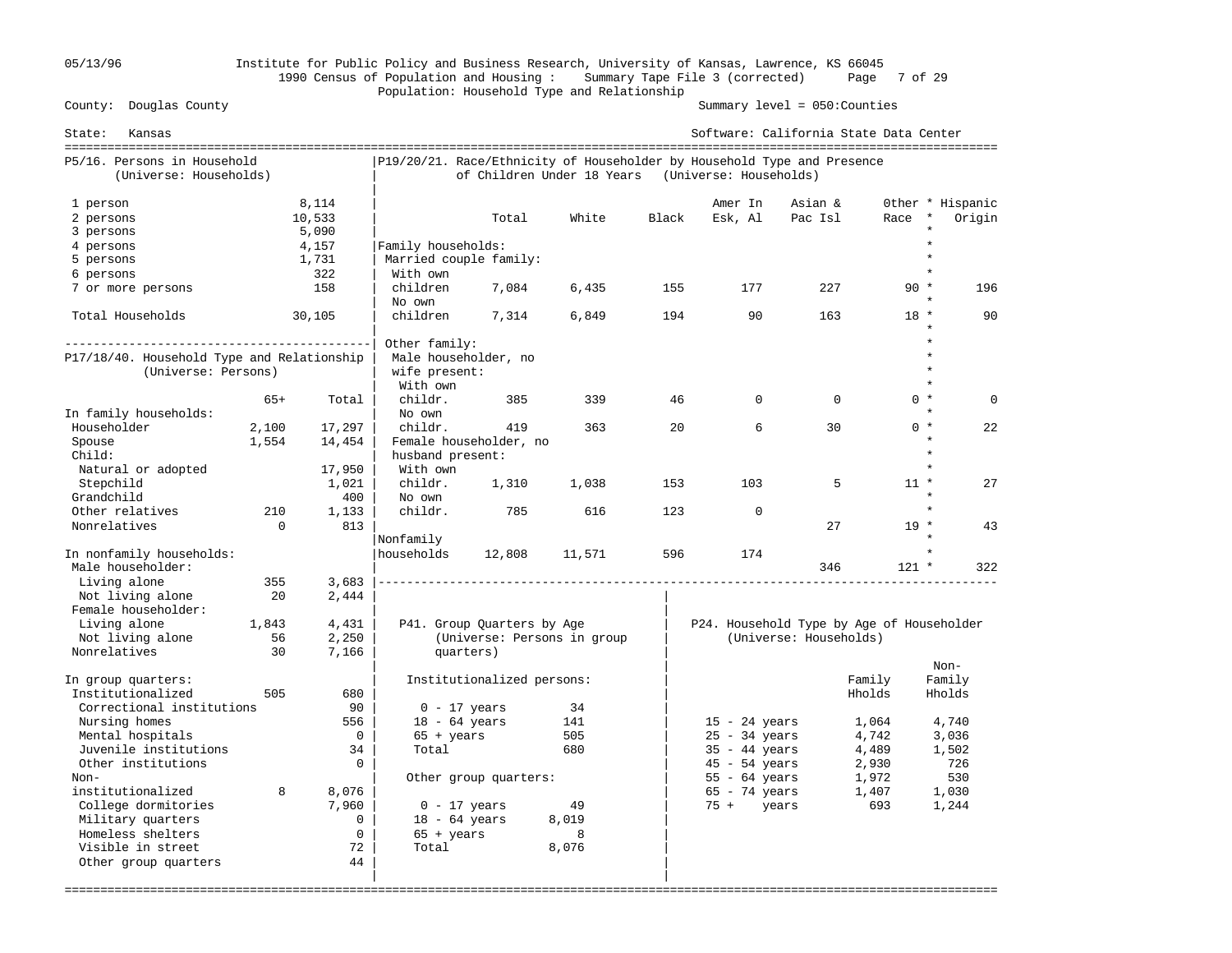### 05/13/96 Institute for Public Policy and Business Research, University of Kansas, Lawrence, KS 66045 1990 Census of Population and Housing : Summary Tape File 3 (corrected) Page 8 of 29 Population: Families, Subfamilies, and Marital Status<br>County: Douglas County

Summary level =  $050$ : Counties

| State: Kansas                                                       |                              |                       |                                                                                 |                                       | Software: California State Data Center |                                                                                               |     |  |
|---------------------------------------------------------------------|------------------------------|-----------------------|---------------------------------------------------------------------------------|---------------------------------------|----------------------------------------|-----------------------------------------------------------------------------------------------|-----|--|
| P4. Families<br>(Universe: Families)                                |                              |                       | P23. Family Type and Age of Children<br>(Universe: Own children under 18 years) |                                       |                                        | P25. Subfamily Type and Presence of Own<br>Children Under 18 Years<br>(Universe: Subfamilies) |     |  |
|                                                                     |                              |                       | In married-couple family:                                                       |                                       |                                        |                                                                                               |     |  |
| Total                                                               |                              | 17,297                | Under 3 years                                                                   | 2,646                                 |                                        | Married-couple subfamily:                                                                     |     |  |
|                                                                     |                              |                       | 3 and 4 years                                                                   | 1,630                                 | With own children                      |                                                                                               | 16  |  |
|                                                                     |                              |                       | 5 years                                                                         | 827                                   | No own children                        |                                                                                               | 33  |  |
|                                                                     |                              |                       | 6 to 11 years                                                                   | 4,445                                 |                                        |                                                                                               |     |  |
|                                                                     |                              |                       | 12 and 13 years                                                                 | 1,243                                 |                                        | Mother-child subfamily                                                                        | 163 |  |
| P22. Family Type and Presence of Children<br>18 Years and Over      |                              |                       | 14 years<br>15 to 17 years                                                      | 488<br>1,758                          |                                        | Father-child subfamily                                                                        | 31  |  |
| (Universe: Families)                                                |                              |                       |                                                                                 |                                       |                                        |                                                                                               |     |  |
|                                                                     |                              |                       | In other family:                                                                |                                       |                                        |                                                                                               |     |  |
| Married-couple family:                                              |                              |                       | Male householder, no spouse:                                                    |                                       |                                        |                                                                                               |     |  |
| With children 18 years & over<br>No children 18 years & over 12,605 |                              | 1,793                 | Under 3 years                                                                   | 75<br>31                              |                                        | P26. Subfamily type and relationship<br>(Universe: Persons in Subfamilies)                    |     |  |
|                                                                     |                              |                       | 3 and 4 years                                                                   | 18                                    |                                        |                                                                                               |     |  |
| Other family:                                                       |                              |                       | 5 years                                                                         | 246                                   |                                        | Persons in married-couple subfamily:                                                          |     |  |
| Male householder, no spouse:                                        |                              |                       | 6 to 11 years<br>12 and 13 years                                                | 60                                    |                                        |                                                                                               |     |  |
| With children 18 years & over                                       |                              | 126                   | 14 years                                                                        | 94                                    |                                        | Reference person                                                                              | 49  |  |
| No children 18 years & over                                         |                              | 678                   | 15 to 17 years                                                                  | 64                                    | Spouse                                 |                                                                                               | 56  |  |
|                                                                     |                              |                       |                                                                                 |                                       | Child                                  |                                                                                               | 24  |  |
| Female householder, no spouse:                                      |                              |                       | Female householder, no spouse:                                                  |                                       |                                        |                                                                                               |     |  |
| With children 18 years & over                                       |                              | 595                   | Under 3 years                                                                   | 268                                   |                                        | Persons in mother-child subfamily:                                                            |     |  |
| No children 18 years & over                                         |                              | 1,500                 | 3 and 4 years                                                                   | 209                                   |                                        |                                                                                               |     |  |
|                                                                     |                              |                       | 5 years                                                                         | 118                                   | Parent                                 |                                                                                               | 163 |  |
|                                                                     |                              |                       | 6 to 11 years                                                                   | 947                                   | Child                                  |                                                                                               | 214 |  |
|                                                                     |                              |                       | 12 and 13 years                                                                 | 208                                   |                                        |                                                                                               |     |  |
|                                                                     |                              |                       | 14 years                                                                        | 122                                   |                                        | Persons in father-child subfamily:                                                            |     |  |
|                                                                     |                              |                       | 15 to 17 years                                                                  | 319                                   |                                        |                                                                                               |     |  |
| P38/39. Marital Status by Age and Aggregate                         |                              |                       |                                                                                 |                                       | Parent                                 |                                                                                               | 31  |  |
|                                                                     | Number of Children Ever Born |                       |                                                                                 |                                       | Child                                  |                                                                                               | 55  |  |
|                                                                     |                              |                       |                                                                                 |                                       |                                        |                                                                                               |     |  |
|                                                                     |                              | Aggregate             | P27. Sex by Marital Status                                                      |                                       |                                        |                                                                                               |     |  |
|                                                                     |                              | Number of<br>Children |                                                                                 | (Universe: Persons 15 years and over) |                                        |                                                                                               |     |  |
|                                                                     | Females                      | Ever Born             |                                                                                 |                                       |                                        |                                                                                               |     |  |
| Never married:                                                      |                              |                       |                                                                                 | Male                                  | Female                                 | Total                                                                                         |     |  |
| $15 - 24$ years                                                     | 11,074                       | 292                   |                                                                                 |                                       |                                        |                                                                                               |     |  |
| $25 - 34$ years                                                     | 1,962                        | 515                   | Never married                                                                   | 15,399                                | 13,963                                 | 29,362                                                                                        |     |  |
| $35 - 44$ years                                                     | 548                          | 132                   | Married:                                                                        |                                       |                                        |                                                                                               |     |  |
| $45 + \text{years}$                                                 | 379                          | 103                   | Spouse present                                                                  | 14,454                                | 14,503                                 | 28,957                                                                                        |     |  |
|                                                                     |                              |                       | Spouse absent:                                                                  |                                       |                                        |                                                                                               |     |  |
| Ever married:                                                       |                              |                       | Separated                                                                       | 192                                   | 301                                    | 493                                                                                           |     |  |
| $15 - 24$ years                                                     | 1,280                        | 969                   | Other                                                                           | 605                                   | 386                                    | 991                                                                                           |     |  |
| $25 - 34$ years                                                     | 5,205                        | 7,135                 | Widowed                                                                         | 411                                   | 2,382                                  | 2,793                                                                                         |     |  |
| $35 - 44$ years                                                     | 4,691                        | 9,224                 | Divorced                                                                        | 2,046                                 | 2,789                                  | 4,835                                                                                         |     |  |
| 45 + years                                                          | 9,185                        | 24,162                |                                                                                 |                                       |                                        |                                                                                               |     |  |
|                                                                     |                              |                       |                                                                                 |                                       |                                        |                                                                                               |     |  |
|                                                                     |                              |                       |                                                                                 |                                       |                                        |                                                                                               |     |  |
|                                                                     |                              |                       |                                                                                 |                                       |                                        |                                                                                               |     |  |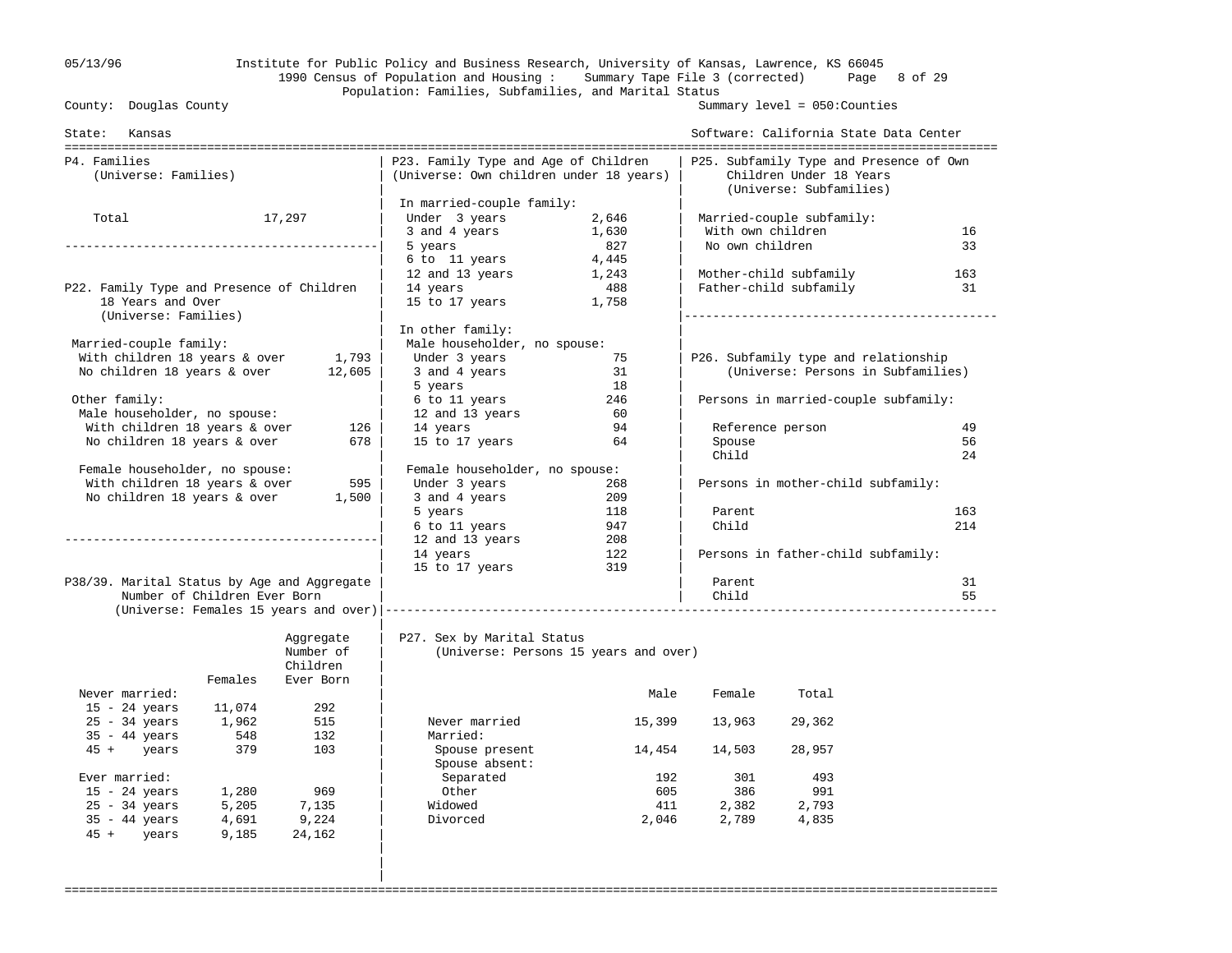### 05/13/96 Institute for Public Policy and Business Research, University of Kansas, Lawrence, KS 66045 1990 Census of Population and Housing : Summary Tape File 3 (corrected) Page 9 of 29 Population: Transportation to and Place of Work

Summary level =  $050$ : Counties

| State:<br>Kansas                                                                                                                                                                                                                                                                                                                                                                                                                                       |                                                                      | -------------------------                                                                                                                                                                                                                              |                                                                                                               | Software: California State Data Center                                                                                                                                                                                                                                                                                                                                                                                                                                                          |                                                                                                                             |
|--------------------------------------------------------------------------------------------------------------------------------------------------------------------------------------------------------------------------------------------------------------------------------------------------------------------------------------------------------------------------------------------------------------------------------------------------------|----------------------------------------------------------------------|--------------------------------------------------------------------------------------------------------------------------------------------------------------------------------------------------------------------------------------------------------|---------------------------------------------------------------------------------------------------------------|-------------------------------------------------------------------------------------------------------------------------------------------------------------------------------------------------------------------------------------------------------------------------------------------------------------------------------------------------------------------------------------------------------------------------------------------------------------------------------------------------|-----------------------------------------------------------------------------------------------------------------------------|
| P45/46/47/48. Place of Work<br>(Universe: Workers 16 years<br>and over)                                                                                                                                                                                                                                                                                                                                                                                |                                                                      | P49. Means of Transportation to Work<br>(Universe: Workers 16 years<br>and over)                                                                                                                                                                       |                                                                                                               | P50/51. Travel Time to Work<br>(Universe: Workers 16 years<br>and over)                                                                                                                                                                                                                                                                                                                                                                                                                         |                                                                                                                             |
| Worked in State of residence:<br>Worked in county of residence<br>Worked out of county of residence<br>Worked outside State of residence<br>*****************************<br>Living in an MSA/PMSA:<br>Worked in MSA/PMSA of residence:<br>Central city<br>Remainder of this MSA/PMSA<br>Worked outside MSA/PMSA of residence:<br>Worked in a different MSA/PMSA:<br>Central city<br>Remain. of a different MSA/PMSA<br>Worked outside of any MSA/PMSA | 33,159<br>6,368<br>1,133<br>30,172<br>2,987<br>3,964<br>2,998<br>539 | Car, truck, or van:<br>Drove alone<br>Carpooled<br>Public transportation:<br>Bus or trolley bus<br>Streetcar/trolley car<br>Subway or elevated<br>Railroad<br>Ferryboat<br>Taxicab<br>Motorcycle<br>Bicycle<br>Walked<br>Other means<br>Worked at home | 29,155<br>5,306<br>518<br>12<br>9<br>$\Omega$<br>$7\overline{ }$<br>27<br>196<br>429<br>3,231<br>199<br>1,571 | Did not work at home:<br>$0 - 4$ minutes<br>$5 - 9$ minutes<br>$10 - 14$ minutes<br>$15 - 19$ minutes<br>$20 - 24$ minutes<br>$25 - 29$ minutes<br>$30 - 34$ minutes<br>$35 - 39$ minutes<br>$40 - 44$ minutes<br>$45 - 59$ minutes<br>$60 - 89$ minutes<br>90 or more minutes<br>Worked at home                                                                                                                                                                                                | 2,285<br>7,904<br>10,024<br>6,548<br>3,453<br>930<br>2,485<br>931<br>987<br>2,157<br>1,135<br>250<br>1,571<br>18 minutes    |
| Not living in an MSA/PMSA:<br>Worked in an MSA/PMSA:<br>Central city<br>Remainder of MSA/PMSA<br>Worked outside of any MSA/PMSA<br>*****************************                                                                                                                                                                                                                                                                                       | $\mathbf 0$<br>$\mathbf 0$<br>$\Omega$                               | Total workers<br>P53. Private Vehicle Occupancy<br>(Universe: Workers 16 years<br>and over)                                                                                                                                                            | 40,660                                                                                                        | Mean travel time to work<br>P52. Time Leaving Home to Go to Work<br>(Universe: Workers 16 years and<br>and over)                                                                                                                                                                                                                                                                                                                                                                                |                                                                                                                             |
| Living in a place:<br>Worked in place of residence<br>Worked outside place of residence<br>Not living in a place<br>*****************************<br>Living in the 9 Northeastern States:<br>Worked in the minor civil<br>division of residence<br>Worked outside minor civil<br>division of residence<br>Not living in the 9 Northeastern<br>States                                                                                                   | 27,500<br>8,206<br>4,954<br>$\mathbf 0$<br>0<br>40,660               | Car, truck, or van:<br>Drove alone<br>In 2-person carpool<br>In 3-person carpool<br>In 4-person carpool<br>In 5-person carpool<br>In 6-person carpool<br>In 7-or-more carpool<br>Other means                                                           | 29,155<br>4,070<br>735<br>279<br>17<br>17<br>188<br>6,199                                                     | Did not work at home:<br>$12:00$ a.m. - $4:59$ a.m.<br>$5:00$ a.m. - $5:29$ a.m.<br>$5:30$ a.m. $-5:59$ a.m.<br>$6:00$ a.m. - $6:29$ a.m.<br>$6:30$ a.m. - $6:59$ a.m.<br>$7:00$ a.m. - $7:29$ a.m.<br>$7:30$ a.m. - $7:59$ a.m.<br>$8:00$ a.m. - $8:29$ a.m.<br>$8:30$ a.m. - $8:59$ a.m.<br>$9:00$ a.m. - $9:59$ a.m.<br>$10:00$ a.m. - $10:59$ a.m.<br>$11:00$ a.m. - $11:59$ a.m.<br>$12:00 \text{ p.m.} - 3:59 \text{ p.m.}$<br>$4:00 \text{ p.m.} - 11:59 \text{ p.m.}$<br>Worked at home | 807<br>303<br>407<br>1,717<br>3,109<br>5,668<br>7,700<br>4,648<br>2,099<br>2,287<br>1,037<br>714<br>4,122<br>4,471<br>1,571 |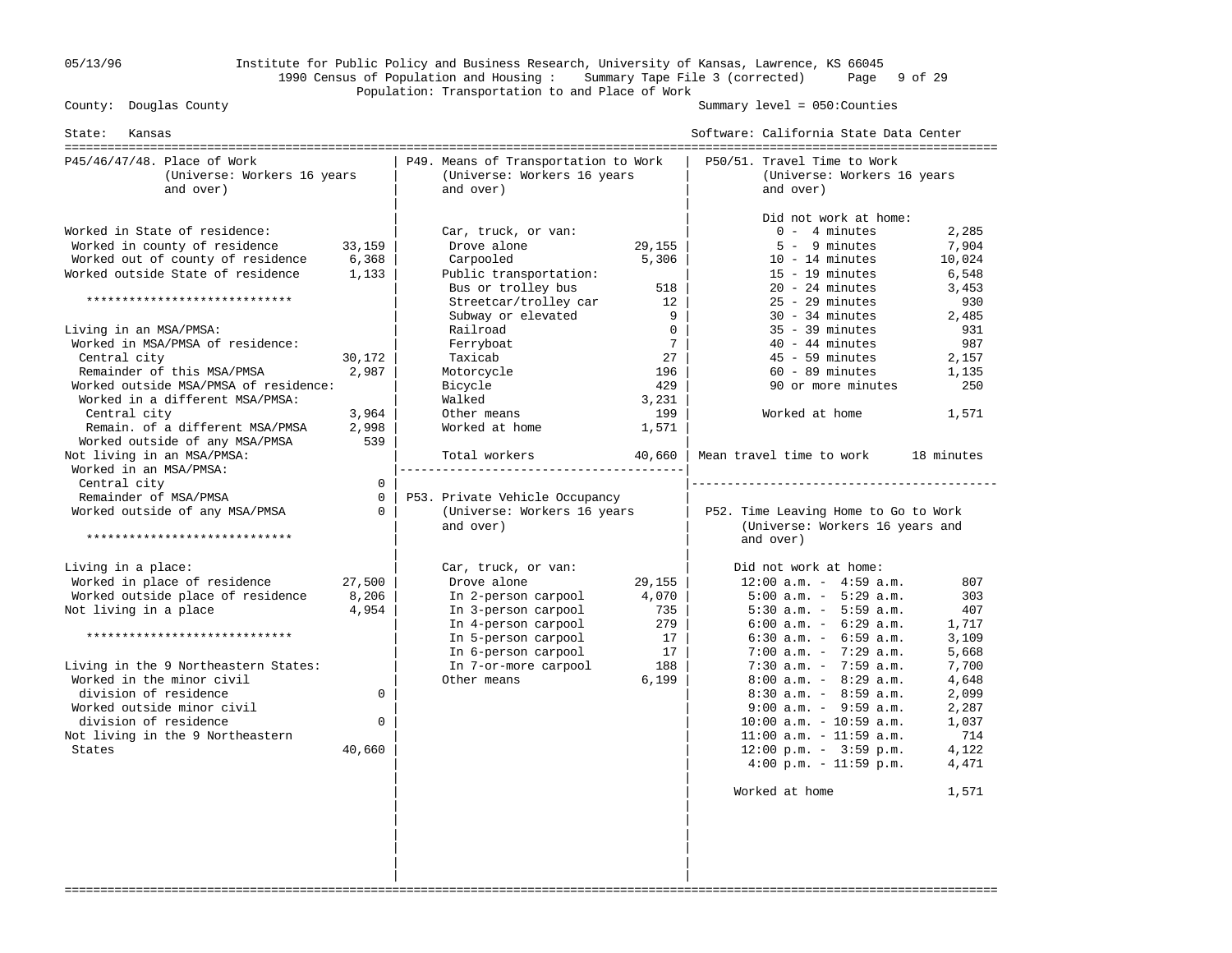## 05/13/96 Institute for Public Policy and Business Research, University of Kansas, Lawrence, KS 66045 1990 Census of Population and Housing : Summary Tape File 3 (corrected) Page 10 of 29 Population: School Enrollment and Educational Attainment<br>County: Douglas County

Summary level =  $050$ : Counties

| State:<br>Kansas                                                                     |        |            |                                                                                                                  |        |       |         | Software: California State Data Center |         |          |  |
|--------------------------------------------------------------------------------------|--------|------------|------------------------------------------------------------------------------------------------------------------|--------|-------|---------|----------------------------------------|---------|----------|--|
| P54. School Enrollment and Type of<br>School (Universe: Persons 3 years<br>and over) |        |            | P55/56. Race and Hispanic Origin by School Enrollment and Type of School<br>(Universe: Persons 3 years and over) |        |       |         |                                        |         |          |  |
| Enrolled in preprimary school:                                                       |        |            |                                                                                                                  |        |       | Amer In | Asian &                                | Other * | Hispanic |  |
| Public school                                                                        | 929    |            | Total                                                                                                            | White  | Black | Esk, Al | Pac Isl                                | Race *  | Origin   |  |
| Private school                                                                       | 622    | Enrolled   |                                                                                                                  |        |       |         |                                        |         |          |  |
|                                                                                      |        | in school: |                                                                                                                  |        |       |         |                                        |         |          |  |
| Enrolled in elementary or                                                            |        | Preprimary |                                                                                                                  |        |       |         |                                        |         |          |  |
| high school:                                                                         |        | school     | 1,551                                                                                                            | 1,436  | 76    | 7       | 21                                     | $11 *$  | 48       |  |
| Public school                                                                        | 10,248 | Elementary |                                                                                                                  |        |       |         |                                        |         |          |  |
| Private school                                                                       | 322    | or high    |                                                                                                                  |        |       |         |                                        | $\star$ |          |  |
|                                                                                      |        | school     | 10,570                                                                                                           | 9,312  | 604   | 323     | 276                                    | $55 *$  | 258      |  |
| Enrolled in college:                                                                 |        | College    | 23,938                                                                                                           | 20,502 | 699   | 843     | 1,511                                  | $383 *$ | 893      |  |
| Public school                                                                        | 22,482 |            |                                                                                                                  |        |       |         |                                        |         |          |  |
| Private school                                                                       | 1,456  | Not        |                                                                                                                  |        |       |         |                                        | $\star$ |          |  |
|                                                                                      |        | enrolled   | 42,613                                                                                                           | 38,996 | 1,754 | 863     | 744                                    | $256 *$ | 698      |  |
| Not enrolled in school                                                               | 42,613 |            |                                                                                                                  |        |       |         |                                        |         |          |  |
|                                                                                      |        |            |                                                                                                                  |        |       |         |                                        |         |          |  |
|                                                                                      |        |            |                                                                                                                  |        |       |         |                                        |         |          |  |
|                                                                                      |        |            |                                                                                                                  |        |       |         |                                        |         |          |  |
|                                                                                      |        |            |                                                                                                                  |        |       |         |                                        |         |          |  |

#### P57/58/59/60. Educational Attainment by Race and Hispanic Origin (Universe: Persons 18 years and over)

|                                               | Persons<br>$18 +$ |        |        |       | 25<br>Persons      |                    |                              |                    |  |
|-----------------------------------------------|-------------------|--------|--------|-------|--------------------|--------------------|------------------------------|--------------------|--|
|                                               | Total             | Total  | White  | Black | Amer In<br>Esk, Al | Asian &<br>Pac Isl | Other *<br>Race *<br>$\star$ | Hispanic<br>Origin |  |
| Less than 9th grade<br>9th to 12th grade,     | 1,697             | 1,627  | 1,418  | 163   | 6                  | 14                 | $26 *$<br>$\ast$             | 50                 |  |
| no diploma                                    | 4,206             | 3,095  | 2,718  | 277   | 54                 | 21                 | $25 *$                       | 34                 |  |
| High school graduate                          | 13,608            | 10,669 | 9,986  | 415   | 147                | 75                 | $46 *$                       | 115                |  |
| Some college, no degree                       | 24,318            | 8,958  | 7,977  | 410   | 321                | 145                | $105 *$                      | 230                |  |
| Associate degree                              | 2,458             | 1,695  | 1,352  | 46    | 248                | 49                 | $0 *$                        | 34                 |  |
| Bachelor's degree<br>Graduate or professional | 11,673            | 9,192  | 8,550  | 155   | 68                 | 376                | $43 *$<br>$\ast$             | 78                 |  |
| degree                                        | 7,146             | 7,072  | 6,188  | 103   | 76                 | 662                | $43 *$<br>$\star$            | 247                |  |
| Total                                         | 65,106            | 42,308 | 38,189 | 1,569 | 920                | 1,342              | $\ast$<br>288 *              | 788                |  |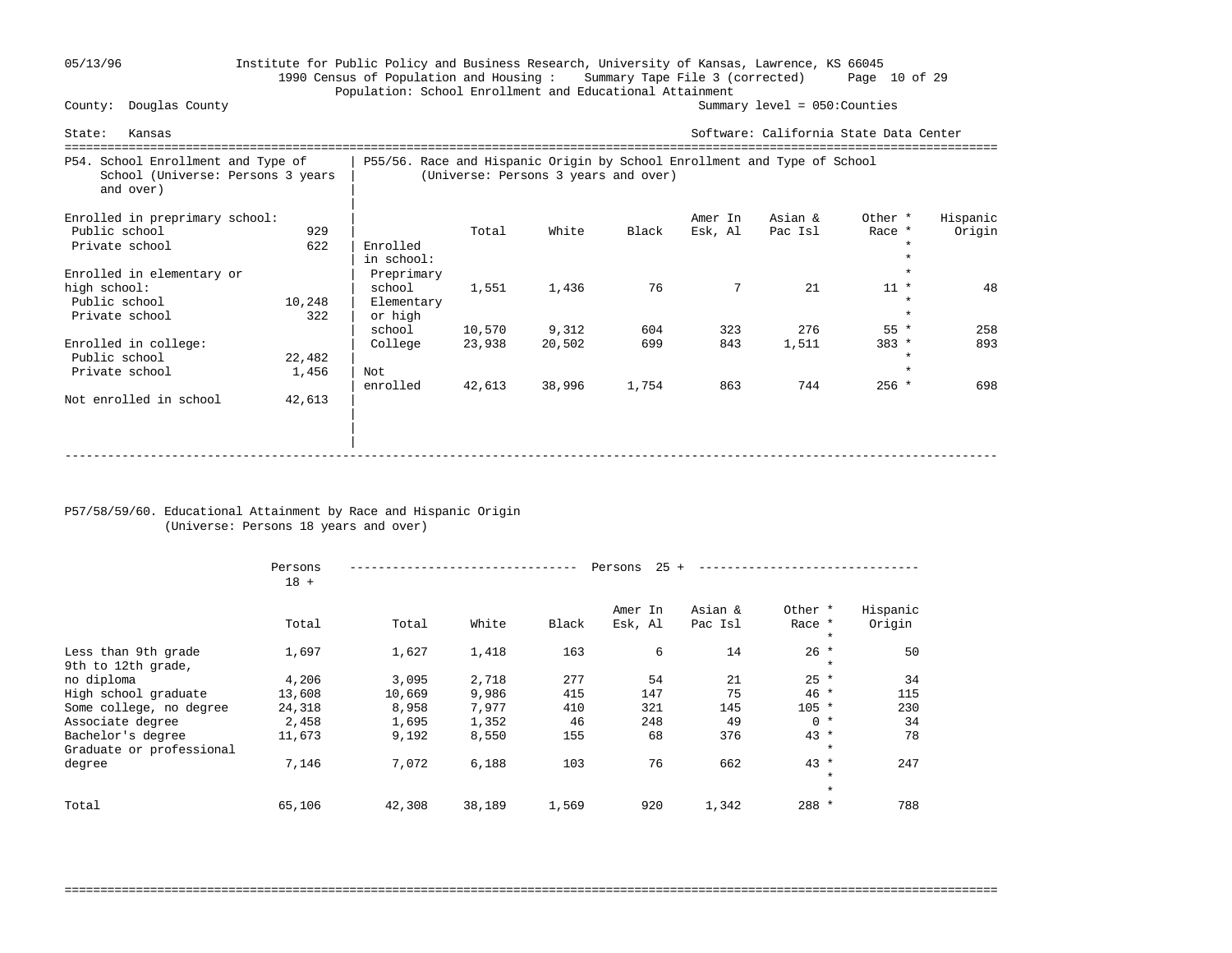## 05/13/96 Institute for Public Policy and Business Research, University of Kansas, Lawrence, KS 66045 1990 Census of Population and Housing : Summary Tape File 3 (corrected) Page 11 of 29 Population: Education and Employment Status

Summary level =  $050$ : Counties

State: Kansas Software: California State Data Center

===================================================================================================================================

===================================================================================================================================

P61/62/63. School Enrollment, Educational Attainment, and Employment Status by Race and Hispanic Origin

(Universe: Persons 16 to 19 years)

----------------------------- Persons 16 to 19 Years --------------------------

|                                         | Total    | White       | Black       | Amer In<br>Esk, Al | Asian &<br>Pac Isl | Other<br>Race | $^\star$<br>$^\star$ | Hispanic<br>Origin |
|-----------------------------------------|----------|-------------|-------------|--------------------|--------------------|---------------|----------------------|--------------------|
|                                         |          |             |             |                    |                    |               | $\star$              |                    |
| In Armed Forces:<br>Enrolled in school: |          |             |             |                    |                    |               | $\star$              |                    |
| High school graduate                    | 10       | 10          | $\mathbf 0$ | 0                  | 0                  | 0             | $\ast$               | $\Omega$           |
| Not high school graduate                | $\Omega$ | $\mathbf 0$ | $\Omega$    | $\mathbf 0$        | $\Omega$           | 0             | $\star$              | 0                  |
|                                         |          |             |             |                    |                    |               | $\star$              |                    |
| Not enrolled in school:                 |          |             |             |                    |                    |               | $\star$              |                    |
| High school graduate                    | 8        | 8           | $\mathbf 0$ | 0                  | $\Omega$           | 0             | $\ast$               | $\mathbf 0$        |
| Not high school graduate                | 0        | $\Omega$    | $\Omega$    | $\mathbf 0$        | $\Omega$           | $\Omega$      | $\star$              | $\mathbf 0$        |
|                                         |          |             |             |                    |                    |               | $\star$              |                    |
| Civilian:                               |          |             |             |                    |                    |               | $\star$              |                    |
| Enrolled in school:                     |          |             |             |                    |                    |               | $\star$              |                    |
| Employed                                | 2,371    | 2,188       | 59          | 71                 | 28                 | 25            | $\star$              | 89                 |
| Unemployed                              | 356      | 316         | 21          | 10                 | 0                  | 9             | $^\star$             | 23                 |
| Not in labor force                      | 4,738    | 4,038       | 164         | 209                | 243                | 84            | $\star$              | 166                |
|                                         |          |             |             |                    |                    |               | $\star$              |                    |
| Not enrolled in school:                 |          |             |             |                    |                    |               |                      |                    |
| High school graduate:                   |          |             |             |                    |                    |               | $\star$              |                    |
| Employed                                | 343      | 326         | 6           | $\mathbf 0$        | 0                  | 11            | $\star$              | 18                 |
| Unemployed                              | 37       | 27          | 10          | 0                  | 0                  | $\mathbf 0$   | $^\star$             | $\Omega$           |
| Not in labor force                      | 58       | 30          | 12          | $\Omega$           | $\Omega$           | 16            | $\star$              | 16                 |
|                                         |          |             |             |                    |                    |               | $\star$<br>$\star$   |                    |
| Not high school graduate:               |          |             |             |                    |                    |               | $\star$              |                    |
| Employed                                | 112      | 98          | 0           | 0                  | $\Omega$           | 14            | $^\ast$              | 14                 |
| Unemployed                              | 30       | 23          | 0           | 7                  | 0                  | $\Omega$      | $\star$              | $\mathbf 0$        |
| Not in labor force                      | 59       | 52          | 7           | 0                  | $\Omega$           | 0             |                      | 0                  |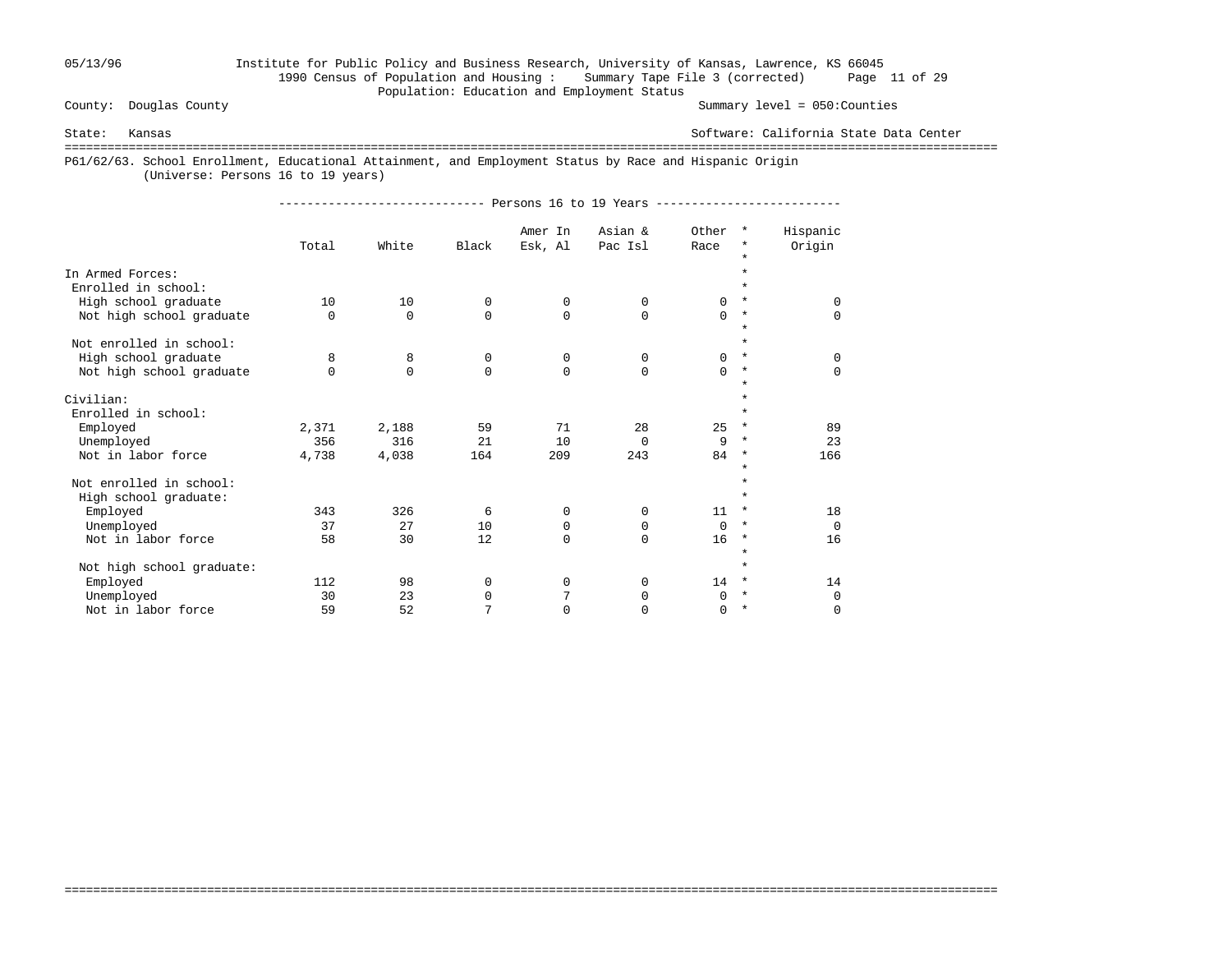## 05/13/96 Institute for Public Policy and Business Research, University of Kansas, Lawrence, KS 66045 1990 Census of Population and Housing : Summary Tape File 3 (corrected) Page 12 of 29 Population: Industry and Occupation<br>
Population: Industry and Occupation<br>
Population: Industry and Occupation

Summary level =  $050$ : Counties

| State:<br>Kansas                                                            |                 |                                                                    |       | Software: California State Data Center                               |           |
|-----------------------------------------------------------------------------|-----------------|--------------------------------------------------------------------|-------|----------------------------------------------------------------------|-----------|
| P75. Sex by Work Status in 1989<br>(Universe: Persons 16 years<br>and over) |                 | P77. Industry<br>(Universe: Employed persons<br>16 years and over) |       | P78. Occupation<br>(Universe: Employed persons<br>16 years and over) |           |
|                                                                             |                 |                                                                    |       |                                                                      |           |
| Male:                                                                       |                 |                                                                    |       | Managerial & professional specialty                                  |           |
|                                                                             |                 |                                                                    |       | occupations:                                                         |           |
| Worked in 1989<br>Did not work in 1989                                      | 28,630<br>4,135 | Agriculture, forestry, &<br>fisheries                              | 827   | Executive, administrative, &<br>managerial                           | 4,491     |
|                                                                             |                 |                                                                    |       | Professional specialty                                               | 8,199     |
| Female:                                                                     |                 | Mining                                                             | 73    |                                                                      |           |
|                                                                             |                 |                                                                    |       | Technical, sales &                                                   |           |
| Worked in 1989                                                              | 25,492          | Construction                                                       | 1,876 | administrative support:                                              |           |
| Did not work in 1989                                                        | 8,396           |                                                                    |       | Technicians & related                                                |           |
|                                                                             |                 | Manufacturing:                                                     |       | support                                                              | 1,719     |
|                                                                             |                 | Nondurable goods                                                   | 3,801 | Sales                                                                | 4,532     |
|                                                                             |                 | Durable goods                                                      | 1,984 | Administrative support,                                              |           |
|                                                                             |                 |                                                                    |       | including clerical                                                   | 6,532     |
|                                                                             |                 | Transportation                                                     | 1,129 |                                                                      |           |
|                                                                             |                 | Communications & other                                             |       | Service occupations:<br>Private household                            |           |
|                                                                             |                 | public utilities                                                   | 1,011 | Protective service                                                   | 82<br>716 |
| P79. Class of Worker                                                        |                 |                                                                    |       | Service, except protective                                           |           |
| (Universe: Employed persons                                                 |                 | Wholesale trade                                                    | 848   | and household                                                        | 5,541     |
| 16 years and over)                                                          |                 |                                                                    |       |                                                                      |           |
|                                                                             |                 | Retail trade                                                       | 7,641 | Farming, forestry, &                                                 |           |
|                                                                             |                 |                                                                    |       | fishing occupations                                                  | 748       |
|                                                                             |                 | Finance, insurance, &                                              |       |                                                                      |           |
|                                                                             |                 | real estate                                                        | 2,195 | Precision production,                                                |           |
| Private for profit                                                          |                 |                                                                    |       | craft, & repair occupations                                          | 3,333     |
| wage and salary                                                             | 23,949          | Services:                                                          |       |                                                                      |           |
|                                                                             |                 | Business & repair services                                         | 1,653 | Operators, fabricators,                                              |           |
| Private not-for-profit                                                      |                 | Personal services                                                  | 1,077 | & laborers:                                                          |           |
| wage and salary                                                             | 3,049           | Entertainment & recreation                                         | 723   | Machine operators,                                                   |           |
| Local government                                                            | 2,347           | Professional & related services:<br>Health services                | 2,116 | assemblers & inspectors<br>Transportation &                          | 2,556     |
| State government                                                            | 7,737           | Educational services                                               | 8,919 | material moving occupations                                          | 1,003     |
| Federal government                                                          | 1,094           | Other professional & related                                       |       | Handlers, equipment cleaners,                                        |           |
|                                                                             |                 | services                                                           | 3,599 | helpers, & laborers                                                  | 1,634     |
| Self-employed                                                               | 2,795           |                                                                    |       |                                                                      |           |
|                                                                             |                 | Public administration                                              | 1,614 |                                                                      |           |
| Unpaid family                                                               | 115             |                                                                    |       |                                                                      |           |
|                                                                             |                 |                                                                    |       |                                                                      |           |
|                                                                             |                 |                                                                    |       |                                                                      |           |
|                                                                             |                 |                                                                    |       |                                                                      |           |
|                                                                             |                 |                                                                    |       |                                                                      |           |
|                                                                             |                 |                                                                    |       |                                                                      |           |
|                                                                             |                 |                                                                    |       |                                                                      |           |
|                                                                             |                 |                                                                    |       |                                                                      |           |

===================================================================================================================================

 | | | | | | | |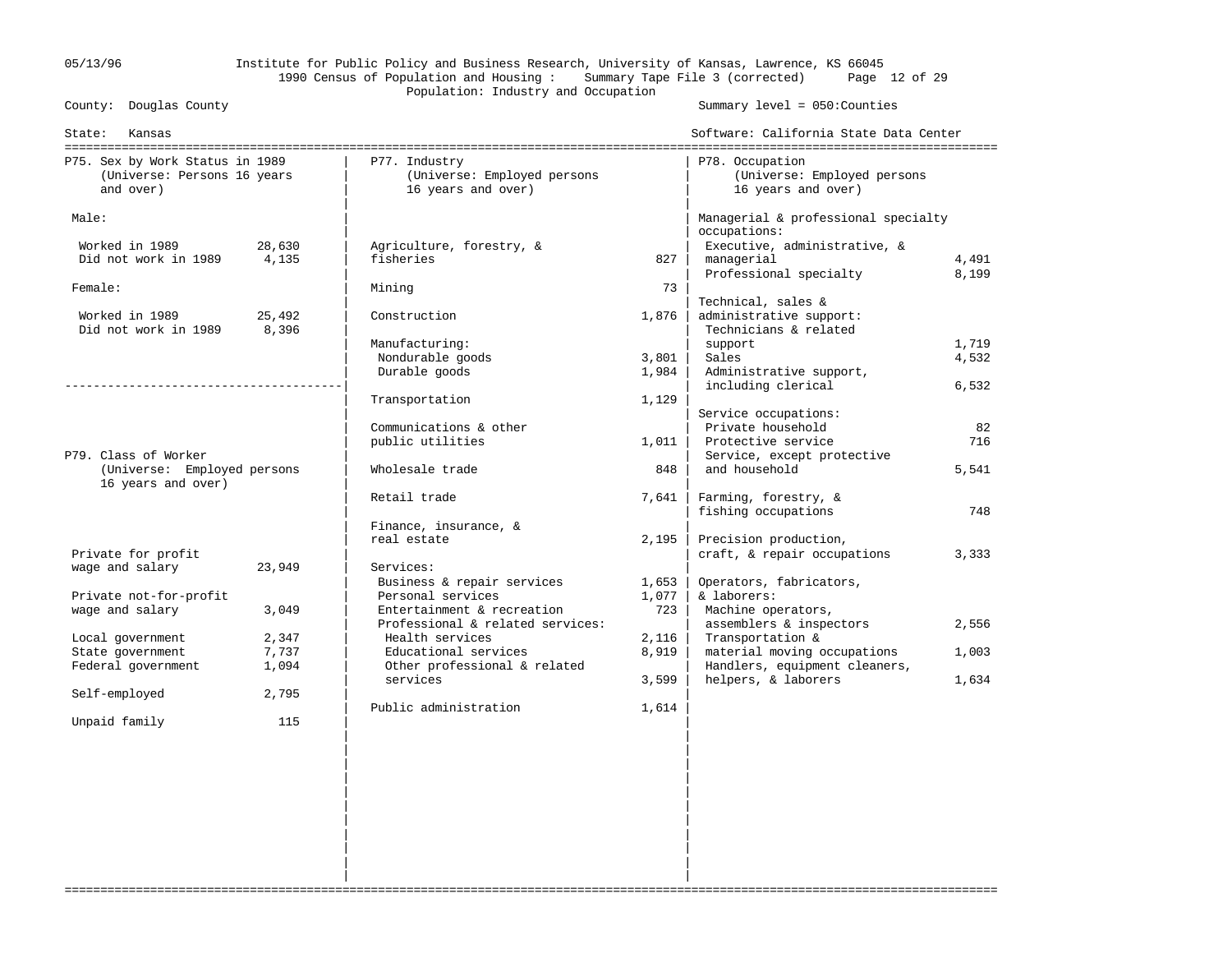## 05/13/96 Institute for Public Policy and Business Research, University of Kansas, Lawrence, KS 66045 1990 Census of Population and Housing : Summary Tape File 3 (corrected) Page 13 of 29 Population: Labor Force Status<br>
County: Douglas County

 | | | Summary level =  $050$ : Counties

State: Kansas Software: California State Data Center =================================================================================================================================== P76. Sex by Work Status in 1989, Usual Hours Worked per Week in 1989, and Weeks Worked in 1989 (Universe: Persons 16 years and over)

|                 |                                  |                                   |                                       |                                                         |        |       | -------------------------------- Usual Hours Worked --------------------------------                                  |        |       |                      |          |       |
|-----------------|----------------------------------|-----------------------------------|---------------------------------------|---------------------------------------------------------|--------|-------|-----------------------------------------------------------------------------------------------------------------------|--------|-------|----------------------|----------|-------|
|                 |                                  | Total Persons 16+                 |                                       |                                                         |        |       | ------ 35 + Hours ------- ----- 15 to 34 Hours ------ ------ 1 to 14 Hours -----                                      |        |       |                      |          |       |
| Weeks<br>worked | Male                             | Female                            | Total                                 | Male                                                    | Female | Total | Male                                                                                                                  | Female | Total | Male                 | Female   | Total |
| $50 - 52$       | 15,379                           | 10,931                            | 26,310                                | 13,352                                                  | 8,289  | 21641 | 1,845                                                                                                                 | 2,338  | 4183  | 182                  | 304      | 486   |
| $48 - 49$       | 1,144                            | 1,323                             | 2,467                                 | 725                                                     | 681    | 1406  | 384                                                                                                                   | 556    | 940   | 35                   | 86       | 121   |
| $40 - 47$       | 2,408                            | 2,776                             | 5,184                                 | 1,242                                                   | 1,387  | 2629  | 1,005                                                                                                                 | 1,203  | 2208  | 161                  | 186      | 347   |
| $27 - 39$       | 2,621                            | 3,084                             | 5,705                                 | 1,389                                                   | 1,158  | 2547  | 1,072                                                                                                                 | 1,599  | 2671  | 160                  | 327      | 487   |
| $14 - 26$       | 3,286                            | 3,589                             | 6,875                                 | 1,863                                                   | 1,587  | 3450  | 1,187                                                                                                                 | 1,670  | 2857  | 236                  | 332      | 568   |
| $1 - 13$        | 3,792                            | 3,789                             | 7,581                                 | 2,372                                                   | 1,690  | 4062  | 1,150                                                                                                                 | 1,382  | 2532  | 270                  | 717      | 987   |
| Did not         |                                  |                                   |                                       |                                                         |        |       |                                                                                                                       |        |       |                      |          |       |
| work            | 4,135                            | 8,396                             | 12,531                                |                                                         |        |       |                                                                                                                       |        |       |                      |          |       |
|                 |                                  |                                   | (Universe: Females 16 years and over) | P73. Presence and Age of Children and Employment Status |        |       | P74. Presence & Age of Children by Employment Status of Parents<br>(Universe: Own children under 18 years in families |        |       |                      |          |       |
|                 |                                  |                                   |                                       |                                                         |        |       | and subfamilies)                                                                                                      |        |       |                      |          |       |
|                 |                                  | With own children under 18 years: |                                       |                                                         |        |       |                                                                                                                       |        |       | Age of Own           |          |       |
|                 | Under 6 years only:              |                                   |                                       |                                                         |        |       |                                                                                                                       |        |       | $---$ Children $---$ |          |       |
|                 | In labor force:                  |                                   |                                       |                                                         |        |       |                                                                                                                       |        |       |                      |          |       |
|                 |                                  | Employed or in Armed Forces       |                                       | 1,709                                                   |        |       |                                                                                                                       |        |       | $0 - 5$              | $6 - 17$ |       |
|                 | Unemployed                       |                                   |                                       | 78                                                      |        |       | Living with two parents:                                                                                              |        |       |                      |          |       |
|                 | Not in labor force               |                                   |                                       | 920                                                     |        |       | Both parents in labor force                                                                                           |        |       | 3,306                | 5,723    |       |
|                 |                                  |                                   |                                       |                                                         |        |       | Father only in labor force                                                                                            |        |       | 1,651                | 1,884    |       |
|                 | 6 to 17 years only:              |                                   |                                       |                                                         |        |       | Mother only in labor force                                                                                            |        |       | 67                   | 191      |       |
|                 | In labor force:                  |                                   |                                       |                                                         |        |       | Neither parent in labor force                                                                                         |        |       | 97                   | 142      |       |
|                 |                                  | Employed or in Armed Forces       |                                       | 3,211                                                   |        |       |                                                                                                                       |        |       |                      |          |       |
|                 | Unemployed<br>Not in labor force |                                   |                                       | 102                                                     |        |       | Living with one parent:                                                                                               |        |       |                      |          |       |
|                 |                                  |                                   |                                       | 843                                                     |        |       | Living with father:<br>In labor force                                                                                 |        |       | 148                  | 450      |       |
|                 |                                  | Under 6 years and 6 to 17 years:  |                                       |                                                         |        |       | Not in labor force                                                                                                    |        |       | 9                    | 36       |       |
|                 | In labor force:                  |                                   |                                       |                                                         |        |       |                                                                                                                       |        |       |                      |          |       |
|                 |                                  | Employed or in Armed Forces       |                                       | 1,047                                                   |        |       | Living with mother:                                                                                                   |        |       |                      |          |       |
|                 | Unemployed                       |                                   |                                       | 50                                                      |        |       | In labor force                                                                                                        |        |       | 382                  | 1,320    |       |
|                 | Not in labor force               |                                   |                                       | 591                                                     |        |       | Not in labor force                                                                                                    |        |       | 354                  | 349      |       |
|                 |                                  |                                   |                                       |                                                         |        |       |                                                                                                                       |        |       |                      |          |       |
|                 | In labor force:                  | No own children under 18 years:   |                                       |                                                         |        |       |                                                                                                                       |        |       |                      |          |       |
|                 |                                  | Employed or in Armed Forces       |                                       | 13,198                                                  |        |       |                                                                                                                       |        |       |                      |          |       |
|                 | Unemployed                       |                                   |                                       | 733                                                     |        |       |                                                                                                                       |        |       |                      |          |       |
|                 | Not in labor force               |                                   |                                       | 11,406                                                  |        |       |                                                                                                                       |        |       |                      |          |       |
|                 |                                  |                                   |                                       |                                                         |        |       |                                                                                                                       |        |       |                      |          |       |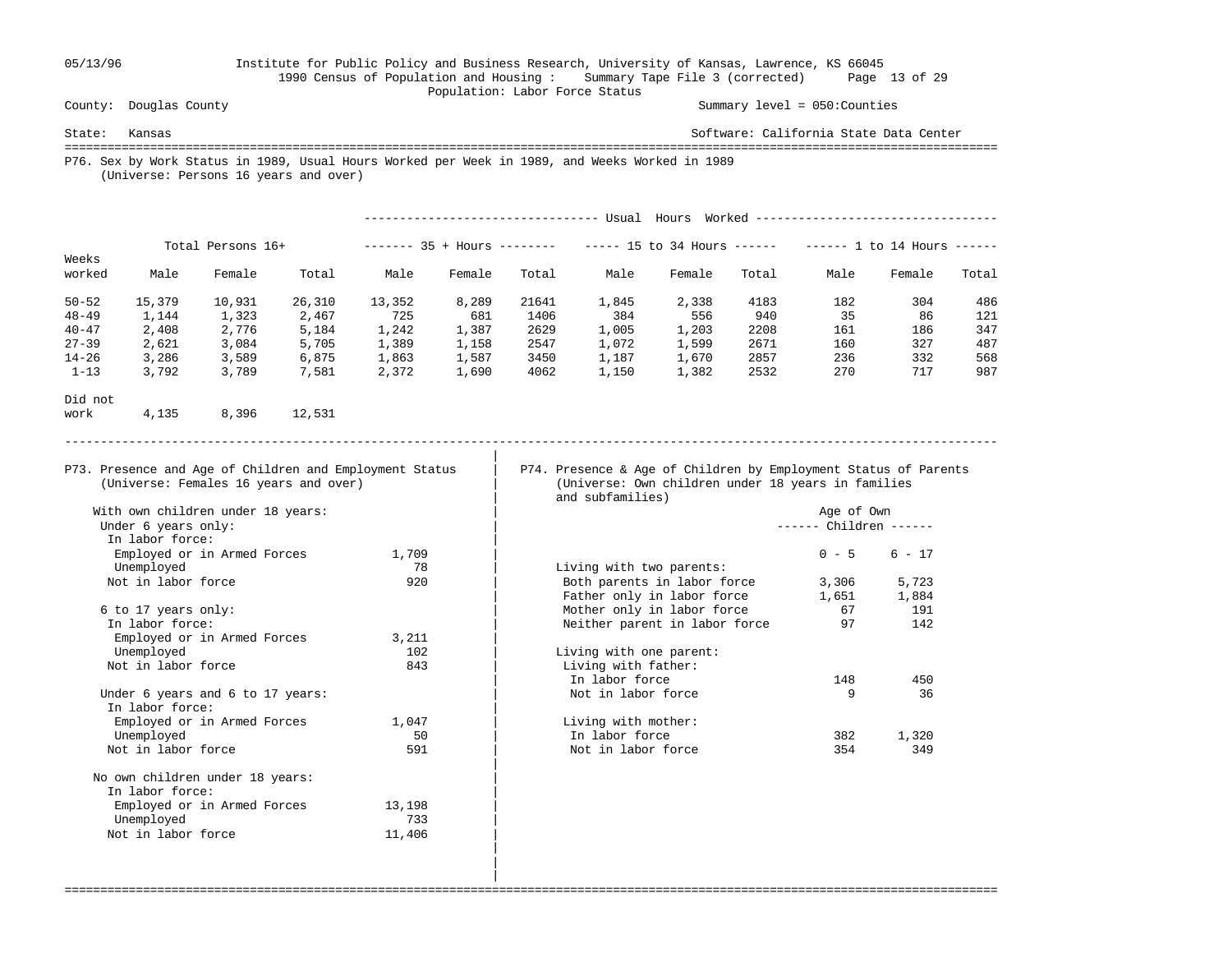## 05/13/96 Institute for Public Policy and Business Research, University of Kansas, Lawrence, KS 66045 1990 Census of Population and Housing : Summary Tape File 3 (corrected) Page 14 of 29 Population: Employment Status<br>
County: Douglas County

#### Summary level =  $050$ : Counties

#### State: Kansas Software: California State Data Center

===================================================================================================================================

===================================================================================================================================

P70/71/72. Employment Status

(Universe: Persons 16 years and over)

|                   | In<br>Armed |          | Civilian Labor Force |       | Not In<br>Labor |
|-------------------|-------------|----------|----------------------|-------|-----------------|
|                   | Forces      | Employed | Unemployed           | Rate  | Force           |
| Total             | 137         | 41,086   | 2,315                | 5.3%  | 23,115          |
| Male              | 126         | 21,932   | 1,352                | 5.8%  | 9,355           |
| Female            | 11          | 19,154   | 963                  | 4.8%  | 13,760          |
| White             | 128         | 37,435   | 1,945                | 4.9%  | 20,152          |
| Male              | 117         | 19,949   | 1,129                | 5.4%  | 8,088           |
| Female            | 11          | 17,486   | 816                  | 4.5%  | 12,064          |
| Black             | 9           | 1,276    | 176                  | 12.1% | 963             |
| Male              | 9           | 639      | 88                   | 12.1% | 457             |
| Female            | $\mathbf 0$ | 637      | 88                   | 12.1% | 506             |
| American Indian,  |             |          |                      |       |                 |
| Eskimo, Aleut     | 0           | 867      | 119                  | 12.1% | 657             |
| Male              | 0           | 400      | 80                   | 16.7% | 286             |
| Female            | $\Omega$    | 467      | 39                   | 7.7%  | 371             |
| Asian and Pacific |             |          |                      |       |                 |
| Islander          | 0           | 1,121    | 37                   | 3.2%  | 1,121           |
| Male              | 0           | 693      | 26                   | 3.6%  | 435             |
| Female            | 0           | 428      | 11                   | 2.5%  | 686             |
| Other race        | 0           | 387      | 38                   | 8.9%  | 222             |
| Male              | $\mathbf 0$ | 251      | 29                   | 10.4% | 89              |
| Female            | $\mathbf 0$ | 136      | 9                    | 6.2%  | 133             |
|                   |             |          |                      |       |                 |
| Hispanic origin   | 0           | 944      | 119                  | 11.2% | 536             |
| Male              | 0           | 501      | 67                   | 11.8% | 223             |
| Female            | $\Omega$    | 443      | 52                   | 10.5% | 313             |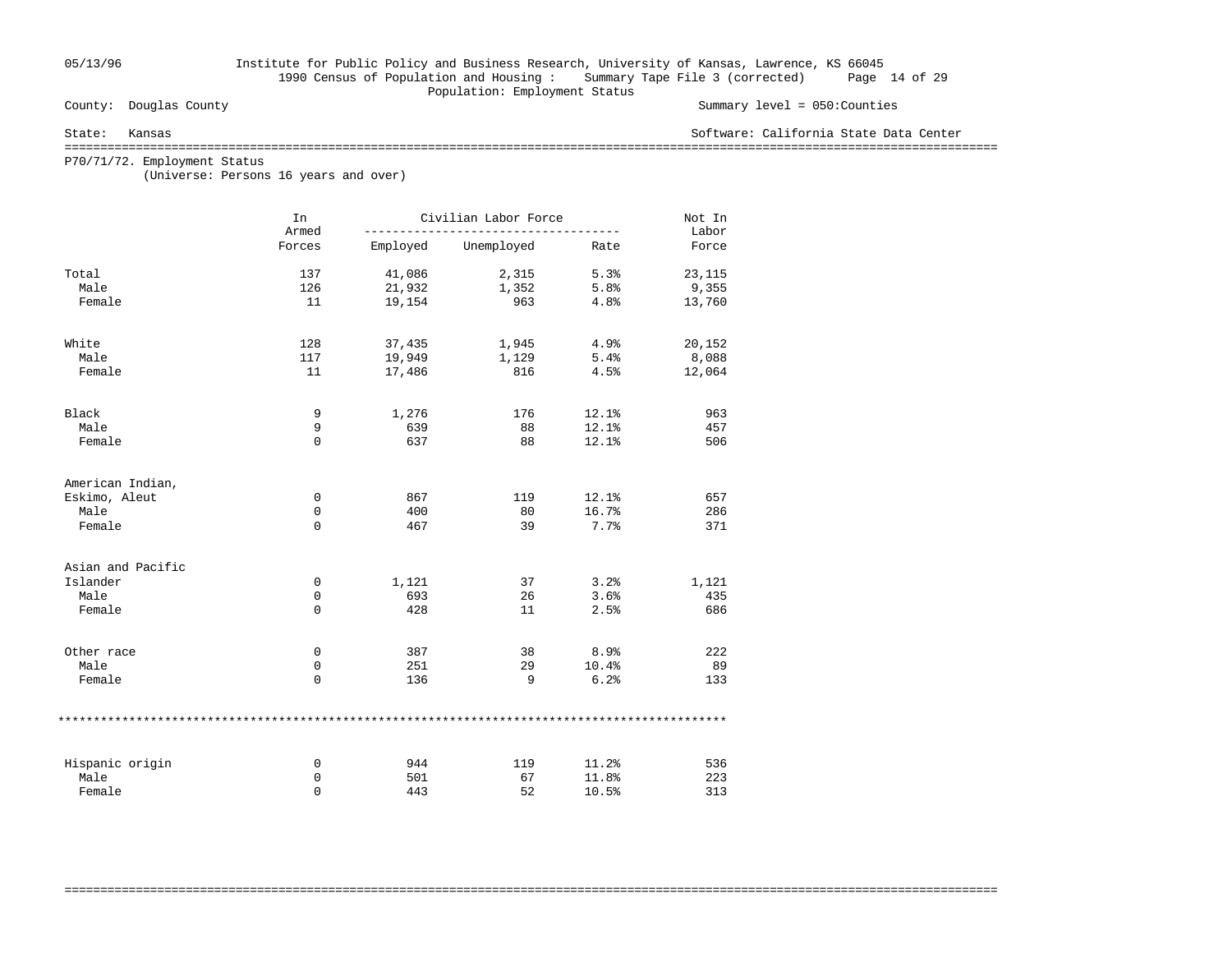## 05/13/96 Institute for Public Policy and Business Research, University of Kansas, Lawrence, KS 66045 1990 Census of Population and Housing : Summary Tape File 3 (corrected) Page 15 of 29 Population: Disability<br>
County: Douglas County

Summary level =  $050$ : Counties

| State:<br>Kansas                                                                                                                          |                                            |             |              |             |                                                                                     | Software: California State Data Center<br>===========================                                                                                           |        |  |  |  |
|-------------------------------------------------------------------------------------------------------------------------------------------|--------------------------------------------|-------------|--------------|-------------|-------------------------------------------------------------------------------------|-----------------------------------------------------------------------------------------------------------------------------------------------------------------|--------|--|--|--|
| P66. Sex by Age by Work Disability Status and Employment Status<br>(Universe: Civilian noninstitutionalized persons 16 years<br>and over) |                                            |             |              |             |                                                                                     | P68. Sex by Age by Work Disability Status by Mobility and<br>Self-care Limitation Status (Universe: Civilian<br>noninstitutionalized persons 16 years and over) |        |  |  |  |
|                                                                                                                                           | --------- Male ------- ----- Female ------ |             |              |             | $16-64$ years                                                                       | Male                                                                                                                                                            | Female |  |  |  |
|                                                                                                                                           | $16 - 64$                                  | $65+$       | $16 - 64$    | $65+$       | With a work disability:<br>With a mobility or<br>self-care limitation               | 216                                                                                                                                                             | 381    |  |  |  |
| With work disability:                                                                                                                     |                                            |             |              |             | No mobility or                                                                      |                                                                                                                                                                 |        |  |  |  |
| In labor force:<br>Employed                                                                                                               | 831                                        | 83          | 706          | 59          | self-care limitation<br>No work disability:                                         | 1,436                                                                                                                                                           | 1,164  |  |  |  |
| Unemployed                                                                                                                                | 130                                        | 13          | 67           | $\Omega$    | With a mobility or                                                                  |                                                                                                                                                                 |        |  |  |  |
| Not in labor force:<br>Prevented                                                                                                          |                                            |             |              |             | self-care limitation<br>No mobility or                                              | 291                                                                                                                                                             | 230    |  |  |  |
| from working<br>Not prevented                                                                                                             | 510                                        | 469         | 580          | 922         | self-care limitation                                                                | 28,084                                                                                                                                                          | 27,886 |  |  |  |
| from working                                                                                                                              | 181                                        | 102         | 192          | 146         | $65+$ years                                                                         |                                                                                                                                                                 |        |  |  |  |
| No work disability:<br>In labor force:                                                                                                    |                                            |             |              |             | With a work disability:<br>With a mobility or                                       |                                                                                                                                                                 |        |  |  |  |
| Employed                                                                                                                                  | 20,521                                     | 497         | 18,099       | 290         | self-care limitation                                                                | 196                                                                                                                                                             | 511    |  |  |  |
| Unemployed<br>Not in labor force                                                                                                          | 1,192<br>6,662                             | 17<br>1,206 | 861<br>9,156 | 35<br>2,337 | No mobility or<br>self-care limitation<br>No work disability:<br>With a mobility or | 471                                                                                                                                                             | 616    |  |  |  |
|                                                                                                                                           |                                            |             |              |             | self-care limitation<br>No mobility or                                              | 62                                                                                                                                                              | 117    |  |  |  |
|                                                                                                                                           |                                            |             |              |             | self-care limitation                                                                | 1,658                                                                                                                                                           | 2,545  |  |  |  |

## P69. Sex by Age by Mobility and Self-care Limitation Status

(Universe: Civilian noninstitutionalized persons 16 years and over)

|                                          | Total     |           |       | Male -    |           |       | Female    |           |       |
|------------------------------------------|-----------|-----------|-------|-----------|-----------|-------|-----------|-----------|-------|
|                                          | $16 - 64$ | $65 - 74$ | $75+$ | $16 - 64$ | $65 - 74$ | $75+$ | $16 - 64$ | $65 - 74$ | $75+$ |
| With a mobility or self-care limitation: |           |           |       |           |           |       |           |           |       |
| Mobility limitation only                 | 257       | 116       | 231   | 109       | 28        | 62    | 148       | 88        | 169   |
| Self-care limitation only                | 569       | 102       | 94    | 314       | 41        | 43    | 255       | 61        | 51    |
| Mobility & self-care limitation          | 292       | 99        | 244   | 84        | 37        | 47    | 208       | 62        | 197   |
| No mobility/self-care limitation         | 58,570    | 3,291     | L.999 | 29,520    | 1,427     | 702   | 29,050    | 1,864     | 1,297 |
|                                          |           |           |       |           |           |       |           |           |       |

P67. Sex by Age by Mobility Limitation Status by Employment Status

(Universe: Civilian noninstitutionalized persons 16 years and older)

| With a Mobility Limitation |       |           |       | No Mobility Limitation            |       |           |                                |  |
|----------------------------|-------|-----------|-------|-----------------------------------|-------|-----------|--------------------------------|--|
|                            |       |           |       |                                   |       |           |                                |  |
| $16 - 64$                  | $65+$ | $16 - 64$ | $65+$ | $16 - 64$                         | $65+$ | $16 - 64$ | 65+                            |  |
|                            |       |           |       |                                   |       |           |                                |  |
| 36                         |       | 127       |       | 21,316                            | 573   | 18,678    | 349                            |  |
| 23                         |       |           |       | 1,299                             | 30    | 928       | 35                             |  |
| 134                        | 167   | 229       | 516   | 7,219                             | 1,610 | 9,699     | 2,889                          |  |
|                            |       |           |       | Male ------- ------ Female ------ |       | Male      | $--- - - - --- From the --- -$ |  |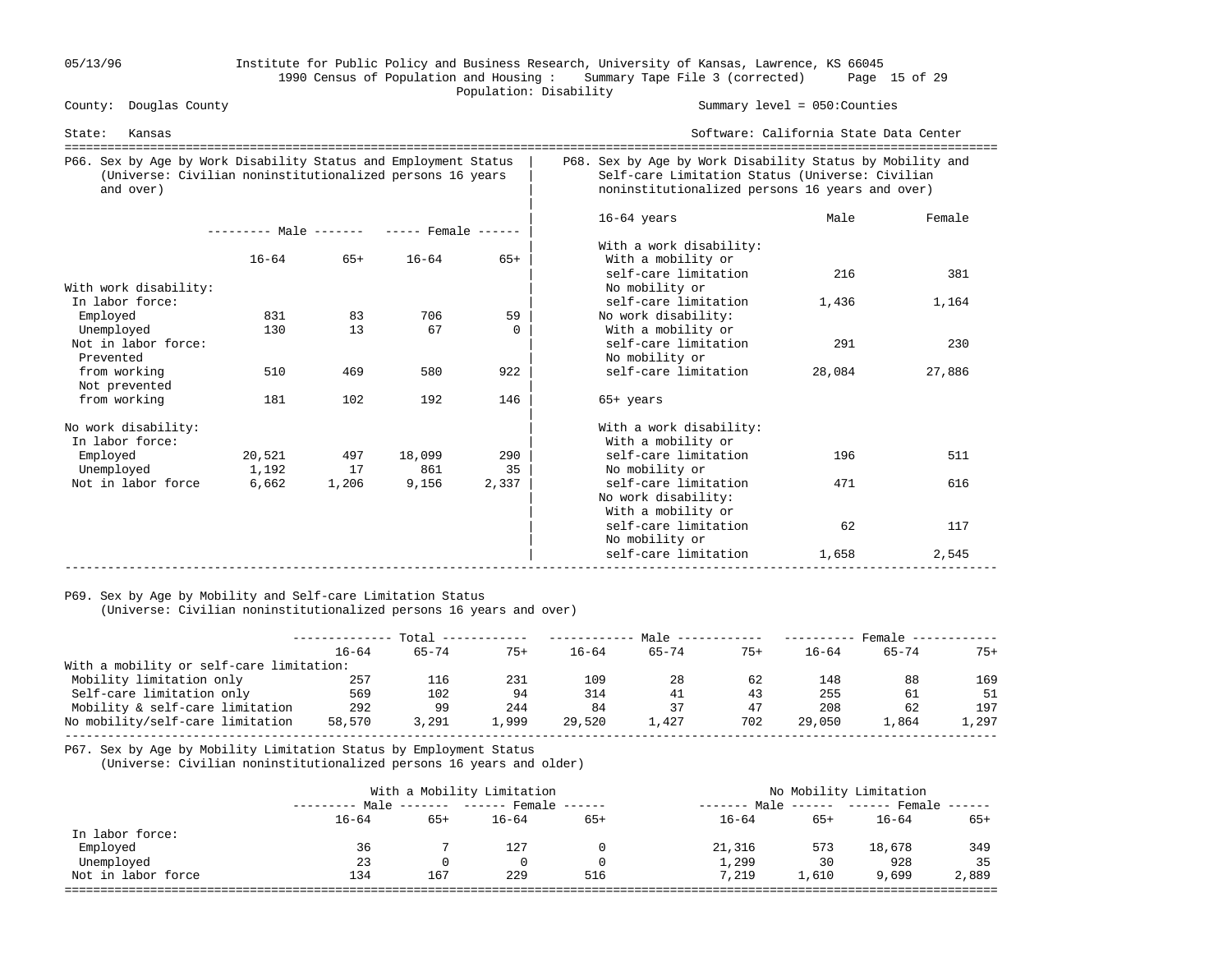05/13/96 Institute for Public Policy and Business Research, University of Kansas, Lawrence, KS 66045 1990 Census of Population and Housing : Summary Tape File 3 (corrected) Page 16 of 29

Population: Income

Summary level =  $050$ : Counties

| State:<br>Kansas                                                                                                 |                |                     |           |                                           |                                | Software: California State Data Center                                                                    |                     |          |
|------------------------------------------------------------------------------------------------------------------|----------------|---------------------|-----------|-------------------------------------------|--------------------------------|-----------------------------------------------------------------------------------------------------------|---------------------|----------|
| P80/81/107/108/110/111. Household, Family and Nonfamily                                                          | Income in 1989 |                     |           |                                           |                                | P89 through P105. Households and Mean Household Income in 1989<br>by Income Source (Universe: Households) |                     |          |
|                                                                                                                  | House-         |                     | Nonfamily |                                           |                                |                                                                                                           | Households          | Mean     |
|                                                                                                                  | holds          | Families Households |           |                                           |                                |                                                                                                           |                     | income   |
|                                                                                                                  |                |                     |           | With wage or salary income                |                                |                                                                                                           | 25,449              | \$28,419 |
| 4,999<br>$0 -$<br>S                                                                                              | 2,793          | 600                 | 2,238     | No                                        | wage or salary income          |                                                                                                           | 4,656               |          |
| $$5,000 -$<br>9,999                                                                                              | 3,904          | 1,137               | 2,811     | With nonfarm self-employment income       |                                |                                                                                                           | 4,510               | \$12,874 |
| $$10,000 - 12,499$                                                                                               | 1,719          | 425                 | 1,322     | No                                        | nonfarm self-employment income |                                                                                                           | 25,595              |          |
| $$12,500 - 14,999$                                                                                               | 1,383          | 556                 | 853       | With farm-employment income               |                                |                                                                                                           | 1,251               | \$4,598  |
| $$15,000 - 17,499$                                                                                               | 1,437          | 672                 | 779       | No.                                       | farm-employment income         |                                                                                                           | 28,854              |          |
| $$17,500 - 19,999$                                                                                               | 1,241          | 613                 | 601       | With interest, dividend, or rental income |                                |                                                                                                           | 14,100              | \$6,003  |
| $$20,000 - 22,499$                                                                                               | 1,303          | 694                 | 600       | No                                        |                                | interest, dividend, or rental income                                                                      | 16,005              |          |
| $$22,500 - 24,999$                                                                                               | 1,160          | 717                 | 441       | With social security income               |                                |                                                                                                           | 5,276               | \$8,143  |
| $$25,000 - 27,499$                                                                                               | 1,153          | 601                 | 527       | No                                        | social security income         |                                                                                                           | 24,829              |          |
| $$27,500 - 29,999$                                                                                               | 1,041          | 639                 | 402       | With public assistance income             |                                |                                                                                                           | 965                 | \$3,893  |
| $$30,000 - 32,499$                                                                                               | 1,420          | 993                 | 406       | No                                        | public assistance income       |                                                                                                           | 29,140              |          |
| $$32,500 - 34,999$                                                                                               | 1,014          | 808                 | 191       | With retirement income                    |                                |                                                                                                           | 2,892               | \$9,049  |
| $$35,000 - 37,499$                                                                                               | 1,041          | 767                 | 287       | retirement income<br>No                   |                                |                                                                                                           | 27,213              |          |
| $$37,500 - 39,999$                                                                                               | 807            | 602                 | 205       | With other type of income                 |                                |                                                                                                           | 2,708               | \$3,787  |
| $$40,000 - 42,499$                                                                                               | 959            | 774                 | 180       | No                                        | other type of income           |                                                                                                           | 27,397              |          |
| $$42,500 - 44,999$                                                                                               | 704            | 557                 | 147       |                                           |                                |                                                                                                           |                     |          |
| $$45,000 - 47,499$                                                                                               | 803            | 687                 | 132       | With earnings                             |                                |                                                                                                           | 26,226              |          |
| $$47,500 - 49,999$                                                                                               | 674            | 615                 | -40       | No earnings                               |                                |                                                                                                           | 3,879               |          |
| $$50,000 - 54,999$                                                                                               | 1,244          | 1,046               | 215       |                                           |                                | Earnings = $(wage & salary + self-employed)$                                                              |                     |          |
| $$5,000 - 59,999$                                                                                                | 851            | 738                 | 100       |                                           |                                |                                                                                                           |                     |          |
| $$60,000 - 74,999$                                                                                               | 1,612          | 1,446<br>915        | 136<br>85 |                                           |                                |                                                                                                           |                     |          |
| $$75,000 - 99,999$                                                                                               | 1,037<br>361   | 302                 | 59        |                                           | (Universe: Families)           | P112/113. Workers in Family and Mean Income in 1989                                                       |                     |          |
| $$100,000 - 124,999$<br>$$125,000 - 149,999$                                                                     | 153            | 119                 | 34        |                                           |                                |                                                                                                           |                     |          |
| or more                                                                                                          | 291            | 274                 | 17        |                                           |                                | Mean                                                                                                      |                     |          |
| \$150,000                                                                                                        |                |                     |           | Workers                                   | Families                       | Income                                                                                                    |                     |          |
| Total                                                                                                            | 30,105         | 17,297              | 12,808    |                                           |                                |                                                                                                           |                     |          |
| Median income                                                                                                    | \$25,244       | \$35,631            | \$12,597  | None                                      | 1,424                          | \$20,080                                                                                                  |                     |          |
|                                                                                                                  |                |                     |           | $\mathbf{1}$                              | 4,367                          | \$35,850                                                                                                  |                     |          |
| Mean income                                                                                                      | \$31,716       | \$41,475            | \$18,040  | 2                                         | 9,565                          | \$44,164                                                                                                  |                     |          |
| Less than $$150,000$                                                                                             | \$29,824       | \$38,471            | \$17,819  | 3 or more                                 | 1,941                          | \$56,577                                                                                                  |                     |          |
| \$150,000 or more                                                                                                | \$225,579      | \$228,134           | \$184,400 |                                           |                                |                                                                                                           |                     |          |
| P109. Mean Family Income in 1989 by Family Type &<br>Presence of Children Under 18 Years<br>(Universe: Families) |                |                     |           | P114/115/116. Per Capita Income in 1989   |                                | (Universe: Total persons or persons 15 years and over)                                                    |                     |          |
|                                                                                                                  |                | Mean                |           |                                           | Per                            |                                                                                                           | Per                 |          |
| Married-couple family:                                                                                           |                | income              |           |                                           | Capita                         |                                                                                                           | Capita              |          |
| With own children                                                                                                |                | \$45,396            |           |                                           | Income                         |                                                                                                           | Income              |          |
| No own children                                                                                                  |                | \$45,772            |           |                                           |                                |                                                                                                           |                     |          |
| Other family:                                                                                                    |                |                     |           | Total persons                             | \$12,003                       | White                                                                                                     | \$12,516            |          |
| Male householder, no spouse:                                                                                     |                |                     |           | In households                             | \$13,055                       | Black                                                                                                     | \$8,087             |          |
| With own children                                                                                                |                | \$28,241            |           | In group quarters:                        |                                | Amer Ind                                                                                                  | \$7,481             |          |
| No own children                                                                                                  |                | \$24,143            |           | Institutionalized                         | \$8,649                        | Asian                                                                                                     | \$7,931             |          |
| Female householder, no spouse:                                                                                   |                |                     |           | Noninstitutionalized                      | \$2,763                        | Other                                                                                                     | \$6,883             |          |
| With own children                                                                                                |                | \$15,452            |           |                                           |                                |                                                                                                           | ******************* |          |
| No own children                                                                                                  |                | \$25,230            |           |                                           |                                | Hispanic                                                                                                  | \$7,952             |          |
|                                                                                                                  |                |                     |           |                                           |                                |                                                                                                           |                     |          |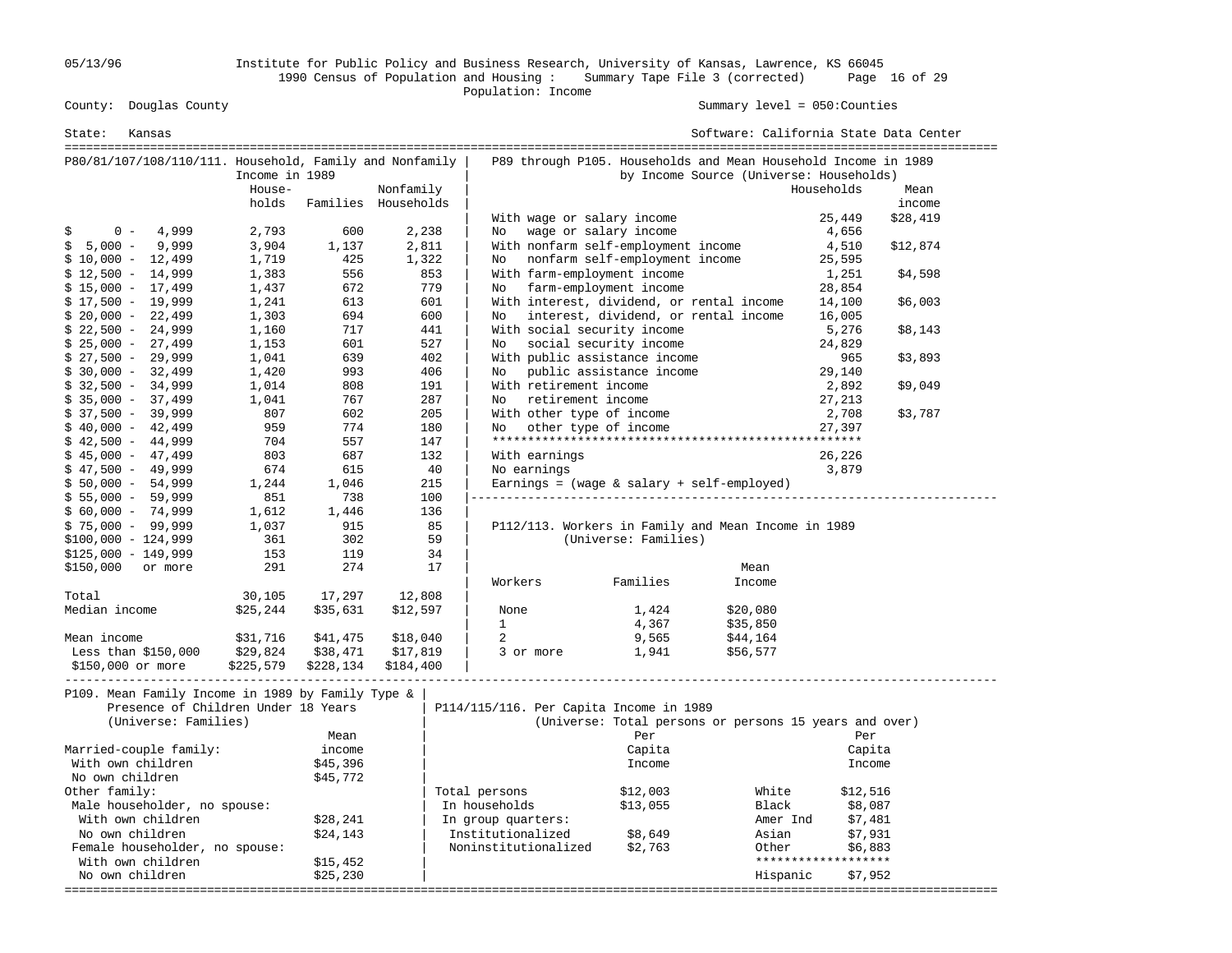## 05/13/96 Institute for Public Policy and Business Research, University of Kansas, Lawrence, KS 66045 1990 Census of Population and Housing : Summary Tape File 3 (corrected) Page 17 of 29 Population: Household Income by Race (Part 1)<br>County: Douglas County

#### Summary level =  $050$ : Counties

State: Kansas Software: California State Data Center

 =================================================================================================================================== P82 through P88. Household Income in 1989 by Age and Race/Hispanic Origin of Householder

(Universe: Households)

|                    | White     |           |           |           |           |           |       |          |  |  |
|--------------------|-----------|-----------|-----------|-----------|-----------|-----------|-------|----------|--|--|
|                    | $15 - 24$ | $25 - 34$ | $35 - 44$ | $45 - 54$ | $55 - 64$ | $65 - 74$ | $75+$ | Total    |  |  |
| $0 - 4,999$<br>\$  | 1,208     | 387       | 225       | 56        | 137       | 100       | 187   | 2,300    |  |  |
| $$5,000-9,999$     | 1,555     | 585       | 316       | 118       | 107       | 296       | 451   | 3,428    |  |  |
| $$10.000-14.999$   | 1,057     | 671       | 199       | 144       | 120       | 193       | 351   | 2,735    |  |  |
| $$15.000 - 24.999$ | 797       | 1,318     | 731       | 394       | 343       | 507       | 340   | 4,430    |  |  |
| $$25.000-34.999$   | 419       | 1,543     | 951       | 489       | 368       | 360       | 166   | 4,296    |  |  |
| $$35,000-49,999$   | 156       | 1,527     | 1,429     | 682       | 380       | 381       | 142   | 4,697    |  |  |
| $$50.000 - 74.999$ | 54        | 557       | 1,237     | 830       | 521       | 222       | 132   | 3,553    |  |  |
| $$75,000-99,999$   | 7         | 117       | 236       | 343       | 179       | 72        | 50    | 1,004    |  |  |
| \$100,000 or more  | 9         | 40        | 163       | 326       | 132       | 78        | 20    | 768      |  |  |
| Total              | 5,262     | 6,745     | 5,487     | 3,382     | 2,287     | 2,209     | 1,839 | 27,211   |  |  |
| Mean               |           |           |           |           |           |           |       | \$32,739 |  |  |

|                   | Black     |           |           |           |           |           |          |          |  |  |  |
|-------------------|-----------|-----------|-----------|-----------|-----------|-----------|----------|----------|--|--|--|
|                   | $15 - 24$ | $25 - 34$ | $35 - 44$ | $45 - 54$ | $55 - 64$ | $65 - 74$ | $75+$    | Total    |  |  |  |
| $0 - 4,999$       | 92        | 39        | 44        | 22        |           |           | $\Omega$ | 197      |  |  |  |
| $$5,000-9,999$    | 67        | 65        | 28        | 0         |           | 26        | 51       | 237      |  |  |  |
| $$10,000-14,999$  | 42        | 30        | 11        | 41        | 13        | 11        | 13       | 161      |  |  |  |
| $$15,000-24,999$  | 27        | 156       | 21        | 22        | 31        | 62        | 16       | 335      |  |  |  |
| $$25,000-34,999$  | $\Omega$  | 70        | 17        | 8         | 24        | 24        | 6        | 149      |  |  |  |
| $$35,000-49,999$  | 15        | 52        | 7         | 16        | 51        |           |          | 141      |  |  |  |
| $$50,000-74,999$  | 0         | 30        | 14        | 16        |           |           | $\Omega$ | 60       |  |  |  |
| $$75,000-99,999$  | $\Omega$  | 0         | 0         | $\Omega$  |           |           | O        | $\Omega$ |  |  |  |
| \$100,000 or more |           |           |           |           | U         |           |          |          |  |  |  |
| Total             | 243       | 442       | 142       | 132       | 119       | 123       | 86       | 1,287    |  |  |  |
| Mean              |           |           |           |           |           |           |          | \$20,421 |  |  |  |

|                   | American Indian, Eskimo, or Aleut |           |           |              |           |           |       |          |  |  |
|-------------------|-----------------------------------|-----------|-----------|--------------|-----------|-----------|-------|----------|--|--|
|                   | $15 - 24$                         | $25 - 34$ | $35 - 44$ | $45 - 54$    | $55 - 64$ | $65 - 74$ | $75+$ | Total    |  |  |
| $0 - 4,999$       | $\Omega$                          | 26        |           |              |           |           |       | 26       |  |  |
| $$5,000-9,999$    |                                   | 52        |           |              |           |           |       | 77       |  |  |
| $$10,000-14,999$  | 13                                | 8         | 8         |              |           | 10        |       | 46       |  |  |
| $$15,000-24,999$  | 17                                | 68        | 49        |              |           | 22        |       | 177      |  |  |
| $$25,000-34,999$  | 0                                 | 14        | 33        | 21           | 21        | 13        |       | 102      |  |  |
| $$35,000-49,999$  | U                                 | 13        | 17        | 15           | 25        |           |       | 70       |  |  |
| \$50,000-74,999   |                                   | 8         | 19        | 13           |           |           |       | 40       |  |  |
| $$75,000-99,999$  | 0                                 |           |           | <sup>0</sup> |           |           |       | $\cap$   |  |  |
| \$100,000 or more |                                   |           |           |              | 12        |           |       | 12       |  |  |
| Total             | 30                                | 189       | 137       | 65           | 65        | 52        | 12    | 550      |  |  |
| Mean              |                                   |           |           |              |           |           |       | \$25,673 |  |  |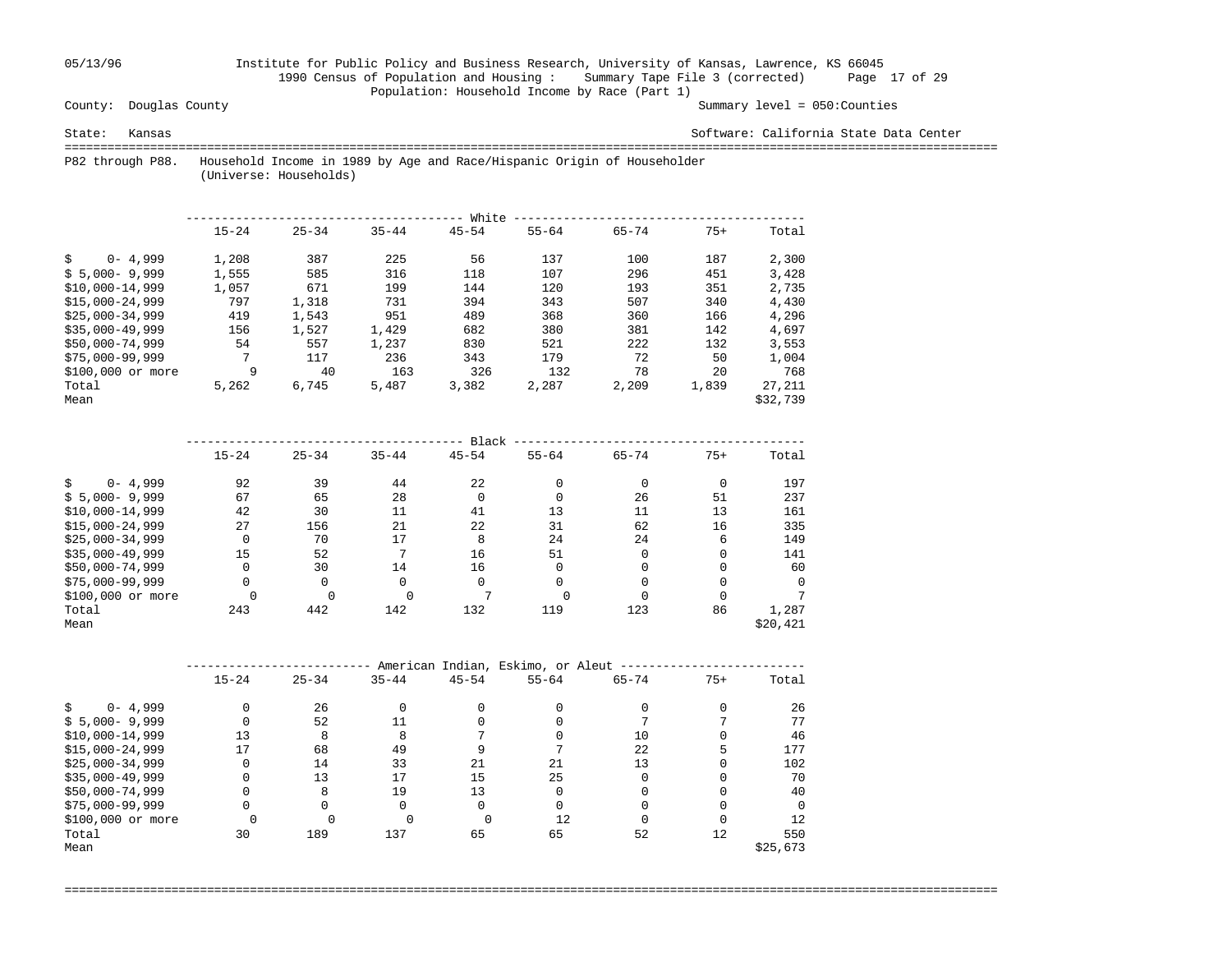## 05/13/96 Institute for Public Policy and Business Research, University of Kansas, Lawrence, KS 66045 1990 Census of Population and Housing : Summary Tape File 3 (corrected) Page 18 of 29 Population: Household Income by Race (Part 2)<br>County: Douglas County

#### Summary level =  $050$ : Counties

State: Kansas Software: California State Data Center

===================================================================================================================================

 P82 through P88. Household Income in 1989 by Age and Race/Hispanic Origin of Householder (Universe: Households)

|                   | Asian and Pacific Islander |           |           |           |           |           |       |          |  |  |  |
|-------------------|----------------------------|-----------|-----------|-----------|-----------|-----------|-------|----------|--|--|--|
|                   | $15 - 24$                  | $25 - 34$ | $35 - 44$ | $45 - 54$ | $55 - 64$ | $65 - 74$ | $75+$ | Total    |  |  |  |
| $0 - 4,999$       | 59                         | 111       | 32        |           |           |           |       | 202      |  |  |  |
| $$5,000-9,999$    | 32                         | 63        | 20        |           |           |           |       | 120      |  |  |  |
| $$10,000-14,999$  | 49                         | 63        | 18        |           |           |           |       | 130      |  |  |  |
| $$15,000-24,999$  | 11                         | 60        | 37        |           |           | 28        |       | 136      |  |  |  |
| $$25,000-34,999$  | 9                          | 12        | 10        | 14        |           |           |       | 54       |  |  |  |
| $$35,000-49,999$  | 0                          | 19        | 8         | 14        |           |           |       | 58       |  |  |  |
| $$50,000-74,999$  |                            | 15        | 22        | 10        |           |           |       | 47       |  |  |  |
| $$75,000-99,999$  | $\Omega$                   | $\Omega$  | 13        | 14        |           |           |       | 33       |  |  |  |
| \$100,000 or more |                            |           |           | 13        |           |           |       | 18       |  |  |  |
| Total             | 160                        | 343       | 165       | 70        | 23        | 37        |       | 798      |  |  |  |
| Mean              |                            |           |           |           |           |           |       | \$24,211 |  |  |  |

|                   |           |           |           | Other Race |           |                   |       |          |
|-------------------|-----------|-----------|-----------|------------|-----------|-------------------|-------|----------|
|                   | $15 - 24$ | $25 - 34$ | $35 - 44$ | $45 - 54$  | $55 - 64$ | $65 - 74$         | $75+$ | Total    |
| $0 - 4,999$       | 59        |           |           |            |           |                   |       | 68       |
| $$5,000-9,999$    | 42        |           |           |            |           |                   |       | 42       |
| $$10,000-14,999$  |           |           | 30        |            |           |                   |       | 30       |
| $$15,000-24,999$  | 8         | 28        |           |            |           | $12 \overline{ }$ |       | 63       |
| $$25,000-34,999$  |           | 16        |           |            |           |                   |       | 27       |
| $$35,000-49,999$  |           |           | 16        |            |           |                   |       | 22       |
| \$50,000-74,999   |           |           |           |            |           |                   |       |          |
| $$75,000-99,999$  |           |           |           |            |           |                   |       |          |
| \$100,000 or more |           |           |           |            |           |                   |       |          |
| Total             | 109       | 59        | 60        |            |           | 16                |       | 259      |
| Mean              |           |           |           |            |           |                   |       | \$16,379 |

\*\*\*\*\*\*\*\*\*\*\*\*\*\*\*\*\*\*\*\*\*\*\*\*\*\*\*\*\*\*\*\*\*\*\*\*\*\*\*\*\*\*\*\*\*\*\*\*\*\*\*\*\*\*\*\*\*\*\*\*\*\*\*\*\*\*\*\*\*\*\*\*\*\*\*\*\*\*\*\*\*\*\*\*\*\*\*\*\*\*\*\*\*\*\*\*\*\*\*\*\*\*\*\*\*

|                   |           |           |           | Hispanic Origin |           |           |       |          |
|-------------------|-----------|-----------|-----------|-----------------|-----------|-----------|-------|----------|
|                   | $15 - 24$ | $25 - 34$ | $35 - 44$ | $45 - 54$       | $55 - 64$ | $65 - 74$ | $75+$ | Total    |
| $0 - 4,999$       | 81        | 27        | 21        |                 |           |           |       | 129      |
| $$5,000-9,999$    | 92        |           |           |                 |           |           |       | 114      |
| $$10,000-14,999$  | 8         | 30        | 30        |                 | 8         |           |       | 76       |
| $$15,000-24,999$  | 48        | 73        | 13        |                 | 16        | 45        |       | 202      |
| $$25,000-34,999$  | 3         | 20        | 23        |                 |           |           |       | 55       |
| $$35,000-49,999$  | 0         | 11        | 23        |                 | 8         |           |       | 42       |
| $$50,000-74,999$  | 0         | $\Omega$  | 27        | 16              |           |           |       | 43       |
| $$75,000-99,999$  | 0         | 10        |           | 14              |           |           |       | 31       |
| \$100,000 or more |           |           |           | 8               |           |           |       |          |
| Total             | 232       | 175       | 144       | 45              | 46        | 58        |       | 700      |
| Mean              |           |           |           |                 |           |           |       | \$22,572 |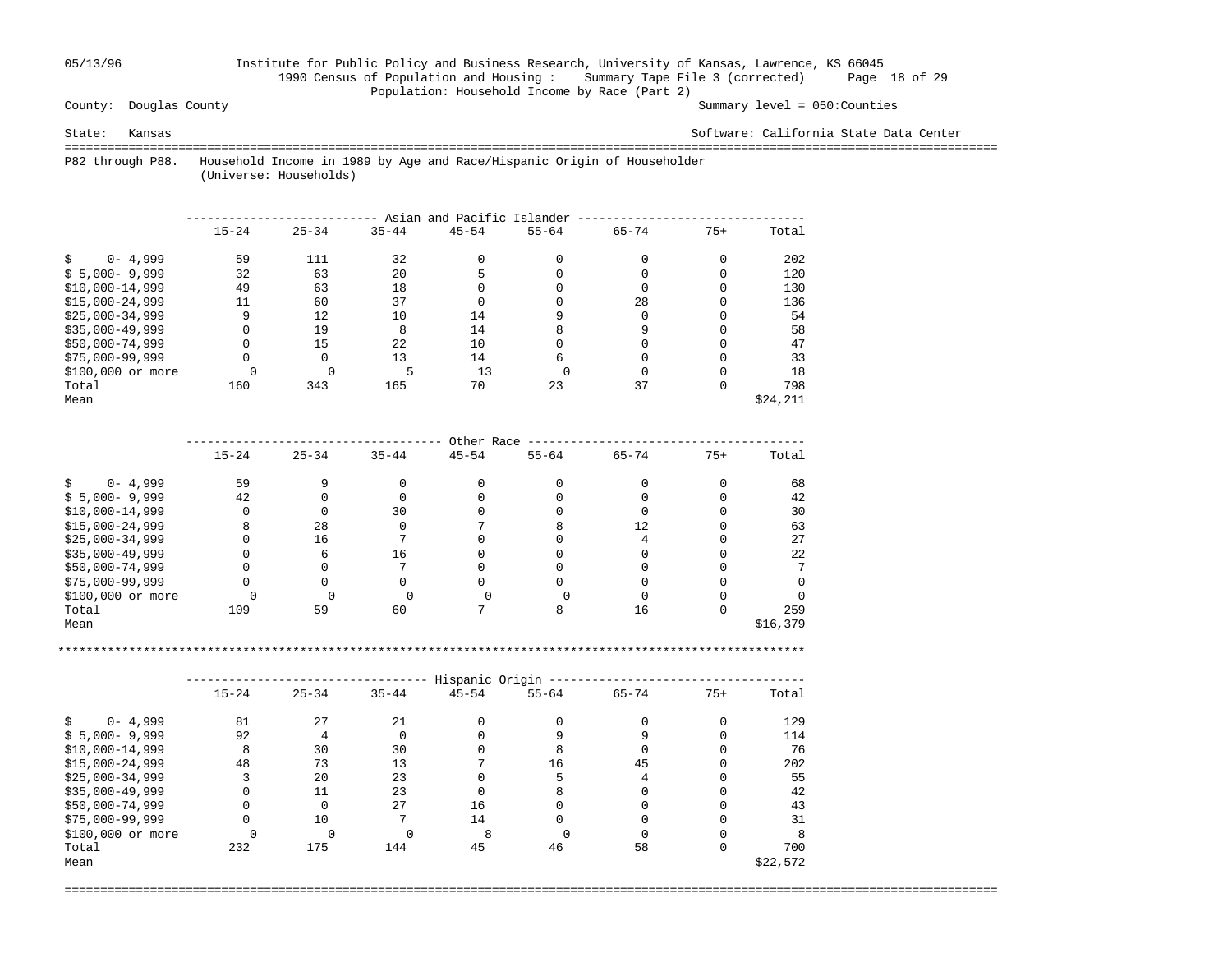05/13/96 Institute for Public Policy and Business Research, University of Kansas, Lawrence, KS 66045 1990 Census of Population and Housing : Summary Tape File 3 (corrected) Page 19 of 29 County: Douglas County (2009) 2012 2014 2014 2014 2014 2015 2014 2014 2014 2015 2016 2017 2018 2019 2014 2015 2016 2017 2018 2017 2018 2019 2014 2015 2016 2017 2018 2019 2014 2015 2016 2017 2018 2017 2018 2019 2017 2017 20

#### Summary level =  $050$ : Counties

| State:    | Kansas |                                                                                                              |           |                   |             |                       |             |                         |                           | Software: California State Data Center |                                                     |
|-----------|--------|--------------------------------------------------------------------------------------------------------------|-----------|-------------------|-------------|-----------------------|-------------|-------------------------|---------------------------|----------------------------------------|-----------------------------------------------------|
|           |        | P117/118. Poverty Status in 1989 by Sex and Age<br>(Universe: Persons for whom poverty status is determined) |           |                   |             |                       |             |                         |                           | P106. Persons in Households by         | Public Assistance Income<br>1989 (Universe: Persons |
|           |        | ------- Above Poverty ------ ---------------- Below Poverty --------------------                             |           |                   |             |                       |             |                         |                           | in households)                         |                                                     |
| Age       | Male   | Female                                                                                                       | Total     | Male %            |             | Female %              |             | Total %                 |                           |                                        |                                                     |
| $0 - 4$   | 2,253  | 2,062                                                                                                        | 4,315     |                   | 374 14.2%   |                       | 347 14.4%   |                         | 721 14.3%                 |                                        | Persons                                             |
| 5         | 544    | 316                                                                                                          | 860       | $34$ 5.9%         |             | 105                   | 24.9%       |                         | 139 13.9%                 | With public                            |                                                     |
| $6 - 11$  |        | 2,511 2,377                                                                                                  | 4,888     | 432 14.7%         |             |                       | 459 16.2%   |                         | 891 15.4%                 | assistance:                            |                                                     |
| $12 - 17$ | 2,056  | 2,003                                                                                                        | 4,059     |                   | 218 9.6%    |                       | 299 13.0%   |                         | $517$ $11.3$ <sup>8</sup> | $0 - 14$                               | 807                                                 |
| $18 - 24$ |        |                                                                                                              | 6,577     |                   |             |                       |             | 8,497                   | $56.4$ $ $                | $15 - 64$                              | 1,424                                               |
| $25 - 34$ |        | $\text{detail by sex }$                                                                                      | 11,961    | detail by sex not |             |                       |             | 2,310                   | $16.2$ $8$                | $65 +$                                 | 277                                                 |
| $35 - 44$ |        | not available                                                                                                | 9,555     |                   |             | available see summary |             | 838                     | 8.1%                      |                                        |                                                     |
| $45 - 54$ |        | see summary }                                                                                                | 5,889     | $18 - 64$ below   |             |                       |             | 274                     | 4.4%                      | No public                              |                                                     |
| $55 - 59$ |        | $18 - 64$ below }                                                                                            | 2,263     |                   |             |                       |             | 120                     | $5.0$ <sup>8</sup>        | assistance:                            |                                                     |
| $60 - 64$ |        |                                                                                                              | 1,925     |                   |             |                       |             | 143                     | $6.9$ <sup>8</sup>        | $0 - 14$                               | 13,515                                              |
| 65-74     |        | 1,490 1,907                                                                                                  |           | 3,397 43 2.8%     |             | 160                   | 7.7%        | 203                     | 5.6%                      | $15 - 64$                              | 51,128                                              |
| $75+$     | 794    | 1,415                                                                                                        | 2,209     | 60                | $7.0\%$     | 299                   | 17.4%       | 359                     | 14.0%                     | $65 +$                                 | 5,891                                               |
| $0 - 17$  | 7,364  | 6,758                                                                                                        | 14,122    | 1,058 12.6%       |             |                       |             | 1,210 15.2% 2,268 13.8% |                           |                                        |                                                     |
| 18-64     | 19,297 | 18,873                                                                                                       | 38,170    |                   | 6,088 24.0% |                       | 6,094 24.4% | 12,182                  | 24.2%                     |                                        |                                                     |
| 65+       | 2,284  | 3,322                                                                                                        | 5,606 103 |                   | 4.3%        |                       | 459 12.1%   | 562                     | 9.1%                      |                                        |                                                     |
| Total     | 28,945 | 28,953                                                                                                       | 57,898    | 7,249             | 20.0%       |                       | 7,763 21.1% | 15,012                  | $20.6$ °                  |                                        |                                                     |

 P119/120. Poverty Status in 1989 by Race and Hispanic Origin by Age (Universe: Persons for whom poverty status is determined)

|           |              |                |          | ------------- White ----------- ------------ Black ------------ -------- American Indian ------  |                |             |                       |                       |                      |
|-----------|--------------|----------------|----------|--------------------------------------------------------------------------------------------------|----------------|-------------|-----------------------|-----------------------|----------------------|
|           | Above        |                | Below %  |                                                                                                  |                |             | Above Below % Above   | Below %               |                      |
| Age       | Poverty      | Poverty        |          | Below Poverty Poverty Below Poverty Poverty Below                                                |                |             |                       |                       |                      |
| $0 - 4$   | 3,909        | 465            |          | 10.6%<br>148                                                                                     | 145            | 49.5%       |                       | 136 130<br>29         | 17.6%                |
|           | 775          | 52             | 6.3%     | 54                                                                                               | -29            | 34.9%       | 16                    | 11                    | 40.7%                |
| $6 - 11$  | 4,494        | 621            | $12.1\%$ | 145                                                                                              | 191            | 56.8%       | 136                   | 58                    | $29.9$ <sup>8</sup>  |
| $12 - 17$ | 3,755        | 333            | 8.1%     | 87                                                                                               | 112            | 56.3%       | 106                   | 45                    | 29.8%                |
| $18 - 64$ | 35,112       | 10,160         |          | 22.4% 1,170                                                                                      | 726            | 38.3%       | 755                   | 205                   | 21.4%                |
| 65 - 74   | 3,122        | 203            | 6.1%     | 143                                                                                              | $\sim$ 0       | $0.0\%$     | 59                    | $\overline{0}$        | 0.0%                 |
|           | $75 + 2,124$ | 325            | 13.3%    |                                                                                                  | 80 20          | 20.0%       | $5^{\circ}$           | 14                    | 73.7%                |
| Total     |              | 53,291 12,159  |          |                                                                                                  |                | 40.1%       | 1,213                 | 362                   | 23.0%                |
|           |              |                |          | -------Asian & Pac Isl -------- ---------- Other Race --------- * ------- Hispanic Origin ------ |                |             |                       |                       |                      |
|           | Above        | Below %        |          |                                                                                                  |                |             | Above Below % * Above | Below %               |                      |
|           |              |                |          | Poverty Poverty Below Poverty Poverty Below *                                                    |                |             |                       | Poverty Poverty Below |                      |
|           |              |                |          |                                                                                                  |                | $\star$     |                       |                       |                      |
| $0 - 4$   | 101          | 32             | 24.1%    | 21                                                                                               | 50             |             | $70.4%$ *<br>97       | 34                    | 26.0%                |
|           | 12           | 36             | 75.0%    | $\overline{3}$                                                                                   | 11             |             | $78.6%$ *<br>30       | 11                    | 26.8%                |
| $6 - 11$  | 113          | 4              | 3.4%     | $\overline{0}$                                                                                   | 17             | $100.0$ % * | 125                   | 46                    | 26.9%                |
| $12 - 17$ | 104          | 14             | 11.9%    | $7\overline{ }$                                                                                  | 13             |             | 65.0% * 71            | 13                    | 15.5%                |
| $18 - 64$ | 900          | 867            | 49.1%    | 233                                                                                              | 224            | $49.0%$ *   | 787                   | 413                   | 34.4%                |
| 65 - 74   | 51           | $\overline{0}$ | $0.0\%$  | 22                                                                                               | $\overline{0}$ | $0.0\%$ *   | 71                    | 9                     | 11.3%                |
| $75 +$    | $\Omega$     | $\overline{0}$ | $\sim$ 8 | $\overline{0}$                                                                                   | $\overline{0}$ | . %         | $\overline{0}$        | $\overline{0}$        | $\ddot{\phantom{1}}$ |
| Total     | 1,281        | 953            | 42.7%    | 286                                                                                              | 315            | $52.4%$ *   | 1,181                 | 526                   | 30.8%                |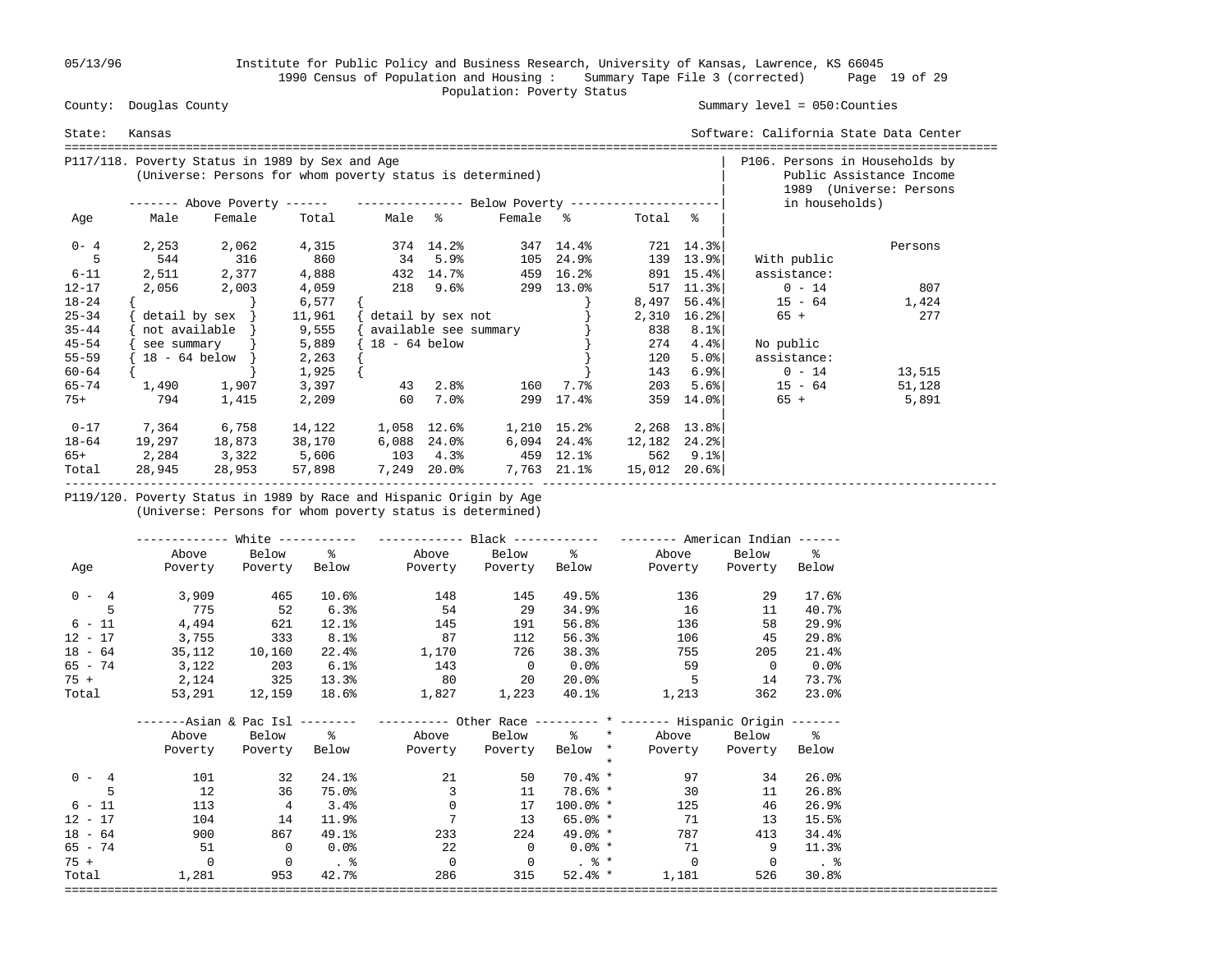05/13/96 Institute for Public Policy and Business Research, University of Kansas, Lawrence, KS 66045 1990 Census of Population and Housing : Summary Tape File 3 (corrected) Page 20 of 29 Population: Poverty Status<br>
County: Douglas County

Summary level =  $050$ : Counties

| State:<br>Kansas                                                                                                                    |                   |                  |                  |                          |                                                                |                      | Software: California State Data Center<br>===================================                                        |                         |                               |
|-------------------------------------------------------------------------------------------------------------------------------------|-------------------|------------------|------------------|--------------------------|----------------------------------------------------------------|----------------------|----------------------------------------------------------------------------------------------------------------------|-------------------------|-------------------------------|
| P122. Poverty Status in 1989 by Age by Household Type and Relationship<br>(Universe: Persons for whom poverty status is determined) |                   |                  |                  |                          |                                                                |                      | P121. Ratio of Income in 1989 to<br>Poverty Level (Universe:<br>Persons for whom poverty status                      |                         |                               |
|                                                                                                                                     |                   |                  |                  |                          | ------ 15-64 ------- ------ 65-74 ------- ------- 75+ -------- |                      | is determined)                                                                                                       |                         |                               |
|                                                                                                                                     | Above<br>Poverty  | Below<br>Poverty | Above<br>Poverty | Below<br>Poverty         | Above<br>Poverty                                               | Below<br>Poverty     |                                                                                                                      |                         | Cumulative<br>Persons Percent |
| In married-couple family<br>In other family:<br>Male householder, no                                                                | 38,701            | 2,440            | 2,350            | 36                       | 1,089                                                          | 88                   | Under .50<br>.50 to .74<br>.75 to .99                                                                                | 7,687<br>3,640<br>3,685 | 10.5%<br>15.5%<br>20.6%       |
| wife present<br>Female householder, no                                                                                              | 1,384             | 477              | 26               | $\mathbf 0$              | 16                                                             | 0                    | 1.00 to 1.24<br>1.25 to 1.49                                                                                         | 2,592<br>2,615          | 24.1%<br>27.7%                |
| husband present<br>Unrelated individuals:                                                                                           | 3,416             | 1,973            | 118              | 10                       | 119                                                            | 12                   | 1.50 to 1.74<br>1.75 to 1.84                                                                                         | 3,308<br>1,358          | 32.3%<br>34.1%                |
| In family households<br>In nonfamily households:<br>Householder:                                                                    | 334               | 368              | $\mathbf 0$      | $\mathbf 0$              | $\mathbf 0$                                                    | $\mathbf 0$          | 1.85 to 1.99<br>2.00 and over                                                                                        | 2,111<br>45,914         | 37.0%<br>100.0%               |
| Living alone<br>Not living alone                                                                                                    | 4,262<br>1,932    | 1,654<br>2,686   | 827<br>46        | 157<br>0                 | 955<br>30                                                      | 259<br>0             | Total                                                                                                                | 72,910                  |                               |
| Nonrelatives<br>In group quarters                                                                                                   | 2,263<br>$\Omega$ | 4,753<br>99      | 30<br>$\Omega$   | $\mathbf{0}$<br>$\Omega$ | $\mathbf 0$<br>$\Omega$                                        | $\Omega$<br>$\Omega$ |                                                                                                                      |                         |                               |
| P127. Poverty Status in 1989 by Age of Householder by Household Type<br>(Universe: Households)                                      |                   |                  |                  |                          |                                                                |                      | P126. Poverty Status in 1989 by<br>Family Type and Age of Children<br>(Universe: Related children<br>under 18 years) | Above<br>Poverty        | Below<br>Poverty              |
|                                                                                                                                     |                   |                  |                  |                          | ------------------ Age of Householder ------------------------ |                      | In married-couple<br>family:                                                                                         |                         |                               |
|                                                                                                                                     |                   |                  |                  |                          | ------ 15-64 ------- ------ 65-74 ------- ------- 75+ -------- |                      | $0 - 4 \text{ years}$<br>5 years                                                                                     | 4,024<br>770            | 381<br>65                     |
|                                                                                                                                     | Above             | Below            | Above            | Below                    | Above                                                          | Below                | $6 - 17$ years                                                                                                       | 7,612                   | 438                           |
|                                                                                                                                     | Poverty           | Poverty          | Poverty          | Poverty                  | Poverty                                                        | Poverty              | In other family:<br>Male householder,                                                                                |                         |                               |
| Married-couple family<br>Other family:                                                                                              | 11,783            | 728              | 1,271            | 30                       | 545                                                            | 41                   | no spouse:<br>$0 - 4$ years                                                                                          | 82                      | 33                            |
| Male householder, no<br>wife present<br>Female householder, no                                                                      | 551               | 226              | 13               | $\mathbf 0$              | 14                                                             | $\mathbf{0}$         | 5 years<br>$6 - 17$ years<br>Female householder,                                                                     | 21<br>385               | $\overline{0}$<br>92          |
| husband present<br>Nonfamily households:<br>Householder:                                                                            | 1,234             | 675              | 83               | 10                       | 81                                                             | $12 \overline{ }$    | no spouse:<br>$0 - 4$ years<br>5 years                                                                               | 209<br>69               | 307<br>74                     |
| Living alone<br>Not living alone                                                                                                    | 4,262<br>1,932    | 1,654<br>2,686   | 827<br>46        | 157<br>$\mathbf 0$       | 955<br>30                                                      | 259<br>$\mathbf{0}$  | $6 - 17$ years                                                                                                       | 937                     | 767                           |

===================================================================================================================================

 | | |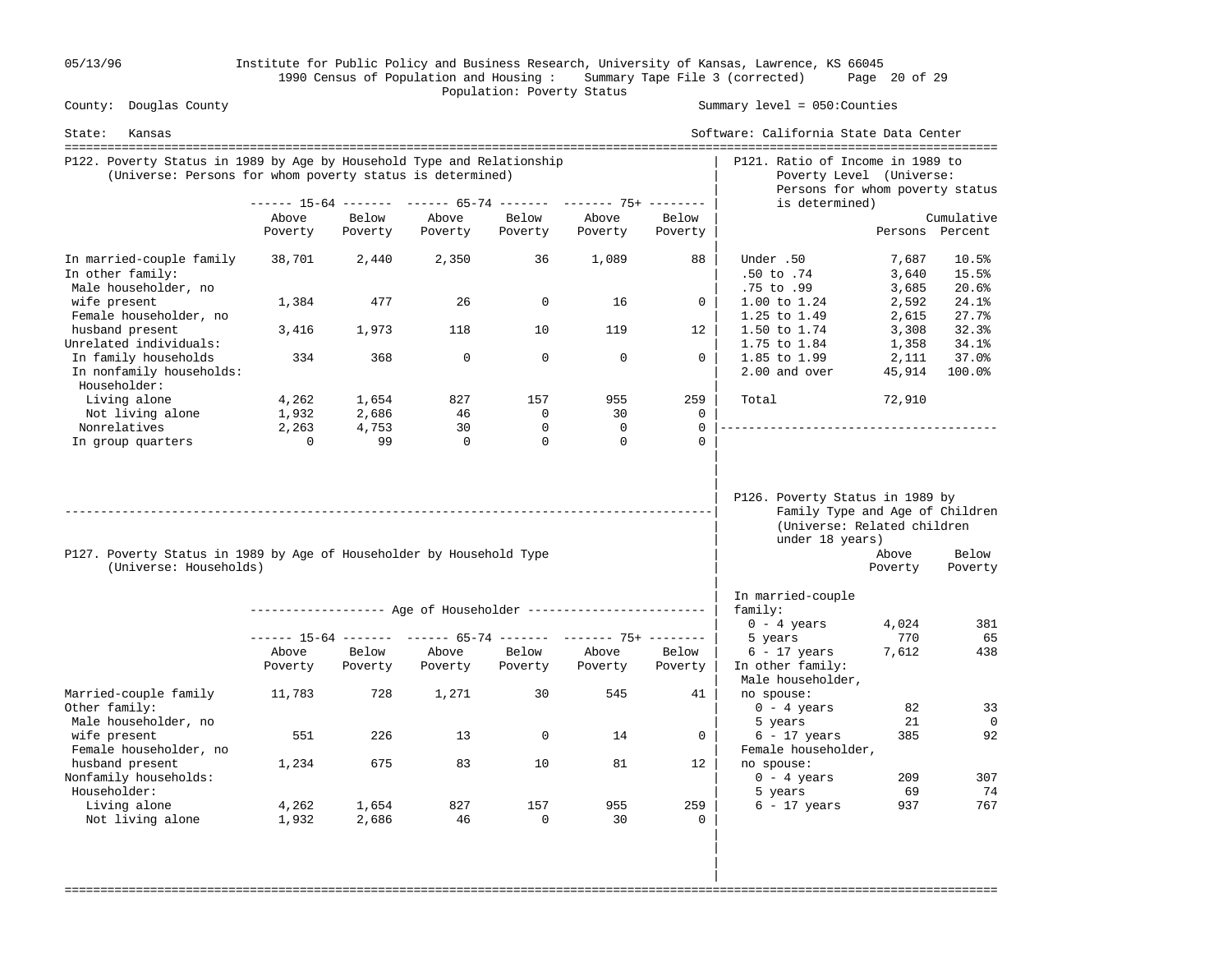05/13/96 Institute for Public Policy and Business Research, University of Kansas, Lawrence, KS 66045 1990 Census of Population and Housing : Summary Tape File 3 (corrected) Page 21 of 29 County: Douglas County **Example 2018** Population: Poverty Status by Race

#### Summary level =  $050$ : Counties

State: Kansas Software: California State Data Center =================================================================================================================================== P123/124/125. Poverty Status in 1989 by Race and Hispanic Origin of Householder, Family Type and Presence and Age of Children (Universe: Families)

|                                |         | Total -- |                  | --------- | White $------$ |       | --------- | $Black$ -------- |           |          | $---$ Amer In, Esk, Al $---$ |          |
|--------------------------------|---------|----------|------------------|-----------|----------------|-------|-----------|------------------|-----------|----------|------------------------------|----------|
|                                | Above   | Below    | ዱ                | Above     | Below          | ៖     | Above     | Below            | ႜ         | Above    | Below                        | ፠        |
|                                | Poverty | Poverty  | Below            | Poverty   | Poverty        | Below | Poverty   | Poverty          | Below     | Poverty  | Poverty                      | Below    |
| Married-couple family:         |         |          |                  |           |                |       |           |                  |           |          |                              |          |
| With related children <18:     |         |          |                  |           |                |       |           |                  |           |          |                              |          |
| Under 5 years only             | 1,852   | 178      | 8.8 <sup>°</sup> | 1730      | 107            | 5.8%  | 24        | $\Omega$         | $0.0$ $8$ | 32       | 11                           | 25.6%    |
| $5 - 17$ years only            | 3,573   | 156      | 4.2%             | 3261      | 94             | 2.8%  | 83        | 15               | 15.3%     | 101      | 17                           | 14.4%    |
| Under $5 \& 5-17$ yrs          | 1,330   | 120      | 8.3%             | 1237      | 99             | 7.4%  | 43        | 10               | 18.9%     | 22       | $\Omega$                     | 0.0%     |
| No related child <18           | 6,844   | 345      | 4.8%             | 6490      | 266            | 3.9%  | 174       | 0                | $0.0$ %   | 67       | 17                           | 20.2%    |
| Other family:                  |         |          |                  |           |                |       |           |                  |           |          |                              |          |
| Male householder, no spouse:   |         |          |                  |           |                |       |           |                  |           |          |                              |          |
| With related children <18:     |         |          |                  |           |                |       |           |                  |           |          |                              |          |
| Under 5 years only             | 49      | 33       | 40.2%            | 34        | 20             | 37.0% | 15        | 13               | 46.4%     | 0        | 0                            | 0.0%     |
| $5 - 17$ years only            | 229     | 50       | 17.9%            | 229       | 32             | 12.3% | $\Omega$  |                  | 18 100.0% | $\Omega$ | $\Omega$                     | $0.0$ %  |
| Under $5 \& 5-17$ yrs          | 26      | 2        | 7.1%             | 26        | $\overline{a}$ | 7.1%  | $\Omega$  | $\Omega$         | $0.0$ %   | 0        | 0                            | $0.0$ %  |
| No related child<18            | 274     | 141      | 34.0%            | 258       | 101            | 28.1% | 10        | 10               | 50.0%     | 6        | $\Omega$                     | 0.0%     |
| Female householder, no spouse: |         |          |                  |           |                |       |           |                  |           |          |                              |          |
| With related children <18:     |         |          |                  |           |                |       |           |                  |           |          |                              |          |
| Under 5 years only             | 148     | 137      | 48.1%            | 122       | 89             | 42.2% | $\Omega$  |                  | 37 100.0% | 26       | $\Omega$                     | 0.0%     |
| $5 - 17$ years only            | 603     | 382      | 38.8%            | 532       | 253            | 32.2% | 38        | 77               | 67.0%     | 28       | 42                           | 60.0%    |
| Under $5 \& 5-17$ yrs          | 53      | 99       | 65.1%            | 34        | 64             | 65.3% | 19        | 28               | 59.6%     | 0        |                              | 7 100.0% |
| No related child<18            | 594     | 79       | 11.7%            | 514       | 46             | 8.2%  | 61        | 16               | 20.8%     |          | 0                            | $0.0$ %  |

|                                | ---- Asian & Pac Isl<br>$- - - - -$ |          |           |          |                 |               |         | ----- Other Race ------- * ----- Hispanic Origin ----- |          |          |
|--------------------------------|-------------------------------------|----------|-----------|----------|-----------------|---------------|---------|--------------------------------------------------------|----------|----------|
|                                | Above                               | Below    | ႜ         | Above    | Below           | ႜႜၟ           | $\star$ | Above                                                  | Below    | ႜ        |
|                                | Poverty                             | Poverty  | Below     | Poverty  | Poverty Below * |               |         | Poverty                                                | Poverty  | Below    |
| Married-couple family:         |                                     |          |           |          |                 |               |         |                                                        |          |          |
| With related children <18:     |                                     |          |           |          |                 |               |         |                                                        |          |          |
| Under 5 years only             | 42                                  | 29       | 40.8%     | 2.4      | 31              | $56.4%$ *     |         | 36                                                     |          | 31 46.3% |
| $5 - 17$ years only            | 105                                 | 30       | 22.2%     | 23       | $\Omega$        | $0.0%$ *      |         | 67                                                     | $\Omega$ | 0.0%     |
| Under $5 \& 5-17$ yrs          | 21                                  | $\Omega$ | 0.0%      |          | 11              | $61.1%$ *     |         | 47                                                     | 21       | 30.9%    |
| No related child <18           | 101                                 | 62       | 38.0%     | 12       | 0               | $0.0%$ *      |         | 70                                                     | 14       | 16.7%    |
| Other family:                  |                                     |          |           |          |                 |               |         |                                                        |          |          |
| Male householder, no spouse:   |                                     |          |           |          |                 |               |         |                                                        |          |          |
| With related children <18:     |                                     |          |           |          |                 |               |         |                                                        |          |          |
| Under 5 years only             |                                     | $\Omega$ | 0.0%      | $\Omega$ | 0               | $0.0%$ *      |         |                                                        | $\Omega$ | 0.0%     |
| $5 - 17$ years only            |                                     | $\Omega$ | 0.0%      |          | $\Omega$        | $0.0%$ *      |         |                                                        | $\Omega$ | 0.0%     |
| Under $5 \& 5-17$ yrs          |                                     | $\Omega$ | 0.0%      | 0        | 0               | $0.0%$ *      |         |                                                        | $\Omega$ | 0.0%     |
| No related child<18            |                                     |          | 30 100.0% | $\Omega$ | 0               | $0.0%$ *      |         | 2.2.                                                   | 0        | 0.0%     |
| Female householder, no spouse: |                                     |          |           |          |                 |               |         |                                                        |          |          |
| With related children <18:     |                                     |          |           |          |                 |               |         |                                                        |          |          |
| Under 5 years only             |                                     | $\Omega$ | 0.0%      | $\Omega$ |                 | $11\ 100.0$ * |         |                                                        | $\Omega$ | 0.0%     |
| $5 - 17$ years only            | 5                                   | 10       | 66.7%     | 0        | 0               | $0.0%$ *      |         | 21                                                     | 11       | 34.4%    |
| Under $5 \& 5-17$ yrs          |                                     | $\Omega$ | 0.0%      |          | $\Omega$        | $0.0%$ *      |         |                                                        | $\Omega$ | 0.0%     |
| No related child<18            |                                     |          | 17 100.0% | 19       | 0               | $0.0%$ *      |         | 38                                                     | 0        | 0.0%     |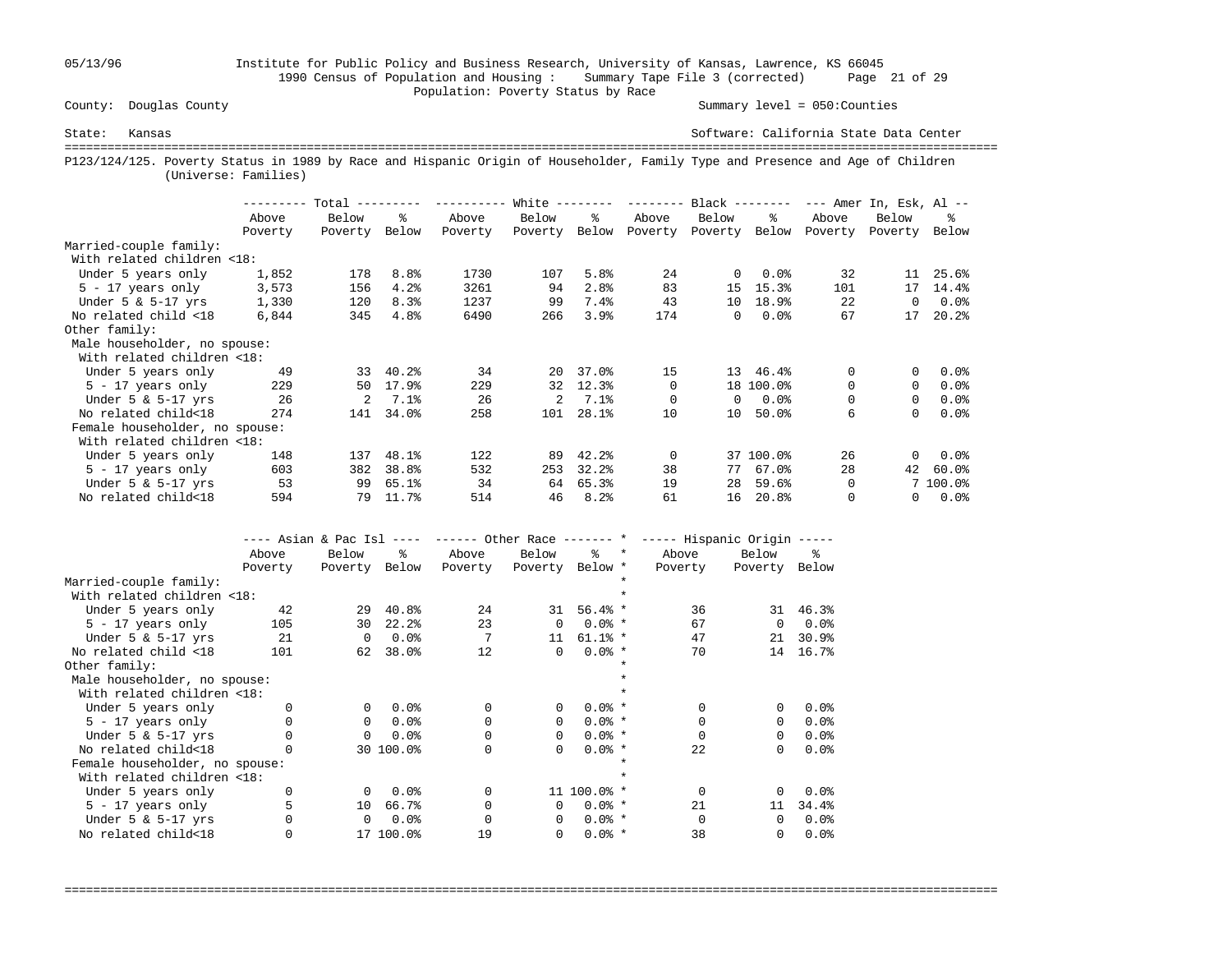#### 05/13/96 Institute for Public Policy and Business Research, University of Kansas, Lawrence, KS 66045 1990 Census of Population and Housing : Summary Tape File 3 (corrected) Page 22 of 29 Housing: Tenure and Occupancy

 County: Douglas County Summary level = 050:Counties State: Kansas Software: California State Data Center =================================================================================================================================== H1/2/3. Housing Units | H8 through H12. Tenure by Race and Hispanic Origin of Householder (Universe: Housing units)| (Universe: Occupied housing units) | | Total housing units 31,782 | ---------------------------- Total ----------------------------- Unweighted Definition of the Community of the Magnetic School and Asian & Other sample count 3,900 | White Black Esk & Al Pac Isl Race Total 100% count of units 31,782 | Owner 14,975 388 218 143 97 15,821  $\frac{1}{2}$  ,  $\frac{1}{2}$  ,  $\frac{1}{2}$  ,  $\frac{1}{2}$  ,  $\frac{1}{2}$  ,  $\frac{1}{2}$  ,  $\frac{1}{2}$  ,  $\frac{1}{2}$  ,  $\frac{1}{2}$  ,  $\frac{1}{2}$  ,  $\frac{1}{2}$  ,  $\frac{1}{2}$  ,  $\frac{1}{2}$  ,  $\frac{1}{2}$  ,  $\frac{1}{2}$  ,  $\frac{1}{2}$  ,  $\frac{1}{2}$  ,  $\frac{1}{2}$  ,  $\frac{1$ Percent of housing The Renter 12,414 705 316 723 159 14,317 units in sample 12.3% | % 86.7% 4.9% 2.2% 5.0% 1.1% 100% ---------------------------------| Total 27,389 1,093 534 866 256 30,138 | % 90.9% 3.6% 1.8% 2.9% 0.8% 100% H4. Occupancy Status (Universe: Housing units) | | ------------------------- Hispanic Origin ------------------------  $\frac{1}{2}$  and  $\frac{1}{2}$  and  $\frac{1}{2}$  amer Ind Asian & Other | White Black Esk & Al Pac Isl Race Total Occupied 30,138 94.8% | Owner 101 0 7 25 89 222 Vacant 1,644 5.2% | % 45.5% 0.0% 3.2% 11.3% 40.1% 100% | Renter 240 0 10 16 149 415  $\sim$  8 57.8% 0.0% 2.4% 3.9% 35.9% 100% | Total 341 0 17 41 238 637 | % 53.5% 0.0% 2.7% 6.4% 37.4% 100% | | ----------------------------------------------------------------------------------------------------------------------------------- H5. Urban and Rural | (Universe: Housing units) | Units % Urban:  $\qquad \qquad \blacksquare$ Inside urbanized area 25,965 81.7% | H13. Tenure by Age of Householder Outside urbanized area 2,096 6.6% | (Universe: Occupied housing units) Rural: | Farm 647 2.0% | Owner Renter Nonfarm 3,074 9.7% | Age Occupied Occupied Total | ----------------------------------------------------| 15-24 335 5,567 5,902  $\begin{array}{|c|c|c|c|c|c|}\hline \rule{0pt}{12pt} & \rule{0pt}{12pt} & \rule{0pt}{12pt} & \rule{0pt}{12pt} & \rule{0pt}{12pt} & \rule{0pt}{12pt} & \rule{0pt}{12pt} & \rule{0pt}{12pt} & \rule{0pt}{12pt} & \rule{0pt}{12pt} & \rule{0pt}{12pt} & \rule{0pt}{12pt} & \rule{0pt}{12pt} & \rule{0pt}{12pt} & \rule{0pt}{12pt} & \rule{0pt}{12pt} & \rule{0pt}{12pt} & \rule{0pt}{12pt} & \$  H6. Condominium Status by Vacancy Status | 35-44 4,121 2,002 6,123 (Universe: Vacant housing units)  $\begin{array}{cccc} | & 45-54 & 3,107 & 611 & 3,718 \\ | & 55-64 & 2,222 & 353 & 2,575 \end{array}$  $\begin{array}{|c|c|c|c|c|c|}\hline \text{55-64} & \text{2,222} & \text{353} & \text{2,575}\ \hline \end{array}$  $|$  65-74 1,953 460 2,413 Non-  $\vert$  75+ 1,296 610 1,906 Condos Condos | | Total 15,821 14,317 30,138 For rent 38 845<br>For sale only 24 191 For sale only 24 Seasonal, recreational<br>
or occasional use 0 0 72 or occasional use  $\begin{array}{ccc} 0 & 72 \\ 15 & 459 \end{array}$ All other vacants |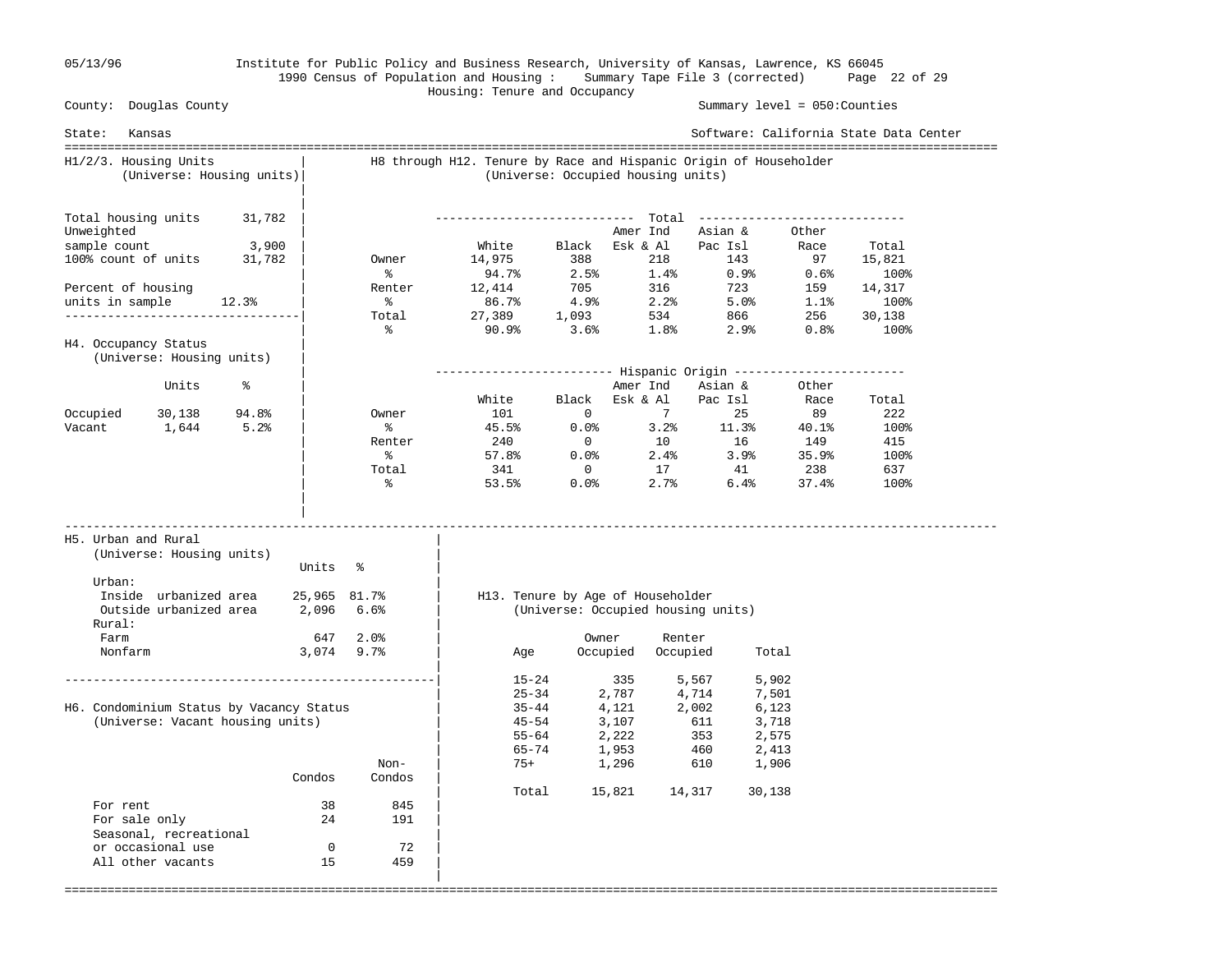05/13/96 Institute for Public Policy and Business Research, University of Kansas, Lawrence, KS 66045 1990 Census of Population and Housing : Summary Tape File 3 (corrected) Page 23 of 29 County: Douglas County **Example 2018** Housing: Tenure and Occupancy

Summary level =  $050$ : Counties

| State:<br>Kansas                                                |        |                                               |       |          |         |                 |          | Software: California State Data Center |                           |
|-----------------------------------------------------------------|--------|-----------------------------------------------|-------|----------|---------|-----------------|----------|----------------------------------------|---------------------------|
| H8/H14/15/19. Tenure by Race and Hispanic Origin of Householder |        | (Universe: Persons in occupied housing units) |       |          |         |                 |          | $H16/17$ . Rooms                       | (Universe: Housing units) |
|                                                                 |        |                                               |       | Amer Ind | Asian & | Other *         | Hispanic | 1 room                                 | 623                       |
|                                                                 | Total  | White                                         | Black | Esk & Al | Pac Isl | $\star$<br>Race | Origin   | 2 rooms                                | 1,697                     |
|                                                                 |        |                                               |       |          |         | $\star$         |          | 3 rooms                                | 3,855                     |
|                                                                 |        |                                               |       |          |         | $\star$         |          | 4 rooms                                | 6,673                     |
| Owner occupied                                                  | 43,412 | 40,918                                        | 1,123 | 640      | 440     | $291 *$         | 652      | 5 rooms                                | 5,711                     |
| Persons per unit                                                | 2.7    | 2.7                                           | 2.9   | 2.9      | 3.1     | $3.0 *$         | 2.9      | 6 rooms                                | 4,849                     |
|                                                                 |        |                                               |       |          |         | $\star$         |          | 7 rooms                                | 3,505                     |
| Renter occupied                                                 | 29,630 | 25,245                                        | 1,745 | 762      | 1,546   | $332 *$         | 967      | 8 rooms                                | 2,245                     |
| Persons per unit                                                | 2.1    | 2.0                                           | 2.5   | 2.4      | 2.1     | $2.1 *$         | 2.3      | 9+ rooms                               | 2,624                     |
|                                                                 |        |                                               |       |          |         | $\star$         |          |                                        |                           |
| Total occupied                                                  | 73,042 | 66,163                                        | 2,868 | 1,402    | 1,986   | $623 *$         | 1,619    | Aggregate number                       |                           |
| Persons per unit                                                | 2.4    | 2.4                                           | 2.6   | 2.6      | 2.3     | $2.4 *$         | 2.5      | of rooms                               | 168,658                   |
|                                                                 |        |                                               |       |          |         | $\star$         |          | Mean rooms per unit                    | 5.3                       |

H18. Tenure by Persons in Unit

(Universe: Occupied housing units) | (Universe: Occupied housing units)

|

# H7. Condominium Status by Tenure and Mortgage Status (Universe: Occupied housing units)

|            | Total<br>Units | Owner<br>Occupied | Renter<br>Occupied |                 | Condo | Non-<br>Condo |
|------------|----------------|-------------------|--------------------|-----------------|-------|---------------|
| 1 person   | 8,162          | 2,904             | 5,258              | Owner occupied: |       |               |
| 2 persons  | 10,606         | 5,762             | 4,844              | With a mortgage | 345   | 10,495        |
| 3 persons  | 5,072          | 2,807             | 2,265              | Not mortgaged   | 72    | 4,909         |
| 4 persons  | 4,138          | 2,775             | 1,363              | Renter occupied | 426   | 13,891        |
| 5 persons  | 1,632          | 1,219             | 413                |                 |       |               |
| 6 persons  | 323            | 179               | 144                |                 |       |               |
| 7+ persons | 205            | 175               | 30                 |                 |       |               |

#### H31/32/33. Bedrooms

(Universe: Housing units)

|                     |        |                  | $\ast$   |        | $\star$ |        | Occupied Units |        |
|---------------------|--------|------------------|----------|--------|---------|--------|----------------|--------|
|                     | Total  |                  | $\star$  | Vacant | $\star$ |        |                |        |
|                     | Units  | る                | $\ast$   | Units  | $\star$ | Total  | Owner          | Renter |
|                     |        |                  | $\ast$   |        | $\star$ |        |                |        |
| No bedroom          | 818    | 2.6%             | $\star$  | 48     | $\star$ | 770    |                | 770    |
| 1 bedroom           | 5,050  | 15.9%            | $^\star$ | 381    | $\star$ | 4,669  | 359            | 4,310  |
| 2 bedrooms          | 10,198 | 32.1%            | $\star$  | 697    | $\star$ | 9,501  | 3,388          | 6,113  |
| 3 bedrooms          | 10,548 | 33.2%            | $\star$  | 392    | $\star$ | 10,156 | 7,783          | 2,373  |
| 4 bedrooms          | 4,289  | 13.5%            | $\star$  | 123    | $\star$ | 4,166  | 3,506          | 660    |
| 5+ bedrooms         | 879    | 2.8 <sup>8</sup> | $\star$  | 3      | $\star$ | 876    | 785            | 91     |
|                     |        |                  | $\ast$   |        | $\star$ |        |                |        |
| Total housing units |        | 31,782 100.0%    | $\ast$   | 1,644  | $\ast$  | 30,138 | 15,821         | 14,317 |

===================================================================================================================================

-----------------------------------------------------------------------------------------------------------------------------------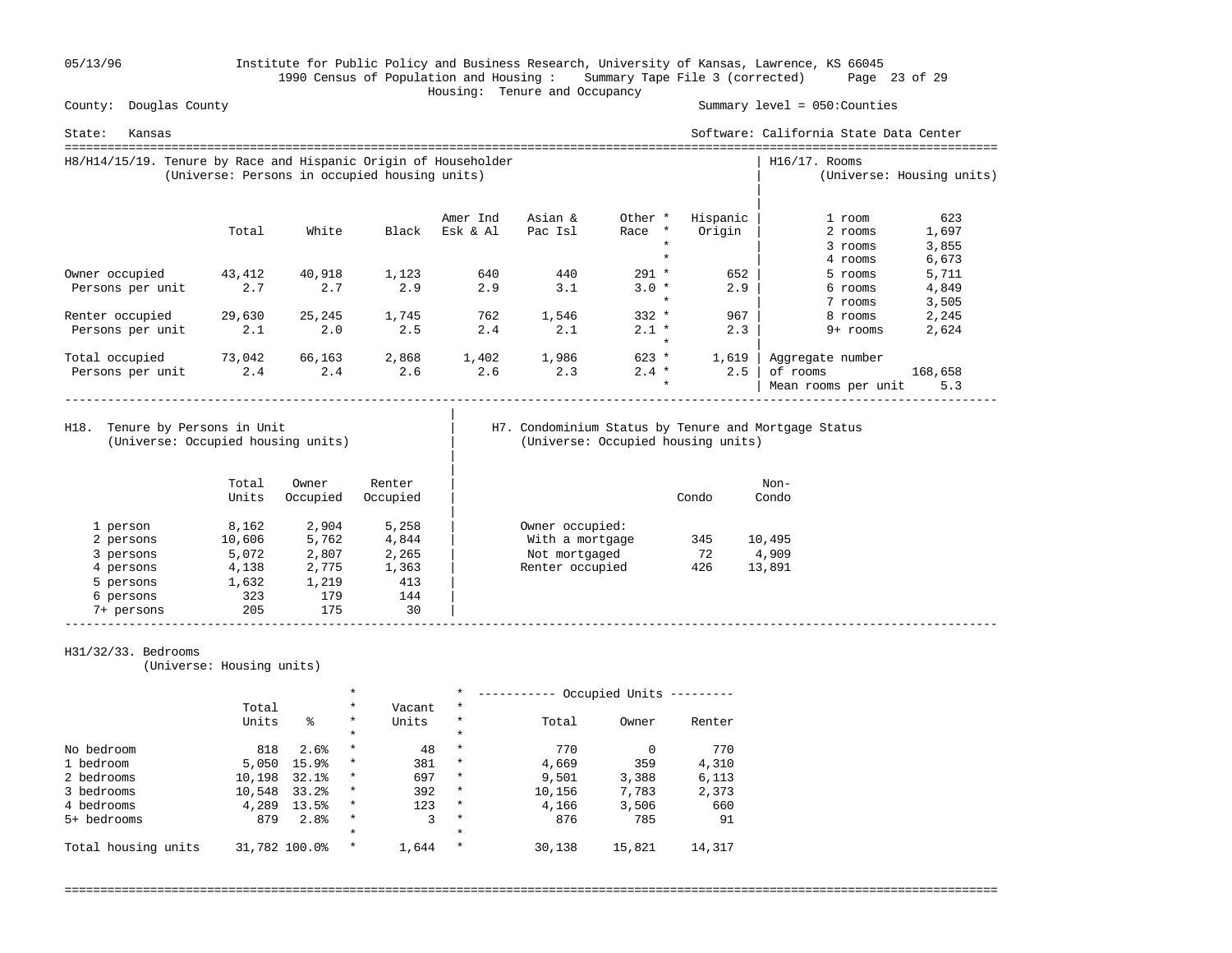05/13/96 Institute for Public Policy and Business Research, University of Kansas, Lawrence, KS 66045 1990 Census of Population and Housing : Summary Tape File 3 (corrected) Page 24 of 29 Housing: Units in Structure and Value

#### Summary level =  $050$ : Counties

| State:<br>Kansas                                   |                           |               |                                    |          |                                |        | Software: California State Data Center                                 |             |              |
|----------------------------------------------------|---------------------------|---------------|------------------------------------|----------|--------------------------------|--------|------------------------------------------------------------------------|-------------|--------------|
| H20/21/22. Units in Structure by Tenure            | (Universe: Housing units) |               |                                    |          |                                |        | H61/62. Value<br>(Universe: Specified owner<br>occupied housing units) |             |              |
| Units                                              |                           |               |                                    |          | ------- Occupied Units ------- |        |                                                                        |             |              |
| in                                                 | Total                     | ి             | Vacant                             |          |                                |        |                                                                        | Units       | ႜ            |
| Structure                                          | Units                     |               | Units                              | Total    | Owner                          | Renter |                                                                        |             |              |
| 1, detached                                        | 16,751 52.7%              |               | 562                                | 16,189   | 13,350                         | 2,839  | Less than $$15,000$<br>$$15,000 - 19,999$                              | 115<br>- 58 | 1.0%<br>0.5% |
| 1, attached                                        | 1,791                     | 5.6%          | 91                                 | 1,700    | 720                            | 980    | $$20,000 -$<br>24,999                                                  | 149         | 1.2%         |
| $\overline{a}$                                     | 1,748                     | 5.5%          | 174                                | 1,574    | 111                            | 1,463  | $$25,000 -$<br>29,999                                                  | 177         | 1.5%         |
| $3$ or $4$                                         | 2,456                     | 7.7%          | 177                                | 2,279    | 62                             | 2,217  | $$30,000 -$<br>34,999                                                  | 383         | 3.2%         |
| $5$ to $9$                                         | 1,882                     | 5.9%          | 125                                | 1,757    | 71                             | 1,686  | $$35,000 -$<br>39,999                                                  | 538         | 4.5%         |
| 10 to 19                                           | 2,417                     | 7.6%          | 177                                |          | 28                             |        | $$40,000 -$<br>44,999                                                  | 816         | 6.8%         |
| 20 to 49                                           |                           | 5.6%          | 93                                 | 2,240    | 11                             | 2,212  |                                                                        | 790         |              |
|                                                    | 1,791                     |               |                                    | 1,698    |                                | 1,687  | $$45,000 -$<br>49,999                                                  |             | 6.6%         |
| 50 or more                                         | 884                       | 2.8%          | 61                                 | 823      | $\overline{0}$                 | 823    | 59,999<br>$$50,000 -$                                                  | 1,714       | 14.3%        |
| Mobile home                                        |                           |               |                                    |          |                                |        | 74,999<br>$$60,000 -$                                                  | 2,492       | 20.8%        |
| or trailer                                         | 1,961                     | 6.2%          | 169                                | 1,792    | 1,436                          | 356    | $$75,000 - 99,999$                                                     | 2,636       | 22.0%        |
| Other                                              | 101                       | 0.3%          | 15                                 | 86       | 32                             | 54     | $$100,000 - 124,999$                                                   | 958         | 8.0%         |
|                                                    |                           |               |                                    |          |                                |        | $$125,000 - 149,999$                                                   | 492         | 4.1%         |
| Total                                              |                           | 31,782 100.0% | 1,644                              | 30,138   | 15,821                         | 14,317 | $$150,000 - 174,999$                                                   | 203         | 1.7%         |
|                                                    |                           |               |                                    |          |                                |        | $$175,000 - 199,999$                                                   | 144         | 1.2%         |
| H25/26/27. Year Structure Built by Tenure          |                           |               |                                    |          |                                |        | $$200,000 - 249,999$                                                   | 185         | 1.5%         |
|                                                    | (Universe: Housing units) |               |                                    |          |                                |        | $$250,000 - 299,999$                                                   | 47          | 0.4%         |
|                                                    |                           |               |                                    |          |                                |        | $$300,000 - 399,999$                                                   | 32          | 0.3%         |
|                                                    |                           |               |                                    |          | ------- Occupied Units ------- |        | $$400,000 - 499,999$                                                   | 32          | 0.3%         |
|                                                    | Total                     | ႜ             | Vacant                             |          |                                |        | \$500,000 or more                                                      | 6           | 0.1%         |
| Year Built                                         | Units                     |               | Units                              | Total    | Owner                          | Renter |                                                                        |             |              |
| 1989 to March                                      |                           |               |                                    |          |                                |        | Total                                                                  | 11,967      | 100%         |
| 1990                                               | 1,001                     | 3.1%          | 99                                 | 902      | 427                            | 475    |                                                                        |             |              |
| 1985 to 1988                                       |                           | 4,403 13.9%   | 297                                | 4,106    | 1,718                          | 2,388  | Mean value:                                                            |             |              |
| 1980 to 1984                                       |                           | 3,341 10.5%   | 138                                | 3,203    | 1,645                          | 1,558  | Mortgaged                                                              | \$81,235    |              |
| 1970 to 1979                                       |                           | 7,759 24.4%   | 402                                | 7,357    | 3,995                          | 3,362  | No mortgage                                                            | \$66,354    |              |
| 1960 to 1969                                       |                           | 4,810 15.1%   | 149                                | 4,661    | 2,556                          | 2,105  | All units                                                              | \$77,218    |              |
| 1950 to 1959                                       |                           | 3,665 11.5%   | 140                                | 3,525    | 2,049                          | 1,476  |                                                                        |             |              |
| 1940 to 1949                                       |                           | 1,194 3.8%    | 74                                 | 1,120    | 469                            | 651    | Median value                                                           | \$67,500    |              |
| Before 1940                                        | 5,609 17.6%               |               | 345                                | 5,264    | 2,962                          | 2,302  |                                                                        |             |              |
| Median year built 1971                             |                           |               |                                    |          |                                |        |                                                                        |             |              |
| H28/29. Year Householder Moved Into Unit by Tenure |                           |               | (Universe: Occupied housing units) |          |                                |        |                                                                        |             |              |
| Year Moved                                         |                           | Total         |                                    | Owner    | Renter                         |        |                                                                        |             |              |
| Into Unit                                          |                           | Units         | ႜ                                  | Occupied | Occupied                       |        |                                                                        |             |              |
| 1989 to March 1990                                 |                           | 10,650 35.3%  |                                    | 1,745    | 8,905                          |        |                                                                        |             |              |
| 1985 to 1988                                       |                           | 9,145 30.3%   |                                    | 4,973    | 4,172                          |        |                                                                        |             |              |
| 1980 to 1984                                       |                           | 3,535 11.7%   |                                    | 2,717    | 818                            |        |                                                                        |             |              |
| 1970 to 1979                                       |                           | 3,657 12.1%   |                                    | 3,315    | 342                            |        |                                                                        |             |              |
| 1960 to 1969                                       |                           | 1,697 5.6%    |                                    | 1,652    | 45                             |        |                                                                        |             |              |
| Before 1960                                        |                           |               | 1,454 4.8%                         | 1,419    | 35                             |        |                                                                        |             |              |
|                                                    |                           |               |                                    |          |                                |        |                                                                        |             |              |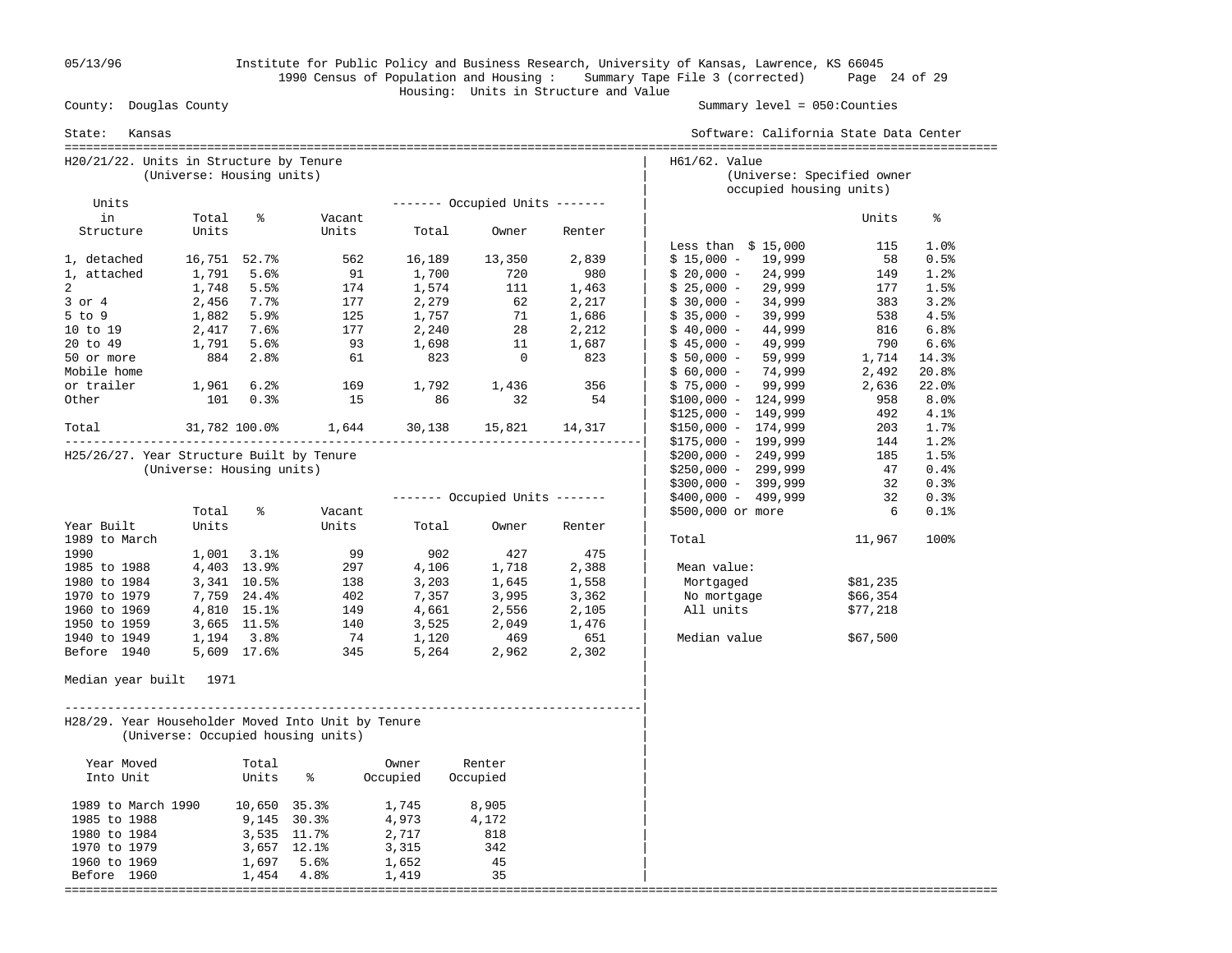### 05/13/96 Institute for Public Policy and Business Research, University of Kansas, Lawrence, KS 66045 1990 Census of Population and Housing : Summary Tape File 3 (corrected) Page 25 of 29 Housing: Utilities and Vehicles Available

Summary level =  $050$ : Counties

|                            |                            |                                    |                                    |        |                                                      |        |        |                                                                                              | Software: California State Data Center                         |                   |                    |
|----------------------------|----------------------------|------------------------------------|------------------------------------|--------|------------------------------------------------------|--------|--------|----------------------------------------------------------------------------------------------|----------------------------------------------------------------|-------------------|--------------------|
| H30. House Heating Fuel    |                            | (Universe: Occupied housing units) |                                    |        | H23. Source of Water<br>(Universe: Housing units)    |        |        | H24. Sewage Disposal                                                                         | (Universe: Housing units)                                      |                   |                    |
| Utility gas                |                            |                                    | 23,777                             |        | Public system or                                     |        |        | Public sewer                                                                                 |                                                                | 28,097            |                    |
|                            |                            | Bottled, tank, or lp gas           | 1,711                              |        | private company                                      |        | 30,561 |                                                                                              | Septic tank or                                                 |                   |                    |
| Electricity                |                            |                                    | 3,698                              |        | Individual well:                                     |        |        | cesspool                                                                                     |                                                                | 3,618             |                    |
|                            |                            | Fuel oil, kerosene, etc.           | 119                                |        | Drilled                                              |        | 765    | Other means                                                                                  |                                                                |                   | 67                 |
| Coal or coke<br>Wood       |                            |                                    | $\overline{0}$<br>729              |        | Dug                                                  |        | 304    |                                                                                              |                                                                |                   |                    |
| Solar energy               |                            |                                    | 59                                 |        | Some other source                                    |        | 152    |                                                                                              |                                                                |                   |                    |
| Other fuel                 |                            |                                    | 45                                 |        |                                                      |        |        |                                                                                              |                                                                |                   |                    |
| No fuel used               |                            |                                    | $\mathbf 0$                        |        | H42. Kitchen Facilities<br>(Universe: Housing units) |        |        |                                                                                              |                                                                |                   |                    |
|                            |                            |                                    |                                    |        | Complete kitchen facilities                          |        |        |                                                                                              | 31,665                                                         |                   |                    |
|                            |                            |                                    |                                    |        | Lacking complete kitchen facilities                  |        |        |                                                                                              | 117                                                            |                   |                    |
|                            |                            | Total                              | ွေ                                 | Owner  | Renter                                               |        | 15-59  | $60 - 64$                                                                                    | ------------- Age of Householder --------------------<br>65-74 |                   | $75+$              |
| With telephone             |                            | 29,002 96.2%                       |                                    | 15,578 | 13,424                                               |        | 23,540 | 1,222                                                                                        | 2,355                                                          |                   | 1,885              |
| No telephone               |                            | 1,136 3.8%                         |                                    | 243    | 893                                                  |        | 1,016  | 41                                                                                           | 58                                                             |                   | 21                 |
| H37/38. Vehicles Available |                            |                                    | (Universe: Occupied housing units) |        |                                                      |        |        | H39/40. Race and Hispanic Origin by Vehicles Available<br>(Universe: Occupied housing units) |                                                                |                   |                    |
|                            |                            |                                    |                                    |        |                                                      |        |        |                                                                                              |                                                                |                   |                    |
|                            | Total %                    |                                    | Owner                              | Renter |                                                      | White  |        | Amer Ind<br>Black Esk & Al                                                                   | Asian &<br>Pac Isl                                             | Other *<br>Race * | Hispanic<br>Origin |
|                            |                            |                                    | 343                                | 1,414  |                                                      |        |        |                                                                                              |                                                                |                   |                    |
|                            |                            |                                    |                                    |        |                                                      |        |        |                                                                                              |                                                                |                   |                    |
| None<br>$\mathbf{1}$       | 1,757 5.8%<br>10,458 34.7% |                                    | 3,664                              | 6,794  | None                                                 | 1,385  | 246    | 32                                                                                           | 94                                                             | $0 *$             | 34                 |
| $\overline{2}$             | 12,035 39.9%               |                                    | 7,556                              | 4,479  | 1 or more                                            | 26,004 | 847    | 502                                                                                          | 772                                                            | $256$ *           |                    |
| 3                          | 4,139 13.7%                |                                    | 2,907                              | 1,232  |                                                      |        |        |                                                                                              |                                                                |                   | 603                |
| 4                          | 1,279 4.2%                 |                                    | 955                                | 324    |                                                      |        |        |                                                                                              |                                                                |                   |                    |
| 5 or                       |                            |                                    |                                    |        |                                                      |        |        |                                                                                              |                                                                |                   |                    |
| more                       |                            | 470 1.6%                           | 396                                | 74     |                                                      |        |        |                                                                                              |                                                                |                   |                    |
|                            |                            |                                    |                                    |        |                                                      |        |        |                                                                                              | H41. Age of Householder by Vehicles Available                  |                   |                    |
| Mean vehicles              |                            |                                    |                                    |        |                                                      |        |        | (Universe: Occupied housing units)                                                           |                                                                |                   |                    |
| available                  | 1.8                        |                                    | 2.1                                | 1.5    |                                                      |        |        |                                                                                              |                                                                |                   |                    |
|                            |                            |                                    |                                    |        |                                                      |        |        | $15 - 64$<br>Years                                                                           | $65 +$<br>Years                                                |                   |                    |
|                            |                            |                                    |                                    |        |                                                      | None   |        | 1,117                                                                                        | 640                                                            |                   |                    |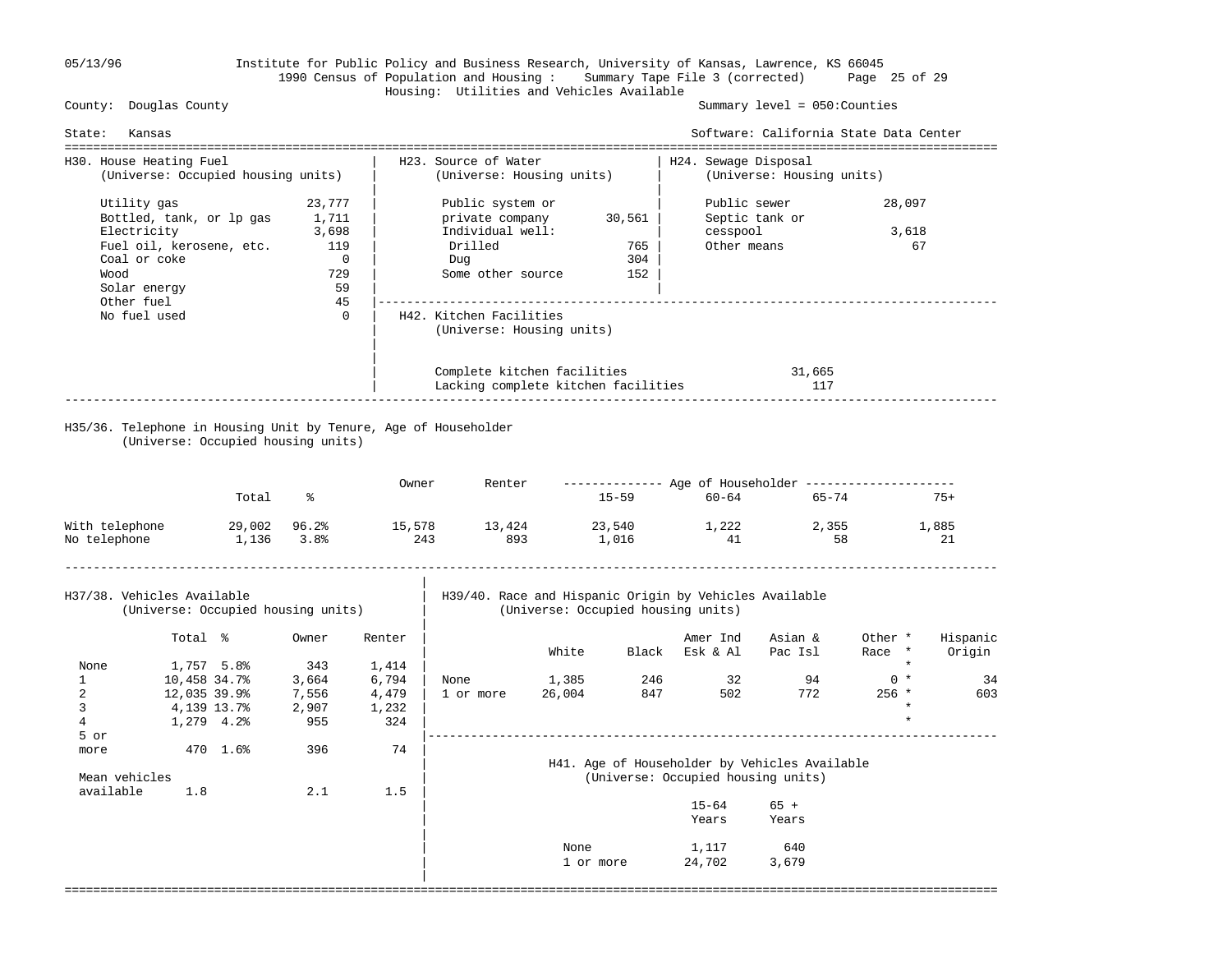05/13/96 Institute for Public Policy and Business Research, University of Kansas, Lawrence, KS 66045 1990 Census of Population and Housing : Summary Tape File 3 (corrected) Page 26 of 29

### Housing: Gross Rent and Income Summary level =  $050$ : Counties

| State:       | Kansas                         |                                                                                                                                                |                                                                                                  |               |                 |                |                                     |                                                     |                | Software: California State Data Center |                                                                                                                                           |  |
|--------------|--------------------------------|------------------------------------------------------------------------------------------------------------------------------------------------|--------------------------------------------------------------------------------------------------|---------------|-----------------|----------------|-------------------------------------|-----------------------------------------------------|----------------|----------------------------------------|-------------------------------------------------------------------------------------------------------------------------------------------|--|
|              | H43/44. Gross Rent (Universe:  |                                                                                                                                                |                                                                                                  |               |                 |                |                                     |                                                     |                |                                        |                                                                                                                                           |  |
|              | Specified renter-              |                                                                                                                                                | H45/46. Gross Rent by Race of Householder<br>(Universe: Specified renter-occupied housing units) |               |                 |                |                                     |                                                     |                |                                        |                                                                                                                                           |  |
|              |                                | occupied housing units)                                                                                                                        |                                                                                                  |               |                 |                |                                     |                                                     | $\star$        | Not of                                 |                                                                                                                                           |  |
|              |                                |                                                                                                                                                |                                                                                                  |               |                 |                | Amer Ind                            | Asian &                                             | Other *        | Hispanic                               | Hispanic                                                                                                                                  |  |
|              | With cash rent:                | Units                                                                                                                                          |                                                                                                  |               | White           | Black          | Esk & Al                            | Pac Isl                                             | Race *         | Origin                                 | Origin                                                                                                                                    |  |
| \$           | $0 - $99$                      | 167                                                                                                                                            | With cash rent:                                                                                  |               |                 |                |                                     |                                                     | $\star$        |                                        |                                                                                                                                           |  |
|              | $$100 - $149$                  | 222                                                                                                                                            | Ŝ.<br>0 - \$199                                                                                  |               | 646             | 82             | 18                                  | 39                                                  | $10 *$         | 767                                    | 28                                                                                                                                        |  |
|              | $$150 - $199$                  | 406                                                                                                                                            | $$200 - $299$                                                                                    |               | 1,647           | 61             | 29                                  | 204                                                 | $20 *$         | 1,888                                  | 73                                                                                                                                        |  |
|              | $$200 - $249$                  | 856                                                                                                                                            | $$300 - $499$                                                                                    |               | 6,235           | 409            | 229                                 | 334                                                 | $74*$          | 7,043                                  | 238                                                                                                                                       |  |
|              | $$250 - $299$                  | 1,105                                                                                                                                          | $$500 - $749$                                                                                    |               | 2,750           | 114            | 40                                  | 104                                                 | $46 *$         | 2,987                                  | 67                                                                                                                                        |  |
|              | $$300 - $349$                  | 1,599                                                                                                                                          | $$750 - $999$                                                                                    |               | 433             | 16             | $\Omega$                            | 14                                                  | $0 *$          | 463                                    | $\mathbf 0$                                                                                                                               |  |
|              | $$350 - $399$                  | 2,028                                                                                                                                          | $$1000$ or more                                                                                  |               | 207             | $\overline{0}$ | $\Omega$                            | 21                                                  | $0 *$          | 228                                    | 0                                                                                                                                         |  |
|              | \$ 400 - \$449                 | 2,022                                                                                                                                          | No cash rent                                                                                     |               | 189             | 23             | $\mathbf 0$                         | $\overline{7}$                                      | $0 *$          | 219                                    | $\mathbf 0$                                                                                                                               |  |
|              | $$450 - $499$                  | 1,632                                                                                                                                          |                                                                                                  |               |                 |                |                                     |                                                     | $\star$        |                                        |                                                                                                                                           |  |
|              | $$500 - $549$                  | 1,085                                                                                                                                          |                                                                                                  |               |                 |                |                                     |                                                     |                |                                        |                                                                                                                                           |  |
|              | \$ 550 - \$599                 | 763                                                                                                                                            |                                                                                                  |               |                 |                |                                     |                                                     |                |                                        |                                                                                                                                           |  |
|              | $$600 - $649$                  | 611                                                                                                                                            |                                                                                                  |               |                 |                | H34. Bedrooms by Gross Rent         |                                                     |                |                                        |                                                                                                                                           |  |
|              | $$650 - $699$                  | 332                                                                                                                                            |                                                                                                  |               |                 |                |                                     | (Universe: Specified renter-occupied housing units) |                |                                        |                                                                                                                                           |  |
|              | $$700 - $749$                  | 263                                                                                                                                            |                                                                                                  |               |                 |                |                                     |                                                     |                |                                        |                                                                                                                                           |  |
|              | $$750 - $999$                  | 463                                                                                                                                            |                                                                                                  |               |                 |                |                                     | ----------- Number of Bedrooms -----------          |                |                                        |                                                                                                                                           |  |
|              | \$1000 or more                 | 228                                                                                                                                            |                                                                                                  |               |                 |                | None                                | $\mathbf{1}$                                        | 2              | $3+$                                   |                                                                                                                                           |  |
|              |                                |                                                                                                                                                |                                                                                                  |               | With cash rent: |                |                                     |                                                     |                |                                        |                                                                                                                                           |  |
| No cash rent |                                | 219                                                                                                                                            |                                                                                                  |               | $$0 - $199$     |                | 121                                 | 388                                                 | 185            | 101                                    |                                                                                                                                           |  |
|              |                                |                                                                                                                                                |                                                                                                  |               | $$200 - $299$   |                | 384                                 | 1,068                                               | 350            | 159                                    |                                                                                                                                           |  |
|              |                                |                                                                                                                                                |                                                                                                  |               | $$300 - $499$   |                | 255                                 | 2,510                                               | 3,910          | 606                                    |                                                                                                                                           |  |
|              |                                |                                                                                                                                                |                                                                                                  |               | $$500 - $749$   |                | 10                                  | 187                                                 | 1,409          | 1,448                                  |                                                                                                                                           |  |
|              | Median gross rent              | \$413                                                                                                                                          |                                                                                                  |               | $$750 - $999$   |                | $\overline{0}$                      | 22                                                  | 43             | 398                                    |                                                                                                                                           |  |
|              |                                |                                                                                                                                                |                                                                                                  |               | \$1000 or more  |                | $\overline{0}$                      | 50                                                  | 66             | 112                                    |                                                                                                                                           |  |
|              |                                |                                                                                                                                                |                                                                                                  |               | No cash rent    |                | $\overline{0}$                      | 54                                                  | 63             | 102                                    |                                                                                                                                           |  |
|              | H47/48. Meals Included in Rent | (Universe: Specified renter-occupied<br>housing units paying cash rent)                                                                        |                                                                                                  | Mean<br>Gross |                 |                | H49. Inclusion of Utilities in Rent | (Universe: Specified renter-occupied housing units) |                |                                        |                                                                                                                                           |  |
|              |                                | Units                                                                                                                                          |                                                                                                  | Rent          |                 |                | Pay extra for 1 or more utilities   |                                                     |                | 12,806                                 |                                                                                                                                           |  |
|              |                                |                                                                                                                                                |                                                                                                  |               |                 |                |                                     | No extra payment for any utilities                  |                | 1,195                                  |                                                                                                                                           |  |
|              | Meals included                 | 119                                                                                                                                            | \$1,153                                                                                          |               |                 |                |                                     |                                                     |                |                                        |                                                                                                                                           |  |
|              | No meals included              | 13,663                                                                                                                                         |                                                                                                  | \$426         |                 |                |                                     |                                                     |                |                                        |                                                                                                                                           |  |
|              |                                | H50. Household Income in 1989 by Gross Rent as a Percentage of Household Income<br>in 1989 (Universe: Specified renter-occupied housing units) |                                                                                                  |               |                 |                |                                     |                                                     |                |                                        | H51. Age of Householder by Gross Rent as a Per-<br>centage of Household Income in 1989 (Uni-<br>verse: Specified renter-occup. hsng unts) |  |
|              |                                | ---------- Percentage of Household Income ----------                                                                                           |                                                                                                  |               |                 |                | Not                                 | % of                                                |                | -- Age of Householder --               |                                                                                                                                           |  |
| Income       |                                | $0 - 198$                                                                                                                                      | $20 - 24$ %                                                                                      | $25 - 29$     | $30 - 34%$      | $35% +$        | Computed                            | Income                                              |                | 15-64                                  | $65 +$                                                                                                                                    |  |
| $<$ \$10,000 |                                | 117                                                                                                                                            | 126                                                                                              | 124           | 161             | 4,551          | 502                                 |                                                     | Less than 20 % | 2,744                                  | 177                                                                                                                                       |  |
|              | $$10,000-19,999$               | 236                                                                                                                                            | 422                                                                                              | 763           | 695             | 1,730          | 57                                  | $20 - 24$ %                                         |                | 1,432                                  | 162                                                                                                                                       |  |
|              | $$20,000-34,999$               | 1,285                                                                                                                                          | 872                                                                                              | 468           | 151             | 132            | 41                                  | $25 - 29$ %                                         |                | 1,203                                  | 175                                                                                                                                       |  |
|              | $$35,000-49,999$               | 800                                                                                                                                            | 143                                                                                              | 10            | 16              | 30             | 27                                  | $30 - 34$ %                                         |                | 898                                    | 133                                                                                                                                       |  |
| $$50,000 +$  |                                | 483                                                                                                                                            | 31                                                                                               | 13            | 8               | $\overline{0}$ | $7\overline{ }$                     | $35 +$ $\frac{6}{3}$                                |                | 6,113                                  | 330                                                                                                                                       |  |
|              |                                |                                                                                                                                                |                                                                                                  |               |                 |                |                                     | Not computed                                        |                | 557                                    | 77                                                                                                                                        |  |
|              |                                |                                                                                                                                                |                                                                                                  |               |                 |                |                                     |                                                     |                |                                        |                                                                                                                                           |  |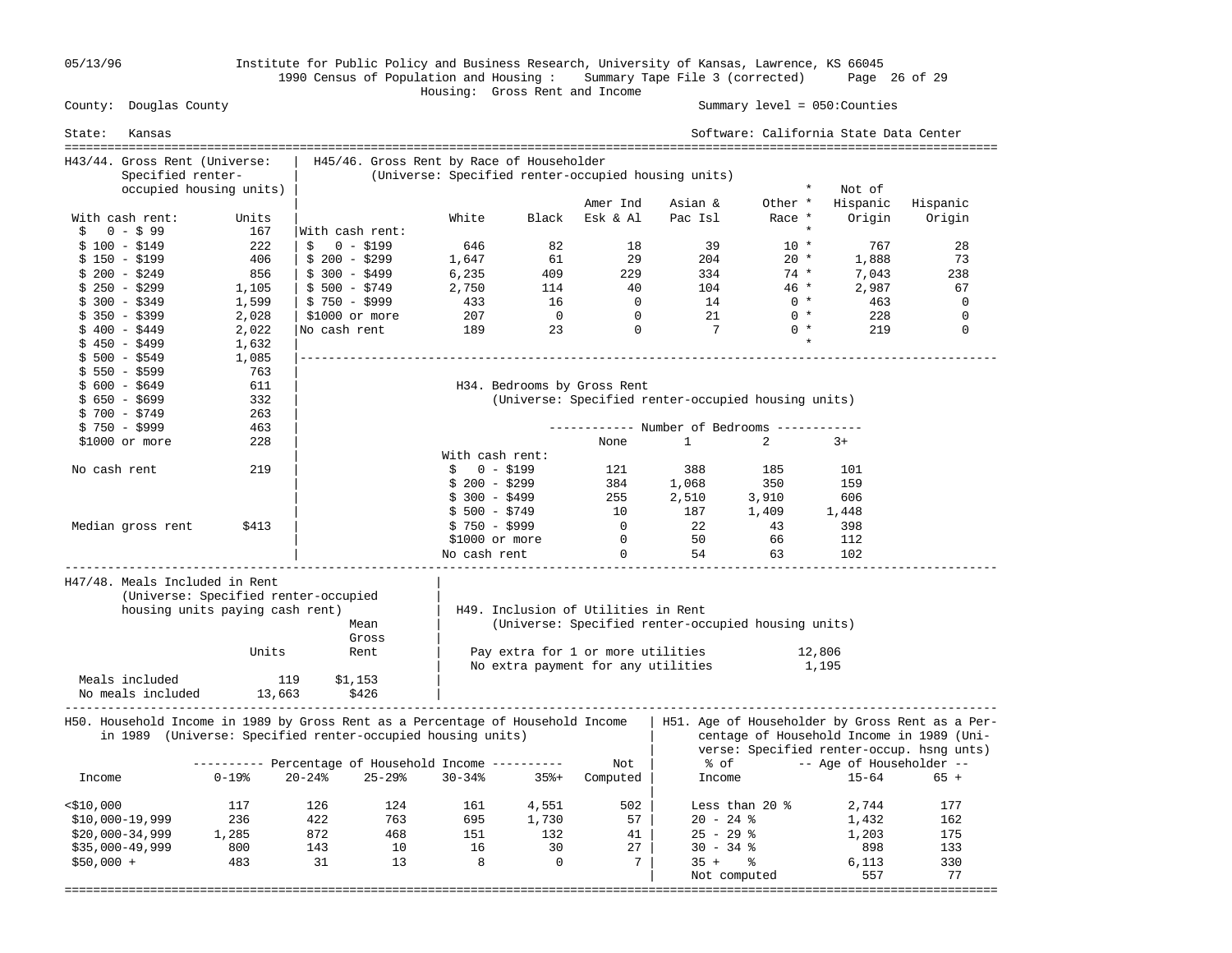## 05/13/96 Institute for Public Policy and Business Research, University of Kansas, Lawrence, KS 66045 1990 Census of Population and Housing : Summary Tape File 3 (corrected) Page 27 of 29 Housing: Mortgage Status and Owner Costs

Summary level =  $050$ : Counties

| Kansas<br>State:                                                                                                      |                                                      |                                                                                                                                                    |                 |                |                | Software: California State Data Center                                                                                |                   |             |  |
|-----------------------------------------------------------------------------------------------------------------------|------------------------------------------------------|----------------------------------------------------------------------------------------------------------------------------------------------------|-----------------|----------------|----------------|-----------------------------------------------------------------------------------------------------------------------|-------------------|-------------|--|
| H52/53. Mortgage Status and Selected<br>Monthly Owner Costs<br>(Universe: Specified owner-<br>occupied housing units) |                                                      | H54/55. Race/Ethnicity of Householder by Mortgage Status and<br>Selected Monthly Owner Costs<br>(Universe: Specified owner-occupied housing units) |                 |                |                |                                                                                                                       |                   |             |  |
|                                                                                                                       |                                                      |                                                                                                                                                    |                 |                |                |                                                                                                                       |                   |             |  |
| With a mortgage:                                                                                                      |                                                      |                                                                                                                                                    |                 |                | Amer Ind       | Asian &                                                                                                               | Other *           | Hispanic    |  |
| Less than \$200<br>$200 - 299$                                                                                        | 35<br>191                                            |                                                                                                                                                    | White           | Black          | Esk & Al       | Pac Isl                                                                                                               | Race *<br>$\star$ | Origin      |  |
| \$<br>$300 - 399$<br>\$                                                                                               | 576                                                  | $0 - 299$<br>Ŝ.                                                                                                                                    | 203             | 8              | 7              | $\mathbf{0}$                                                                                                          | $8 *$             | 22          |  |
| \$<br>400 - 499                                                                                                       | 1,145                                                | $$300 - 499$                                                                                                                                       | 1,645           | 46             | 30             | $\overline{0}$                                                                                                        | $0 *$             | 16          |  |
| \$<br>500 - 599                                                                                                       | 1,359                                                | $$500 - 699$                                                                                                                                       | 2,624           | 77             | 54             | 10                                                                                                                    | $0 *$             | 6           |  |
| \$<br>600 - 699                                                                                                       | 1,406                                                | $$700 - 999$                                                                                                                                       | 2,481           | 52             | 32             | 38                                                                                                                    | $30 *$            | 86          |  |
| 700 - 799<br>\$                                                                                                       | 1,075                                                | $$1000 - 1499$                                                                                                                                     | 1,014           | $\overline{7}$ | $\overline{4}$ | 14                                                                                                                    | 6 *               | 17          |  |
| \$<br>800 - 899                                                                                                       | 933                                                  | \$1500 or more                                                                                                                                     | 330             | 6              | $\mathbf 0$    | 11                                                                                                                    | $0 *$             | 17          |  |
| 900 - 999<br>\$                                                                                                       | 625                                                  |                                                                                                                                                    |                 |                |                |                                                                                                                       |                   |             |  |
| $$1000 - 1249$                                                                                                        | 732                                                  |                                                                                                                                                    |                 |                |                |                                                                                                                       |                   |             |  |
| $$1250 - 1499$                                                                                                        | 313                                                  |                                                                                                                                                    |                 |                |                |                                                                                                                       |                   |             |  |
| $$1500 - 1999$                                                                                                        | 238                                                  |                                                                                                                                                    |                 |                | Amer Ind       | Asian &                                                                                                               | Other *           | Hispanic    |  |
| \$ 2000 or more                                                                                                       | 109                                                  |                                                                                                                                                    | White           | Black          | Esk & Al       | Pac Isl                                                                                                               | Race *            | Origin      |  |
| Total                                                                                                                 | 8,737                                                |                                                                                                                                                    |                 |                |                |                                                                                                                       | $\star$           |             |  |
|                                                                                                                       |                                                      | \$<br>$0 -$<br>99                                                                                                                                  | 80              | 11             | $\Omega$       | $\Omega$                                                                                                              | $0 *$             | $\mathbf 0$ |  |
|                                                                                                                       |                                                      | $$100 - 199$                                                                                                                                       | 1,186           | 80             | 10             | $\overline{0}$                                                                                                        | $23 *$            | 23          |  |
|                                                                                                                       |                                                      | $$200 - 299$                                                                                                                                       | 1,354           | 17             | 18             | 34                                                                                                                    | $16 *$            | 24          |  |
| Not mortgaged:                                                                                                        |                                                      | $$300 - 399$                                                                                                                                       | 259             | $\overline{0}$ | $\Omega$       | $\overline{5}$                                                                                                        | $0 *$             | $\mathbf 0$ |  |
|                                                                                                                       |                                                      | $$400$ or more                                                                                                                                     | 117             | 20             | $\Omega$       | $\Omega$                                                                                                              | $0 *$             | $\Omega$    |  |
| Less than \$100                                                                                                       | 91                                                   |                                                                                                                                                    |                 |                |                |                                                                                                                       |                   |             |  |
| $$100 - 149$                                                                                                          | 395                                                  |                                                                                                                                                    |                 |                |                |                                                                                                                       |                   |             |  |
| 150 - 199<br>\$                                                                                                       | 904                                                  |                                                                                                                                                    |                 |                |                |                                                                                                                       |                   |             |  |
| $200 - 249$<br>\$                                                                                                     | 824                                                  |                                                                                                                                                    |                 |                |                |                                                                                                                       |                   |             |  |
| \$<br>250 - 299                                                                                                       | 615                                                  |                                                                                                                                                    |                 |                |                |                                                                                                                       |                   |             |  |
| $300 - 349$<br>\$                                                                                                     | 201                                                  |                                                                                                                                                    |                 |                |                |                                                                                                                       |                   |             |  |
| \$<br>350 - 399                                                                                                       | 63                                                   |                                                                                                                                                    |                 |                |                |                                                                                                                       |                   |             |  |
| \$<br>400 or more                                                                                                     | 137                                                  |                                                                                                                                                    |                 |                |                |                                                                                                                       |                   |             |  |
| Total                                                                                                                 | 3,230                                                |                                                                                                                                                    |                 |                |                |                                                                                                                       |                   |             |  |
|                                                                                                                       |                                                      |                                                                                                                                                    |                 |                |                |                                                                                                                       |                   |             |  |
| Median owner costs:                                                                                                   |                                                      |                                                                                                                                                    |                 |                |                |                                                                                                                       |                   |             |  |
| With a mortgage                                                                                                       | \$676                                                |                                                                                                                                                    |                 |                |                |                                                                                                                       |                   |             |  |
| Not mortgaged                                                                                                         | \$214                                                |                                                                                                                                                    |                 |                |                |                                                                                                                       |                   |             |  |
| H57. Mean Selected Monthly Owner Costs by Mortgage Status                                                             | (Universe: Owner-occupied condominium housing units) |                                                                                                                                                    |                 |                |                | H56. Aggregate Selected Monthly Owner Costs by Mortgage Status<br>(Universe: Owner-occupied mobile homes or trailers) |                   |             |  |
| With a mortgage                                                                                                       | \$708                                                |                                                                                                                                                    | With a mortgage |                |                | \$329,987                                                                                                             |                   |             |  |
| Not mortgaged                                                                                                         | \$396                                                |                                                                                                                                                    | Not mortgaged   |                |                | \$149,538                                                                                                             |                   |             |  |
|                                                                                                                       |                                                      |                                                                                                                                                    |                 |                |                |                                                                                                                       |                   |             |  |
|                                                                                                                       |                                                      |                                                                                                                                                    |                 |                |                |                                                                                                                       |                   |             |  |
|                                                                                                                       |                                                      |                                                                                                                                                    |                 |                |                |                                                                                                                       |                   |             |  |
|                                                                                                                       |                                                      |                                                                                                                                                    |                 |                |                |                                                                                                                       |                   |             |  |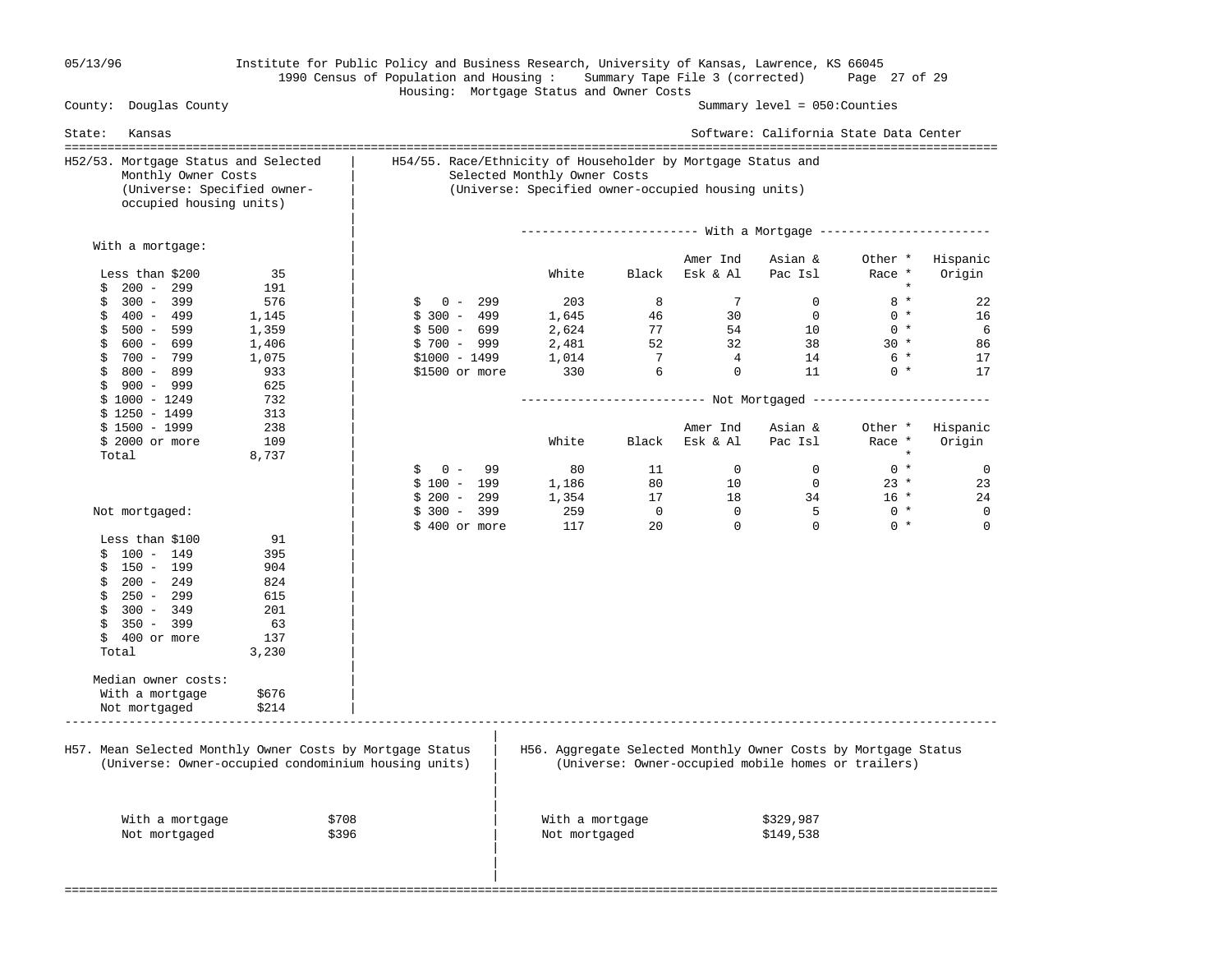## 05/13/96 Institute for Public Policy and Business Research, University of Kansas, Lawrence, KS 66045 1990 Census of Population and Housing : Summary Tape File 3 (corrected) Page 28 of 29 Housing: Owner Costs and Income

Summary level =  $050$ : Counties

| State:<br>Kansas                                                                                                                                          |       |          |           |                                              | Software: California State Data Center                         |
|-----------------------------------------------------------------------------------------------------------------------------------------------------------|-------|----------|-----------|----------------------------------------------|----------------------------------------------------------------|
| H58. Mortgage Status by Selected Monthly Owner Costs<br>as a Percentage of Household Income in 1989<br>(Universe: Specified owner-occupied housing units) |       |          |           | (Universe: Occupied housing units)<br>Status | H63. Aggregate Household Income in 1989 by Tenure and Mortgage |
| % of                                                                                                                                                      |       | With a   | Not       |                                              | Aggregate                                                      |
| Income                                                                                                                                                    | Total | Mortgage | Mortgaged |                                              | Household                                                      |
|                                                                                                                                                           |       |          |           |                                              | Income                                                         |
| $0 - 19$ %                                                                                                                                                | 7,026 | 4,396    | 2,630     |                                              |                                                                |
| $20 - 24$ %                                                                                                                                               | 1,915 | 1,760    | 155       | Owner occupied:                              |                                                                |
| $25 - 29$ %                                                                                                                                               | 1,225 | 1,126    | 99        | With a mortgage                              | \$527,304,449                                                  |
| $30 - 34$ %                                                                                                                                               | 703   | 587      | 116       | Not mortgaged                                | \$166,245,576                                                  |
| $35 +$ $\frac{6}{3}$                                                                                                                                      | 1,031 | 803      | 228       | Renter occupied                              | \$248,261,050                                                  |
| Not computed                                                                                                                                              | 67    | 65       | 2         |                                              |                                                                |
|                                                                                                                                                           |       |          |           |                                              |                                                                |
|                                                                                                                                                           |       |          |           |                                              |                                                                |

 H59. Household Income in 1989 by Selected Monthly Owner Costs as a Percentage of Household Income in 1989 (Universe: Specified owner-occupied housing units)

| Household             |            |           | Percentage of Income - |            |         | Not      |       |
|-----------------------|------------|-----------|------------------------|------------|---------|----------|-------|
| Income                | $0 - 19$ % | $20 - 24$ | $25 - 29$              | $30 - 34%$ | $35% +$ | Computed | Total |
| Less than $$10,000$   | 39         | 67        | 78                     | 94         | 414     | 67       | 759   |
| $$10,000 - 19,999$    | 497        | 141       | 100                    | 114        | 270     | 0        | 1,122 |
| $$20.000 -$<br>34,999 | 1,235      | 589       | 502                    | 336        | 211     | 0        | 2,873 |
| $$35,000 -$<br>49,999 | 1,766      | 691       | 352                    | 137        | 91      | 0        | 3,037 |
| \$50,000 or more      | 3,489      | 427       | 193                    | 22.2       | 45      | 0        | 4,176 |

----------------------------------------------------------------------------------------------------------------------------------

===================================================================================================================================

 H60. Age of Householder by Selected Monthly Owner Costs as a Percentage of Household Income in 1989 (Universe: Specified owner-occupied housing units)

|                        | Age of Householder |           |        |  |  |  |
|------------------------|--------------------|-----------|--------|--|--|--|
| % of                   |                    |           |        |  |  |  |
| Income                 | Total              | $15 - 64$ | $65 +$ |  |  |  |
|                        |                    |           |        |  |  |  |
| - 19 %<br><sup>0</sup> | 7,026              | 5,243     | 1,783  |  |  |  |
| $20 - 24$ %            | 1,915              | 1,745     | 170    |  |  |  |
| $25 - 29$ %            | 1,225              | 1,142     | 83     |  |  |  |
| $30 - 34$ %            | 703                | 563       | 140    |  |  |  |
| ÷<br>$35 +$            | 1,031              | 821       | 210    |  |  |  |
| Not computed           | 67                 | 57        | 10     |  |  |  |
|                        |                    |           |        |  |  |  |
| Total                  | 11,967             | 9,571     | 2,396  |  |  |  |